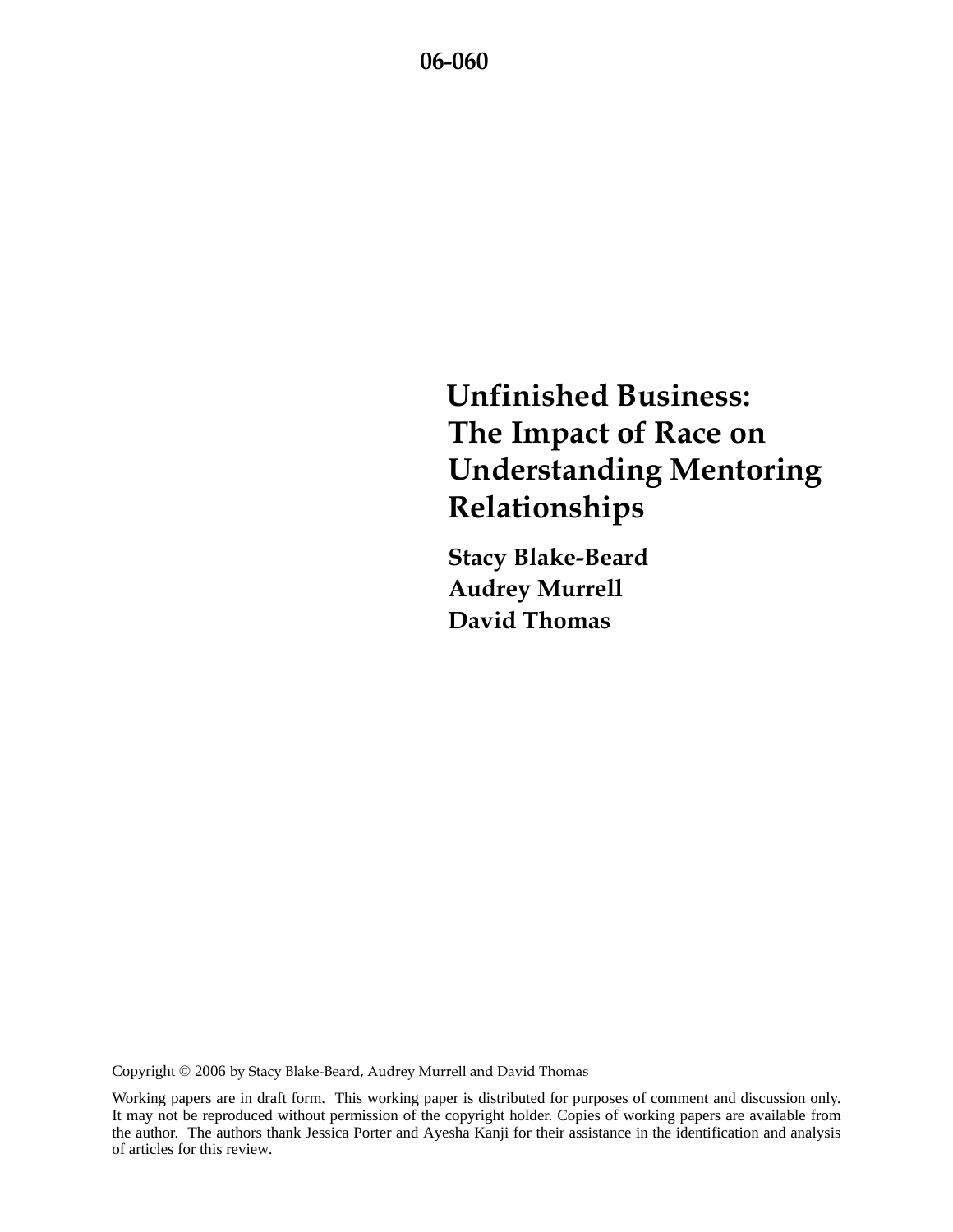# Unfinished Business: The Impact of Race on Understanding Mentoring Relationships

Stacy Blake-Beard Simmons School of Management 409 Commonwealth Avenue Boston, MA 02215

Audrey Murrell University of Pittsburgh Katz Graduate School of Business 312 Mervis Hall Pittsburgh, PA 15233

> David A. Thomas Harvard Business School 325 Morgan Hall Boston, MA 02163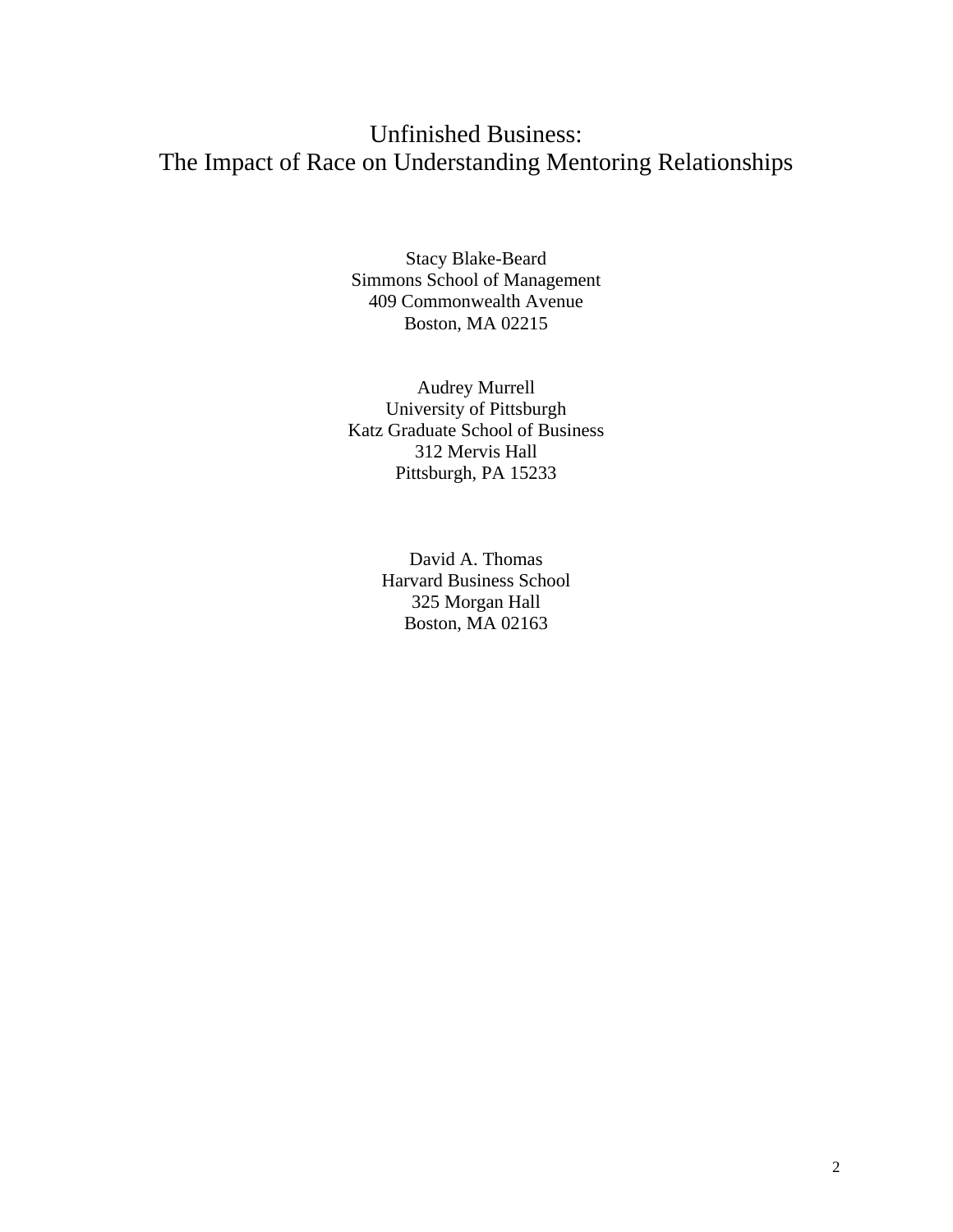### **Unfinished Business: The Impact of Race on Understanding Mentoring Relationships**

No. 06-060 Stacey Blake-Beard, Audrey Murrell & David A. Thomas Organizational Behavior July 2006

No abstract. 46 pages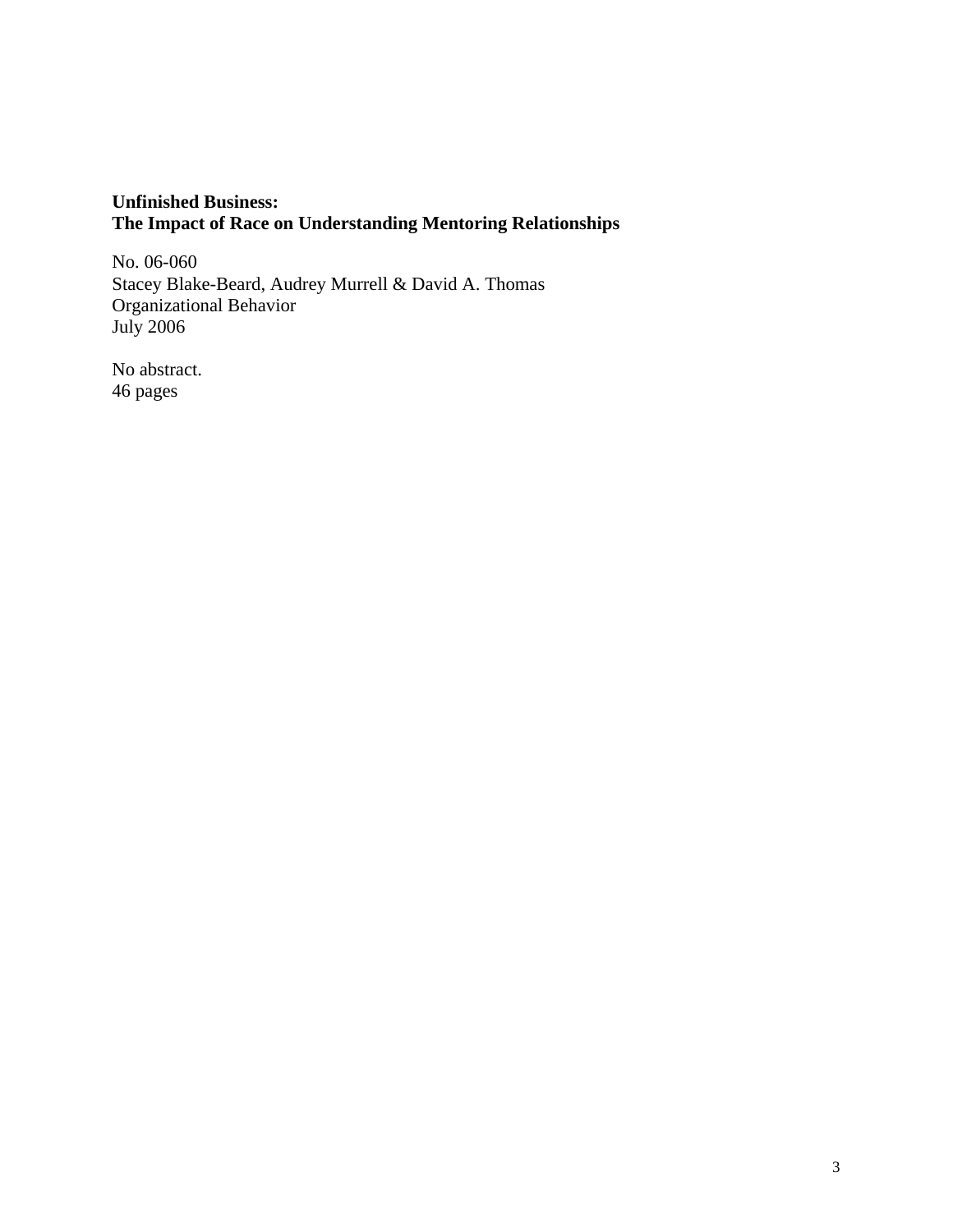W.E.B. DuBois

#### **Introduction**

W.E.B. DuBois's 1903 words are prophetic, as he proclaims the importance of an issue with which we are still grappling in the twenty-first century—race. As contributors to this volume, we were asked to focus on the relationship between race and mentoring. What do we learn about this important developmental relationship by examining the research on race and mentoring? Like DuBois, we believe that the analysis of race is fundamental within our society. Race continues to be a critical factor as we examine relationships in organizations, particularly if we are located in a U.S. based context. Race, is a socially embedded phenomenon that affects just about every aspect of our lives, and as such, provides a critical lens with which to examine the mentoring literature (Thomas & Alderfer, 1989).

Now, more than ever, is a timely moment in our history to examine the influence of race in the extant literature on an important topic such as mentoring. Foreman (2000:30) describes race as "America's major piece of unfinished business." Race is clearly "unfinished business" because of the plethora of conflicting emotions that are unleashed as we approach the taboo (Thomas, 1989). This tension speaks to the importance of this chapter as we explore the issue of mentoring as embedded within the social context of race within today's dynamic and diverse organizations. First, we delineate several important reasons why it is critical to discuss mentoring and race. We explore how race has been positioned within the literature to provide a context for our review of how the mentoring literature has discussed (and omitted) race as a key factor. We ask a critical question within this review: what do we know about the intersection of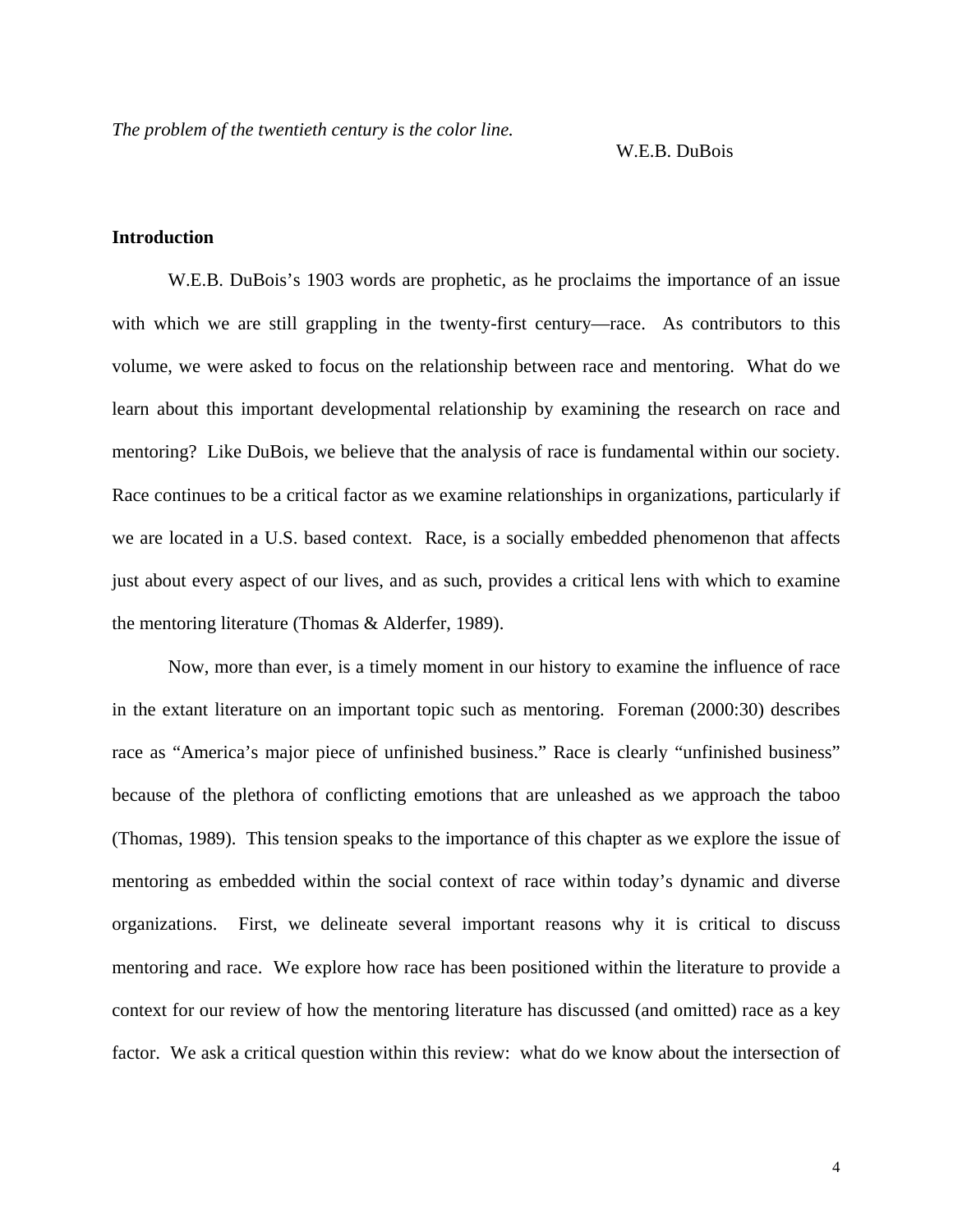mentoring and race in organizations? Finally, we explore some of the unfinished business concerning race and mentoring and present a model to drive future research in this vital area.

#### **Why Examine Race and Mentoring?**

Understanding interactions across different racial groups is critical given the changing nature of organizations and the composition of the people within them. These diverse interactions will certainly have implications for the intersection of race and mentoring. There are several trends and themes that underscore the need for us to more fully explore the intersection of race and mentoring.

 Clearly organizations are undergoing significant changes that are relevant to the relationship between race and mentoring. One change is an increasingly diverse workforce (Bell, 2006; Cox & Blake, 1991; Thomas & Ely, 1996). The non-white population is growing more rapidly than the total population, according to the most recent census figures. From 1990 to 2008, the black population will grow by 31%**,** compared with 11% for the white population and 25% for the total population. The white population will grow by only 3.2% between 2005 and 2010, according to recent census data and projections (U.S. Census Bureau, 2005). Adding to this diversity, the Latino population will grow at a rate of 14.4%, Asian Americans/Pacific Islanders at 15.4% while the growth rate for the overall population during that timeframe will be about 4.2%. Nearly 67 million people of Latino origin are expected to be added to the nation's population between 2000 and 2050. Their numbers are projected to grow from 35.6 million to 102.6 million, an increase of 188%. Their share of the nation's population should nearly double, from 12.6% to 24.4%. (U.S. Census Bureau, 2005).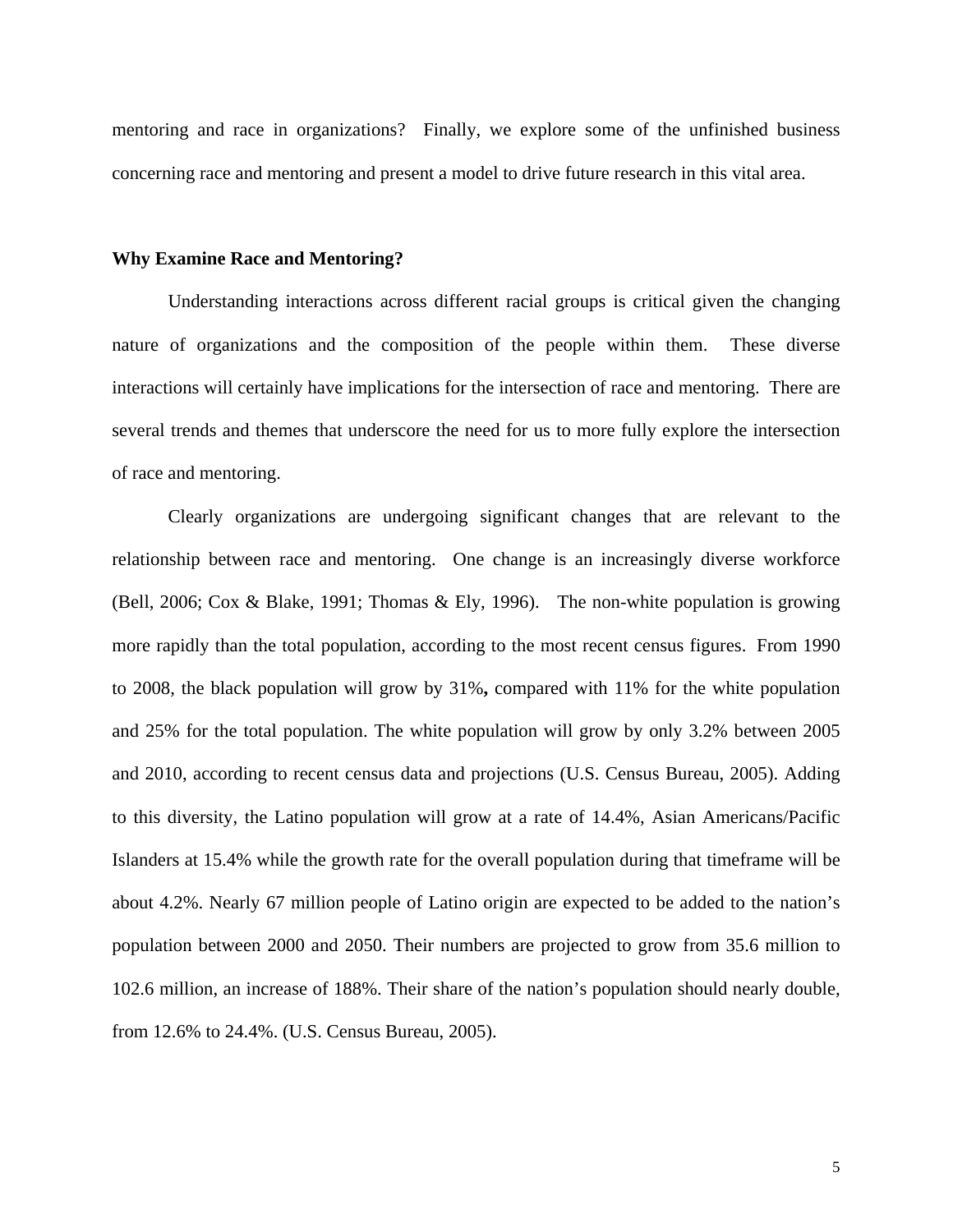One consequence of these demographic projections is that firms must address how to support and enable relationships among people who come from diverse cultures, backgrounds and perspectives. Organizations must grapple with how to engage this diverse population in a common enterprise among disparate groups who "do not share a common history or culture" (Caproni, 2005:269). The impact of race on mentoring relationships is an important question to raise, first and foremost because the changing composition of the workforce means that individuals will experience more cross-race (and cross-cultural) interactions within organizations of today and of tomorrow (Murrell & Hayes-James, 2001).

While diversity in workforce participation is increasing, we still see a glass ceiling that effectively keeps the top levels absent of the same diversity that exists throughout the middle and lower levels of the organization. According to the Catalyst organization, while the number of women of color in the workforce has increased, they still only represent 1.1% of corporate officers in Fortune 500 firms (Catalyst, 2001). Their research outlines some of the barriers that are faced, particularly by women of color who often have a "double disadvantage" within traditional organizations (Bell, 1990; Murrell, 1999). According to the Equal Employment Opportunity Commission, African Americans accounted for 7.2 percent and Latinos 5.0 percent of professionals, whereas whites accounted for 84.5 percent (U.S. Equal Employment Opportunity Commission, 2003). The traditional "glass ceiling" has been recast as a "concrete ceiling"—an impermeable barrier that keeps women and people of color effectively locked out of the corridors of power in organizations across industries and professions (Catalyst, 2001; Tomlinson, 2001). Work by Thomas (Thomas & Alderfer, 1989; Thomas & Gabarro, 1999) clearly shows the power of mentoring in helping people of color (in their work, specifically African Americans) "break though" to senior levels within the organization. Thus,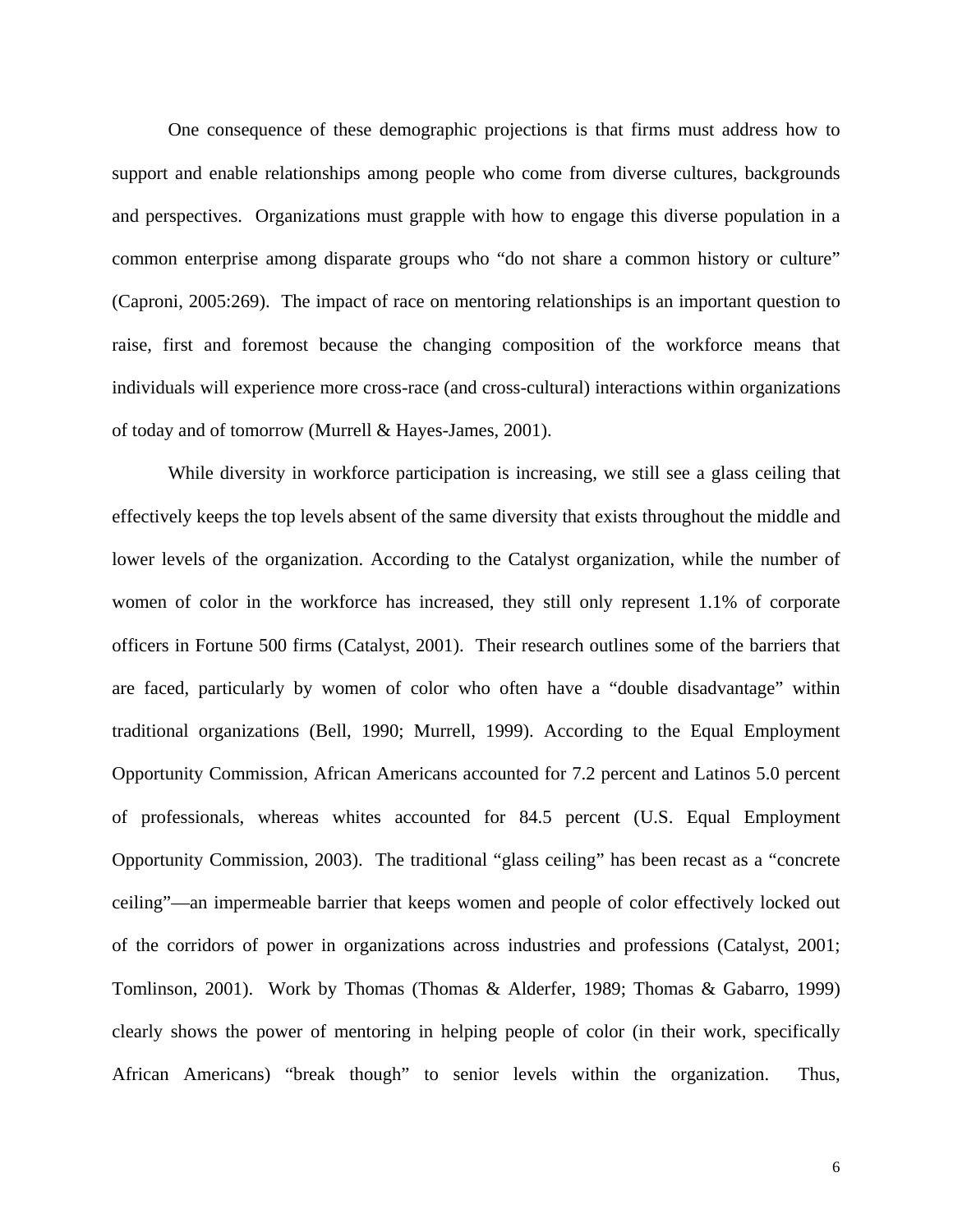understanding the intersection of race and mentoring may outline a process for changing the dynamics of power and thus, break down the barriers that keep women and people of color from attaining leadership positions within organizations.

Lastly, work by Thomas (1989; 1993) makes it clear that the nature and outcomes of interracial dynamics embedded within the organization's culture can provide revealing information about the state of racial affairs within the firm. In fact, some argue that people of color may act as a miner's canary—an indicator of conditions that are challenging not only for numerical minorities but also for majority groups in that same organization (Guinier & Torres, 2002). The presence of dissatisfaction, frustration and high turnover among people of color is perhaps a precursor to future problems that will be experienced by majority group members if the issues facing these more vulnerable groups are not resolved. Thus, the issue of race and mentoring may not just be an outcome of shifting workforce demographics or a process for altering interracial dynamics in the workplace, but may also be a predictor of the overall health and strength of the organization. This potential predictive power means that understanding the intersection of mentoring and race is critical to expanding our knowledge of diverse organizational dynamics as these relationships may serve as an outcome, a process and a metric related to diversity in organizations.

#### **Examining Race in Organizational Research – A Few Caveats**

As we delve into the issue of mentoring within the context of race in organizations, it is helpful to briefly review the context of how race has been conceptualized and studied within the management literature. In the early 1990s, Nkomo and Cox (Cox & Nkomo, 1990; Nkomo, 1992) provided a powerful evaluation and critique of how management scholars have typically under-conceptualized race in organizational behavior research. Nkomo (1992) describes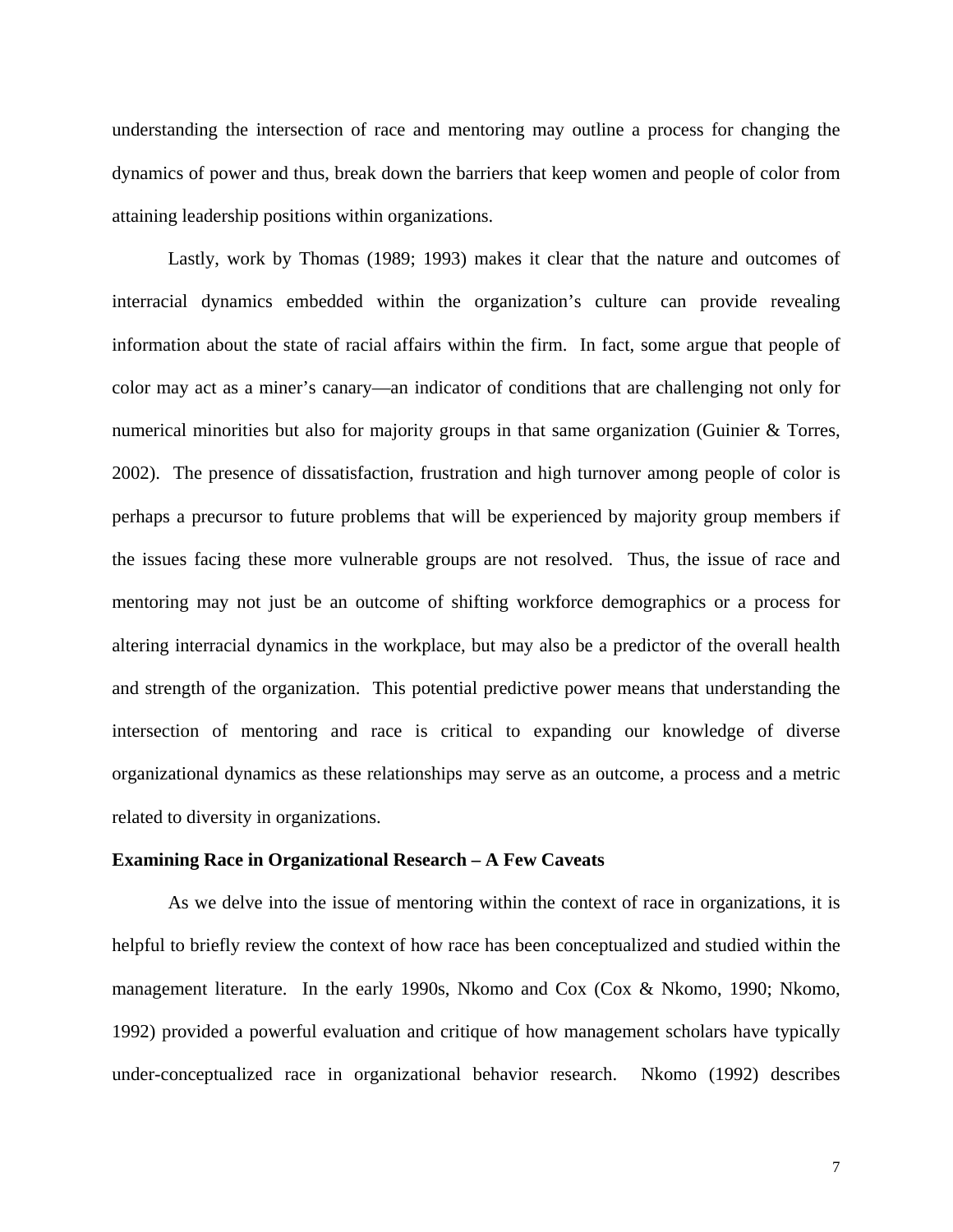research on race as "narrowly focused, ahistorical and decontextualized" (p. 497). Thus a primary issue for addressing the intersection of race in the mentoring literature must be one of inclusion. Our most highly regarded models, theories and empirical studies either exclude race as a factor or include samples that lack diversity such that race is often relegated to "unexplained variance".

 This exclusion inevitably leads to faulty generalization or incomplete models and theories when we gather a great deal of information about one group and use that information to generate theories and policies that we then apply to other groups (Nkomo, 1992; Minnich, 1991). Not only do we focus on one group's experiences and cast it as the norm, we view differences as "exceptions" or anomalies to this biased normative data. Acknowledgement of this bias is important because while there may be substantial research and theories on the topic of mentoring in organizations, there is significantly less research that directly examines mentoring in the context of race. Race is often excluded rather than included in organizational research and that also applies to research on the topic of mentoring. Thus, our review is restricted to a relatively small amount of literature that explicitly includes race as a factor within the research methodology or theoretical model.

 There is still an additional caveat that must be stated as we review the extant literature. Within the existing research that addresses race and mentoring, the focus is often on understanding why the experiences of "others" (i.e., non-whites) do not follow the standard model (i.e., those based on primarily white samples). Thus, assimilation becomes a preferred lens through which we have examined race in organizations including within the mentoring literature. Assimilation is "conceptualized as a one-way process that requires non-European, non-English speaking groups to change to fit the dominant culture" (Nkomo, 1992:496; see also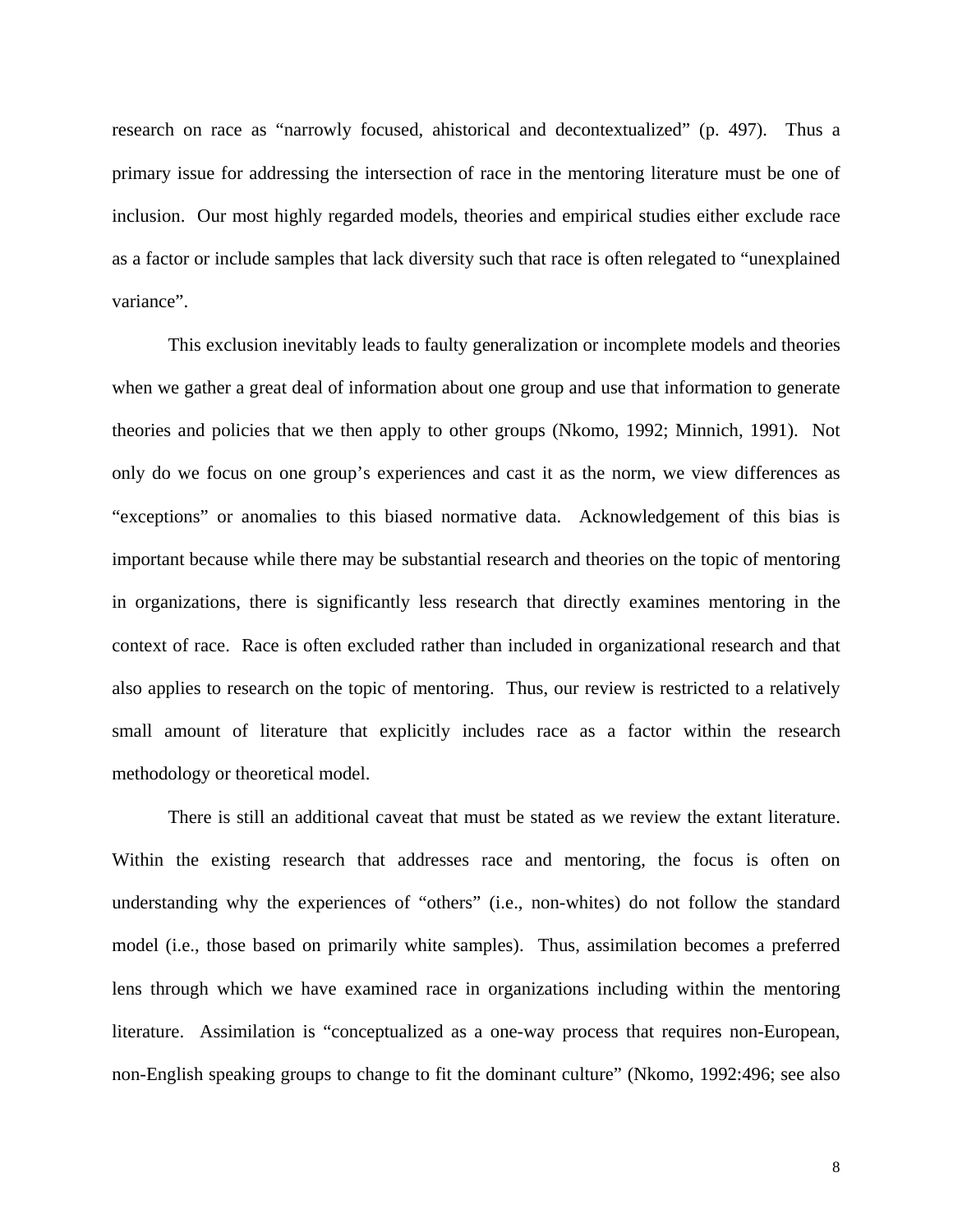Feagin, 1987). An underlying assumption of assimilation is that there should be little difference between the experiences of racial minorities and whites. Whether or not a group successfully assimilates into the mainstream must then be explained by differences in individual level factors such as psychological or personality characteristics between whites and people of color. Those groups that differ from the norm and need to assimilate are the ones that "have race;" the dominant group is presented as the standard or implicit benchmark. As a result, a great deal of how race has been addressed methodologically is via comparative studies. As Cox and Nkomo (1990) note, the explicit research question often compares or pits one group versus another (e.g., of blacks versus whites). Thus, we know very little about the unique experiences for people of color especially in the context of mentoring in organizations.

 Unfortunately, the treatment of race within organizational research offers explanations of differential experiences without really delving into why we see these differences or, more importantly, challenging the existing models in response to the experiences of different groups. As Brief and Hayes (1997) note, organizational scientists have not fulfilled their obligation to deepen our understanding of workplace race relations. Rarely do scholars provide the conclusion that because their findings do not hold for people of color, the popular or prevailing model should be invalidated or at least questioned and revised. In addition, as Nkomo (1992:498) writes, research on race "provides little insight into the complexity of the psychological, organizational and societal variables that may account for such findings" such as differences in the experiences of whites and racial minorities. Thus, while we rely on existing data that explicitly examines race within the context of mentoring relationships, we provide these caveats to acknowledge the limitations of existing work, which leaves many "unanswered questions" to be discussed later in this chapter.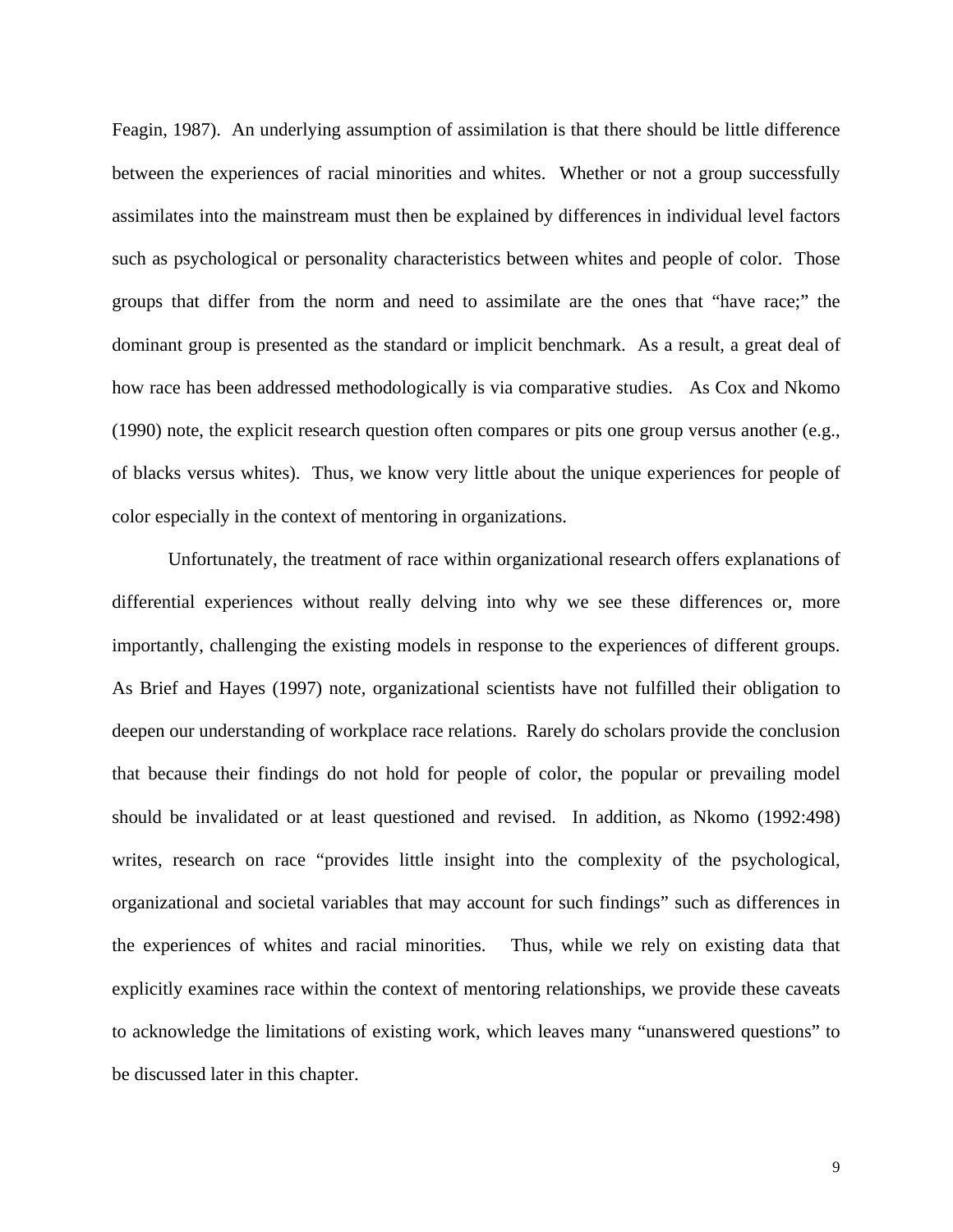These limitations notwithstanding, we explore the importance of race in enhancing our understanding of diverse mentoring relationships. To organize our review of the existing literature, we attempt to answer three key questions: 1) How does race influence *access* to mentoring relationships; 2) How does race impact the *interactions* between mentors and protégés; and, 3) How does race influence the *outcomes* of mentoring relationships.

#### **Mentoring and Race: Challenging Access**

Mentoring has gained increasing attention as a powerful tool to enable the careers of those advancing through the ranks in organizations (Blake-Beard, 1999; Dreher & Ash, 1990; Murrell, Crosby & Ely, 1999; Thomas & Gabarro, 1999). A mentor is generally defined as a more senior individual who uses his or her influence and experience to help with the advancement of a protégé (Kram, 1988). Those with access to mentoring have been consistently shown to benefit from their involvement in these relationships; they report higher salaries, increased promotion rates, greater career satisfaction, higher organizational commitment and less intention to leave the organization as well as lower levels of turnover (Blake-Beard, 1999; Crosby, 1999; Dreher & Cox, 1996; O'Neill, 2002; Ragins, 1999; Scandura, 1992; Viator, 2001; Wanberg, Welsh & Hezlett, 2003).

Race clearly influences overall access in two ways; access to any type of mentoring relationship and who one has access to as a mentor. A common assumption is that people of color have a more challenging time gaining access to mentoring relationships (Ford & Wells,1985; Herbert, 1989; Hyun, 2005; Kaplan, Keinath & Walo, 2001; Thomas, 1990; Viator, 1999). Findings from Cox and Nkomo's (1990) study of 729 black and white MBAs support this perception; they found that black MBAs reported significantly less access to mentors than white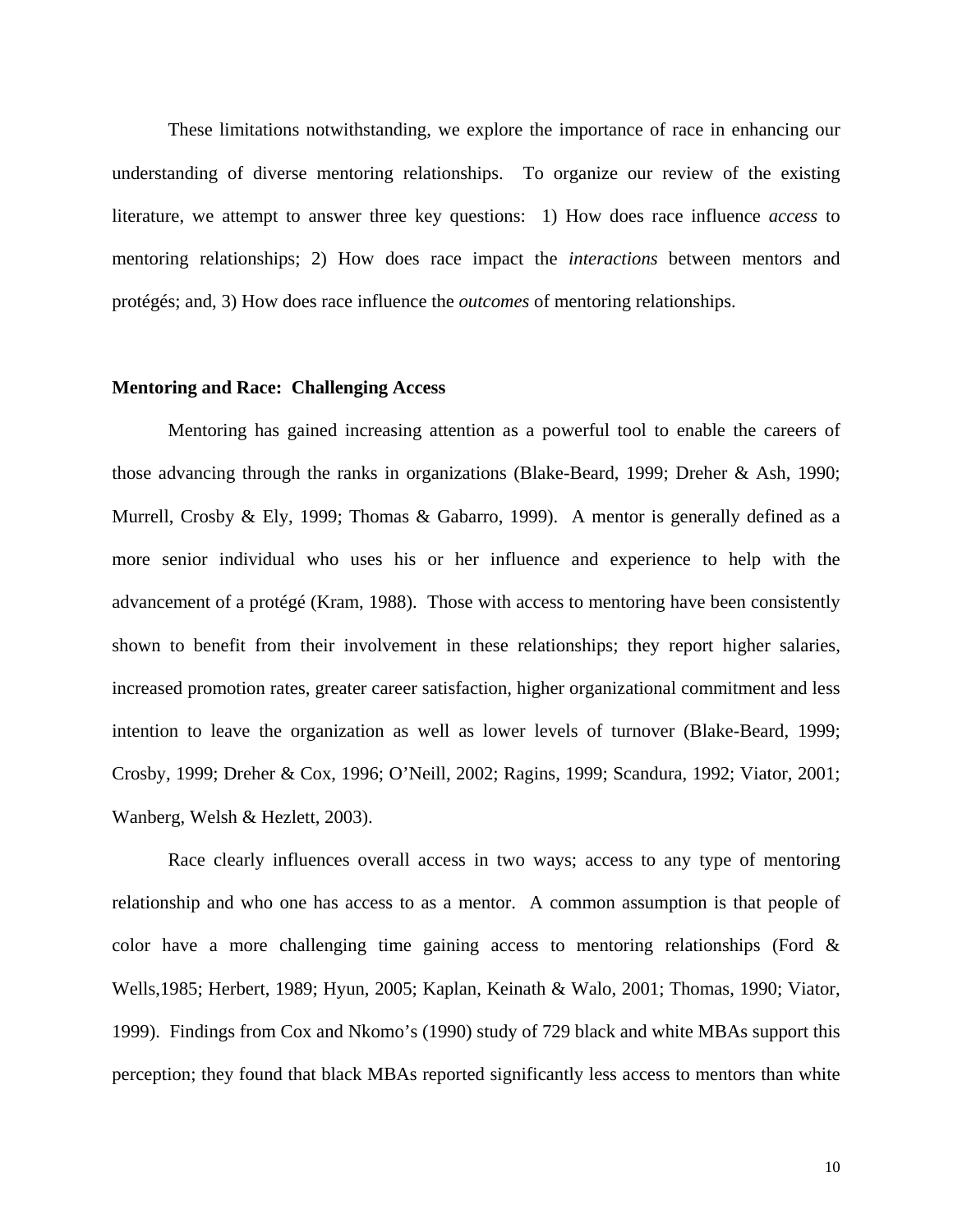MBAs. Catalyst's (1999; 2001) groundbreaking series of studies of women of color in the corporate sector highlighted the importance of access to mentoring for positive career outcomes. Lack of access to mentors was cited as one of the top of four barriers to career success among the women of color surveyed. Many of the women who were then interviewed in a later follow-up study still indicated difficulty in gaining access to mentors and those who gained access revealed that their mentors were predominantly white males. These results are supported by earlier work from Dreher and Cox (1996) who tracked the career experiences of black and Hispanic MBAs graduates from top business schools within the U.S. Their findings indicated that these MBAs of color were significantly less likely than whites to establish relationships with white mentors. Other work also supports the notion that people of color find difficulty in gaining access to mentoring relationships (Catalyst, 2001; Viator, 2001).

Interestingly, a few studies do not find any differences by race in gaining access to mentoring relationships. For example, Thomas (1990) examined black and white managers and found no statistically significant differences with regards to access to mentoring; in his study, whites and blacks both reported an average of 2.4 developmental relationships. Blake-Beard's (1999) research on career outcomes for black and white women also did not find any significant differences in these two group's access to mentoring. Koberg et al.'s (1994) study of skilled, professional and managerial hospital employees, found that mentoring was actually higher among minority employees than among white employees. Koberg and her colleagues suggest that their unexpected results may be due to the impact of anti-discrimination legislation dominant within the profession they studied and this hospital's dedication and involvement in programs and practices related to increasing diversity within their organization. Each of these findings suggest that while some people of color may find difficulty in gaining access to any type of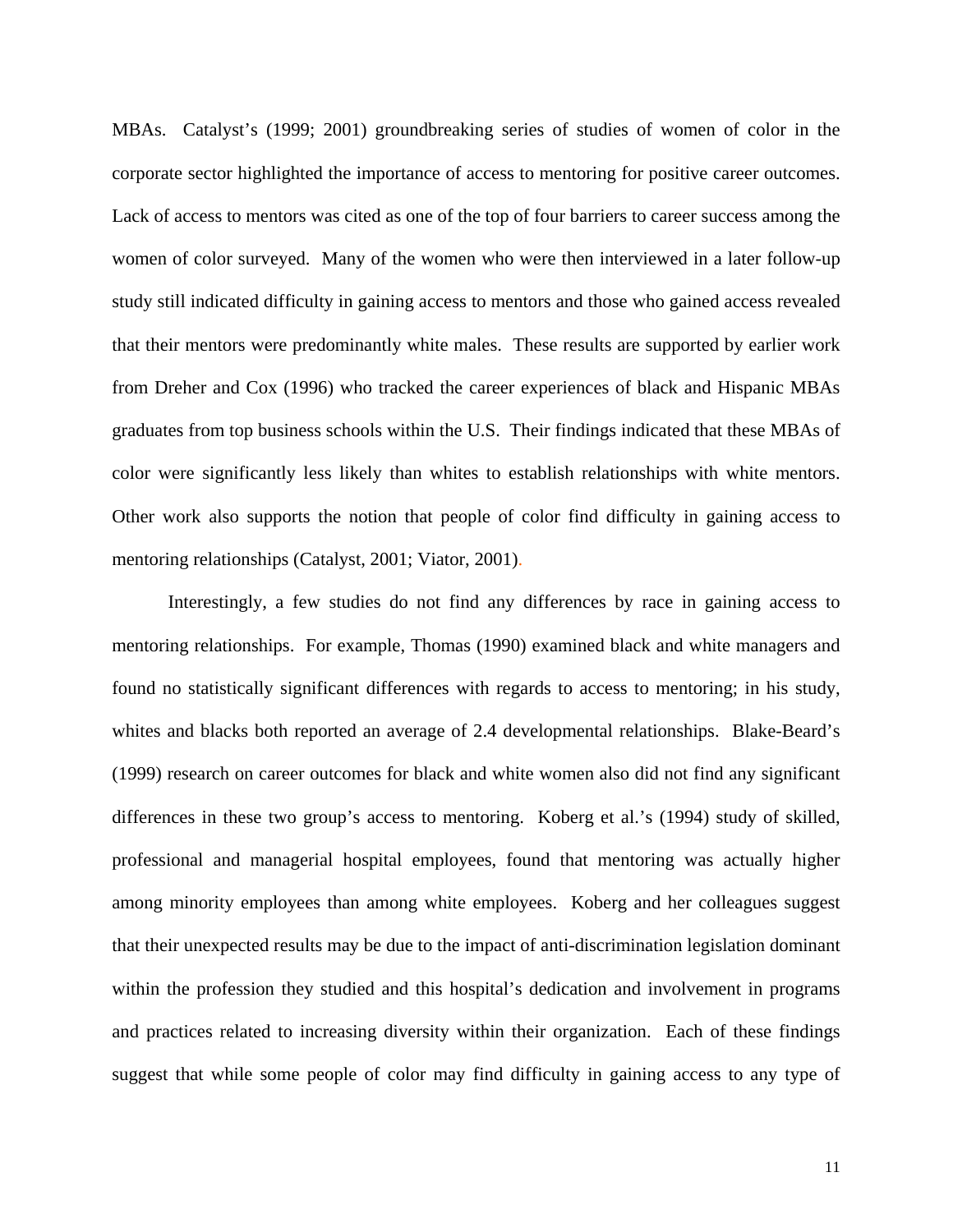mentoring relationships, the issue of access may be a function of the specific attributes of mentors that protégés of color receive (or select) along with the organizational context that either supports or acts as a barrier to the formation of cross-racial developmental relationships.

While overall access may be different as a function of race, the characteristics of a mentor also vary by race. Gaining access to mentors of the same race may be difficult for people of color because of their low numbers within higher levels in the organization (Catalyst, 1999; Sims, 2002). Access to white males may be limited because of unwillingness, perceived risk or other interpersonal and organizational barriers. Thomas (1990; 1993) found that when mentoring relationships were present, white males predominate as mentors for white females, black males and black females. More importantly, for protégés of color to gain access to mentors of color, they had to go outside of their own department/unit (Thomas, 1990). Lancaster (1997) describes this complexity in access to mentoring relationships for people of color as due to white males occupying the "predominate mentoring class", in other words, those in positions of power and status.

Gaining access to mentoring means that people of color are thrust into interracial dynamics embedded within the organization to a greater degree than whites (Sims, 2002; Thomas, 1990). Access to mentors of the same race is not as available to people of color within the organization without crossing additional boundaries such as level, location or function or seeking these relationships outside of their own organization (Murrell, Blake-Beard, Porter, & Perkins-Williams, 2005). In either case, there is an additional burden or what we call a "mentoring tax" on these developmental relationships that is clearly a function of race. People of color may find it difficult to access mentors of any type and when they do, they must overcome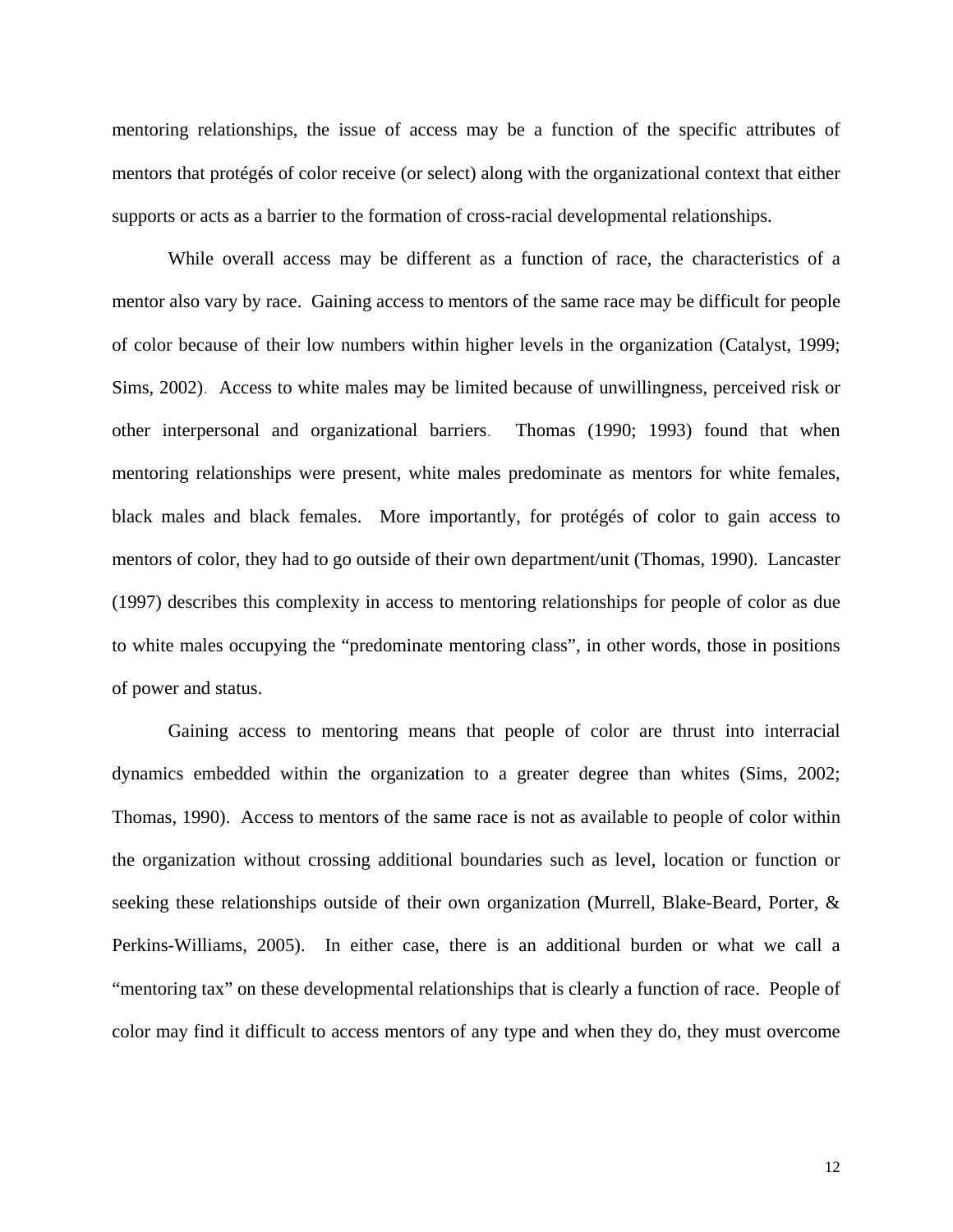critical barriers within the relationship such as differences in race, gender, job level, function/profession or organizational culture.

 What this challenge suggests is that access (overall availability and characteristics of mentor) to mentoring may be driven by the types of relationships and social networks that people of color cultivate within organizations. For example, Ibarra's (1993) study of the informal networks of white and minority managers found that minority managers had networks with significantly lower levels of homophily than those of their white counterparts. In addition, career advancement for minority managers was related to the configuration of their networks; Ibarra (1995) found that the networks of low-potential minorities tended to be dominated by Whites (cross-race relationships) while the networks of high-potential minorities were composed of a balance of same-race and cross-race relationships. Her research speaks to the importance of the pattern and composition of relationships that are developed both within and across racial boundaries. People of color often develop two complementary networks; one set of relationships with whites who may provide access to resources and opportunities and another set of relationships with people of color who provide psychosocial and emotional support. Whites, on the other hand, don't have to think about who is in their network in the same way or include people who are racially different from them within this network. An interesting implication of these different patterns is the suggestion that for people of color, same-race versus inter-racial mentoring serves very different purposes or what Kram (1985) would label as "mentoring functions". Thus, the pattern of access to developmental relationships is clearly tied to the nature, type and strength of these relationships that also vary as a function of race.

#### **Mentoring and Race: A Function of Interactions**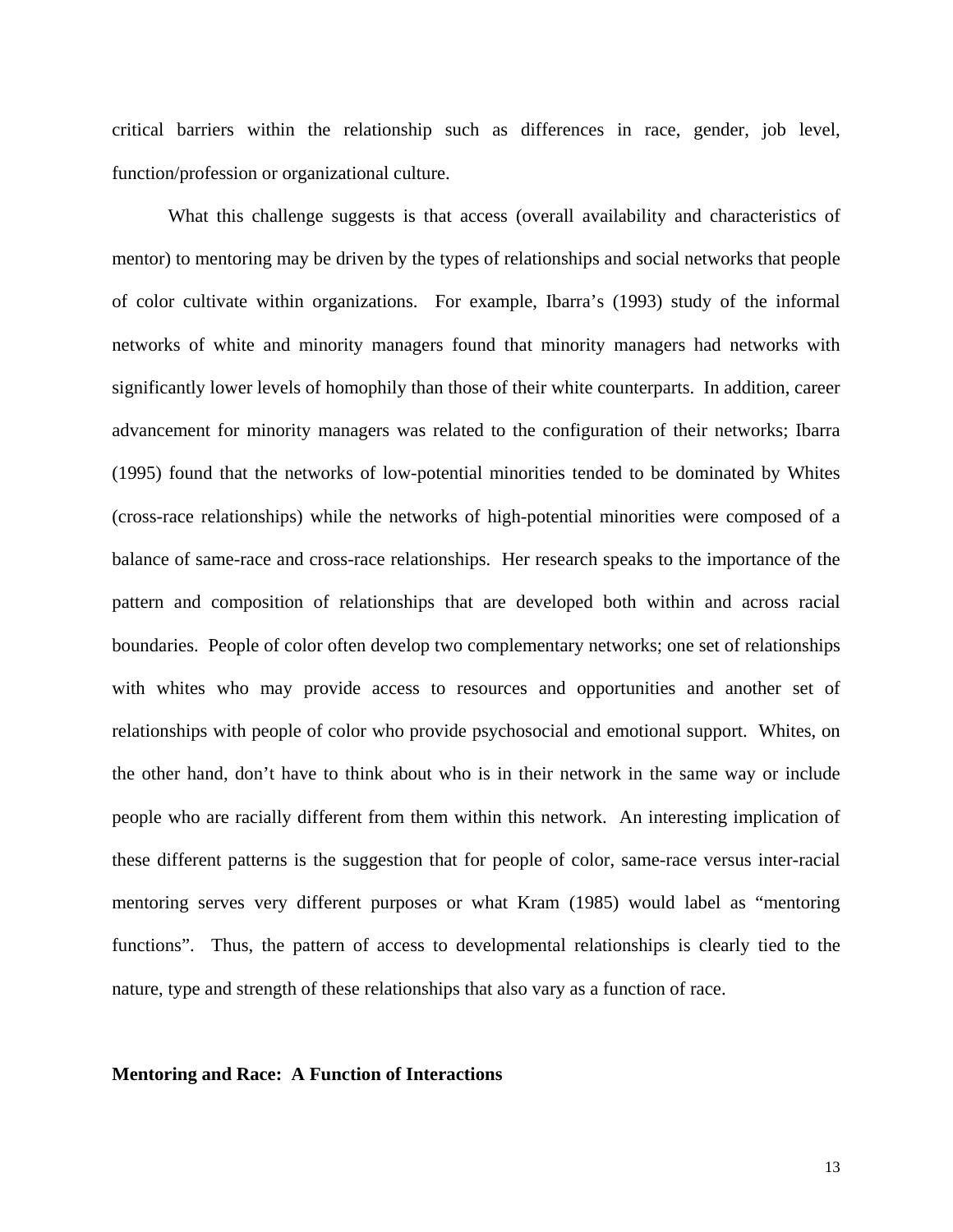Interracial dynamics within organizations have been examined extensively and the complexity as well as the range of positive and negative dynamics well documented (Alderfer & Thomas, 1988; Murrell & Hayes-James, 2001; Hayes-James, 2000). Interestingly, the complexity of these relationships impact not only the minority member but also the majority group member. Tsui, Egan and O'Reilly's (1992) research on work teams shows that whites in heterogeneous teams experience greater dissatisfaction and lower organizational commitment than whites in racially homogeneous group. Their earlier work shows related findings; whites with African American superiors experienced greater role ambiguity and conflict than their white counterparts with white superiors (Tsui & O'Reilly, 1989). Thus, cross-race interactions can negatively impact satisfaction, trust and commitment for both whites and for people of color involved in the relationship.

Thus it makes sense that the complexity of interracial dynamics with the organization will spillover into the mentoring relationship. Early work by Thomas (1989) showed that racial differences were often an obstacle for white mentors forming a relationship and identifying positively with their African American protégés. African American managers who had white mentors early in their career were more dissatisfied with their advancement than those who had African American mentors (Murray, 1982). The differential experience of the mentoring relationship speaks to the importance of race in shaping developmental interactions. Effective mentoring has its foundation in the willingness of partners to authentically engage one another, being willing to share strengths and provide developmental opportunities. Building trust becomes more challenging as mentoring partners cross lines of race. Thomas (1989) acknowledges the challenges of building effective mentoring relationships across dimensions of race. He writes that the changing environment of interracial dynamics we are facing in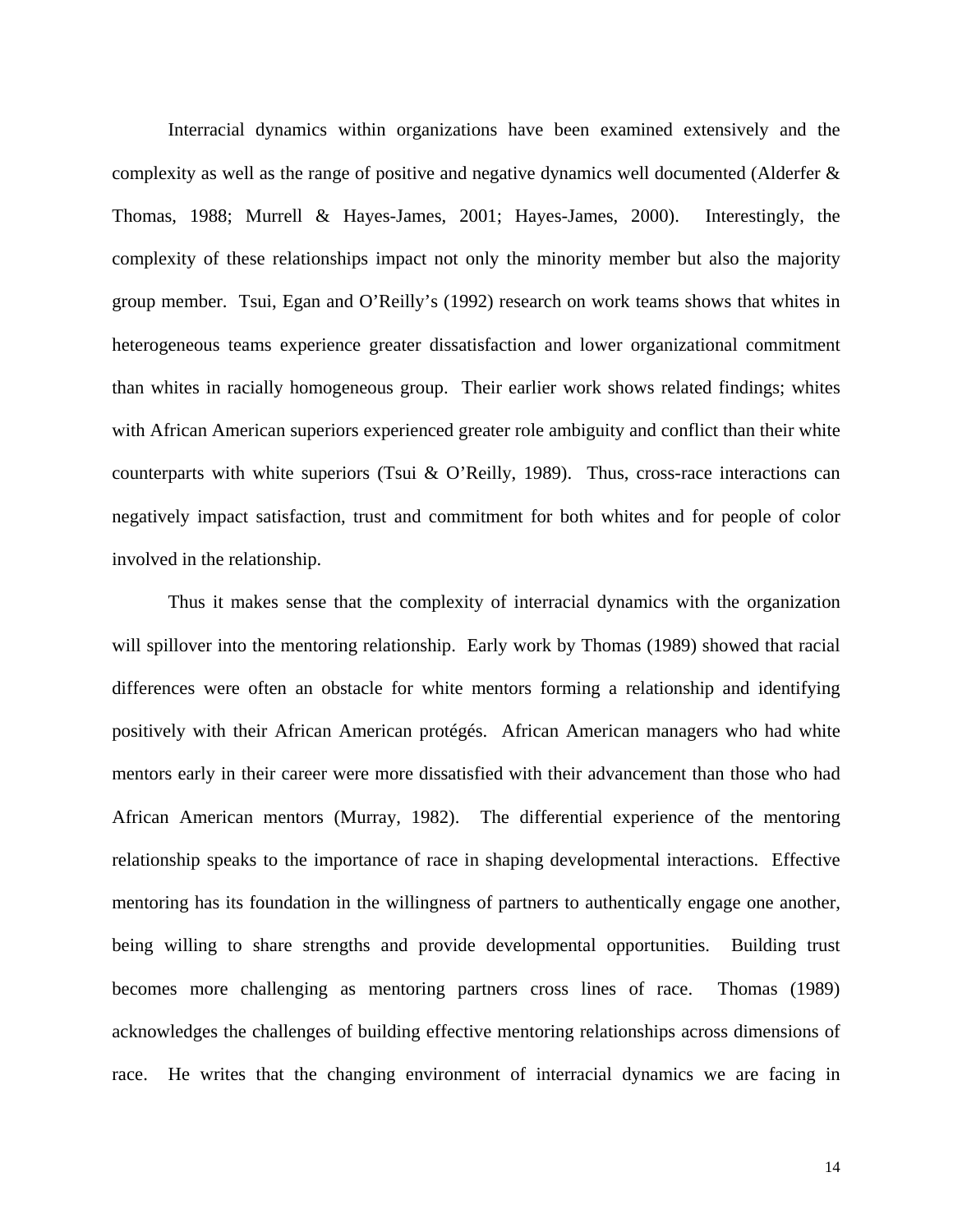organizations, "engenders the deeper difficulties that we face in creating a climate of authentic collaboration" (p. 280) among whites and people of color.

In addition to producing challenging interpersonal dynamics, race places a role in the type of mentoring relationships that occurs. Kram's (1983; 1985) groundbreaking work on mentoring functions has significantly shaped how we look at the nature of interactions within developmental relationships. She found that mentoring interactions can be described as providing two primary functions: career (instrumental) support and psychosocial (emotional) support. Career functions include exposure and visibility, sponsorship, coaching, protection and access to challenging assignments. In contrast, psychosocial functions include role modeling, acceptance and confirmation, counseling and friendship (see Higgins & Kram, 2001 for a further discussion of these functions).

Using the conceptual model outlined by Kram, Thomas (1990) hypothesized that based on high levels of similarity and ability to trust and identify with one another, respondents involved in same-race relationships will report greater levels of psychosocial support. His survey of more than 450 developmental relationships confirmed this hypothesis; blacks reported experiencing more psychosocial support from same-race versus cross-race relationships. However, these same-race relationships were more often with peers, located outside of the department and what Thomas labels "skip-level" relationships. Interestingly, Thomas's work did not find any differences by protégé race in the amount of career support that was provided. Similarly, James' (2000) study of black and white managers in a Fortune 500 services firm mirrored Thomas' results. James found that black and white managers did not report differential levels of career support, but there was a difference in receipt of psychosocial support. Black managers reported less psychosocial support than their white counterparts.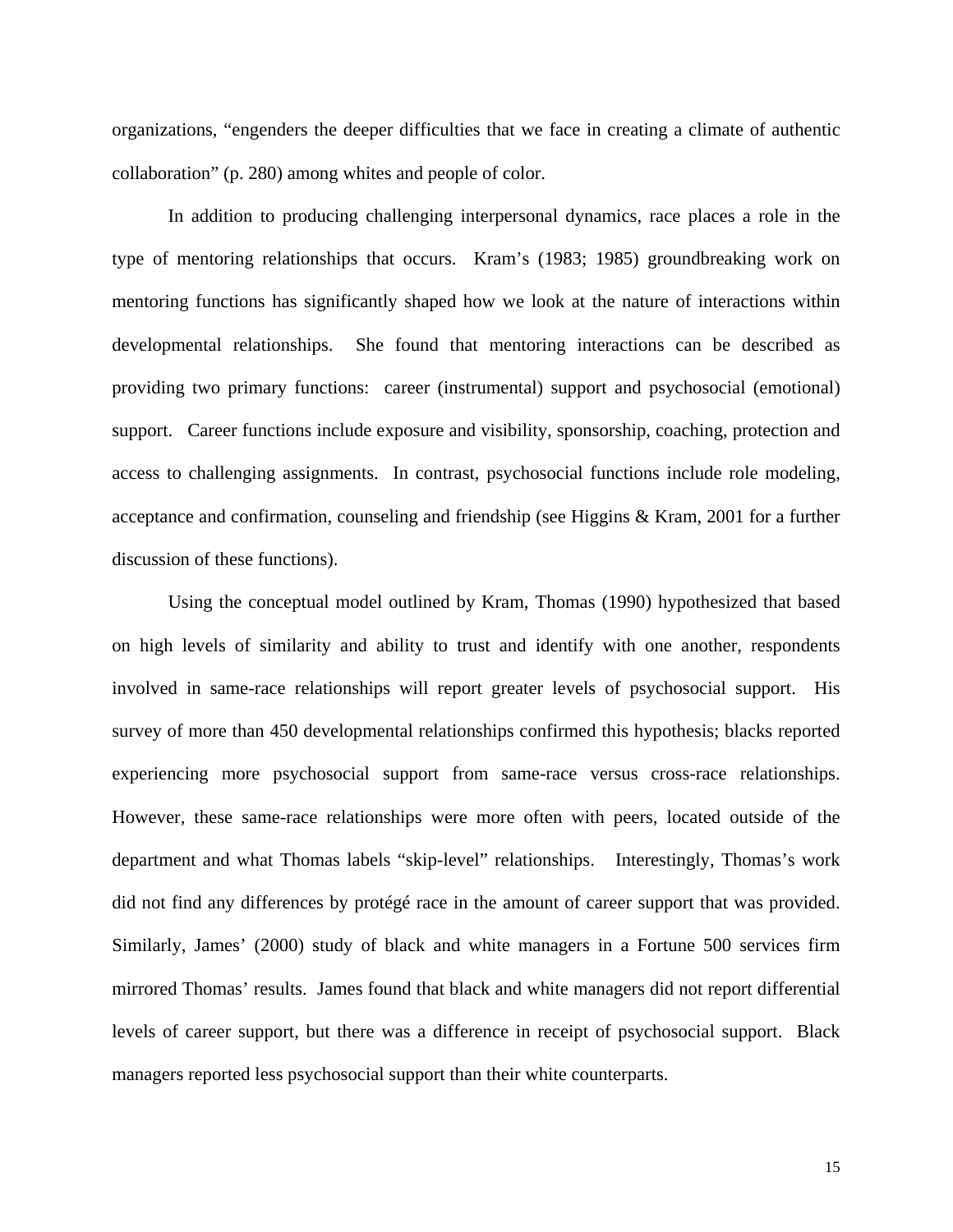However, Steinberg and Foley's (1999) study of Army senior non-commissioned officers and commissioned officers produced two interesting findings. First, the authors found three functions, not the two traditionally used in studies of mentoring. Steinberg and Foley called their functions "personal development," "career sponsoring" and "job coaching." The authors suggest that the unique environment of the Army, which stresses basic skill development as a critical skill for soldiers, explains the emergence of "job coaching" as a separate function. Second, Steingberg and Foley noted that there was not a significant difference in the mentoring functions that majority and minority members received. While race was not a trigger for differential receipt of functions, rank of the protégé was an important predictor.

 Clearly this is a critical area that requires more empirical work and conceptual attention. The limited amount of research that examines race and the functions of mentoring produces some conflicting findings. Some studies find differences in the experiences of people of color that cut across the psychosocial and career functions originally outlined by Kram (1985). However, recent work challenges the original two category classification scheme (career versus psychosocial) as exhaustive (e.g. Scandura, 1992). Some of our recent work (Murrell, et al., under review) suggests that for people of color, career functions may need to precede psychosocial functions for effective and beneficial cross-race mentoring relationships to occur. The more complex longitudinal work needed to tease apart these relationships has not yet been done but it will provide vital data to better understand the relationship between race and interactions across different mentoring functions. Despite the need for further research, it is clear the both career and psychosocial functions of mentoring are important drivers of career outcomes that often differ by race.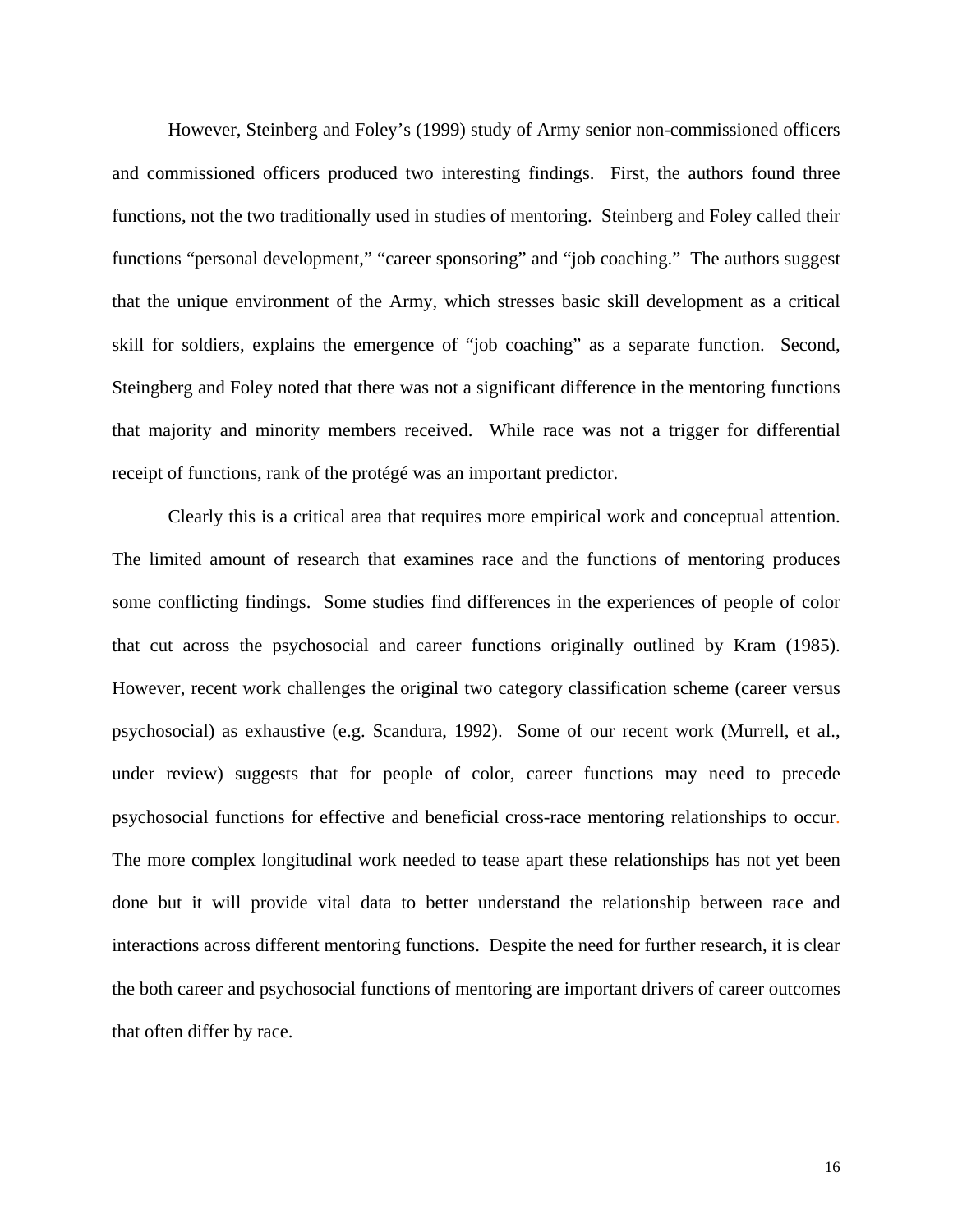#### **Mentoring and Race: Outcomes Matter**

 A great deal of previous research focuses on the impact that race has on career outcomes such as job satisfaction, commitment, earnings, advancement and a variety of career experiences (Alderfer & Thomas, 1988; Daly, 1996; Dickens & Dickens, 1982; Essed, 1991; Hayes-James, 2000; Ortiz-Walters & Gilson, in press). Typically this research focuses on outcomes along two dimensions: objective and subjective (Higgins & Thomas, 2001; Turban & Dougherty, 1994). Objective outcomes include variables such as promotion and compensation while subjective outcomes include satisfaction variables (such as compensation satisfaction or supervisor satisfaction), involvement, commitment and other work-related attitudes.

 While a substantial amount of attention has been devoted to the impact of race on subjective versus objective outcomes, there is still some disagreement on whether race has a differential impact on these two types of outcomes. In her study of black and white professional women, Blake-Beard (1999) examined the impact of protégé race on four outcome variables, two objective and two subjective. While she did not see a difference between black and white women in terms of the objective outcomes, there were differences between the two groups in terms of the subjective outcomes. White respondents reported higher levels of compensation satisfaction and greater satisfaction with their career progress. The research that Catalyst has done on women of color suggests that we may want to pay attention to potential differential relationships between race and outcome variables. In their work, Catalyst (2006) found striking differences among women of color in relations to key outcomes. African American women report higher levels of exclusion from the workplace in comparison to Latinas and Asian Americans.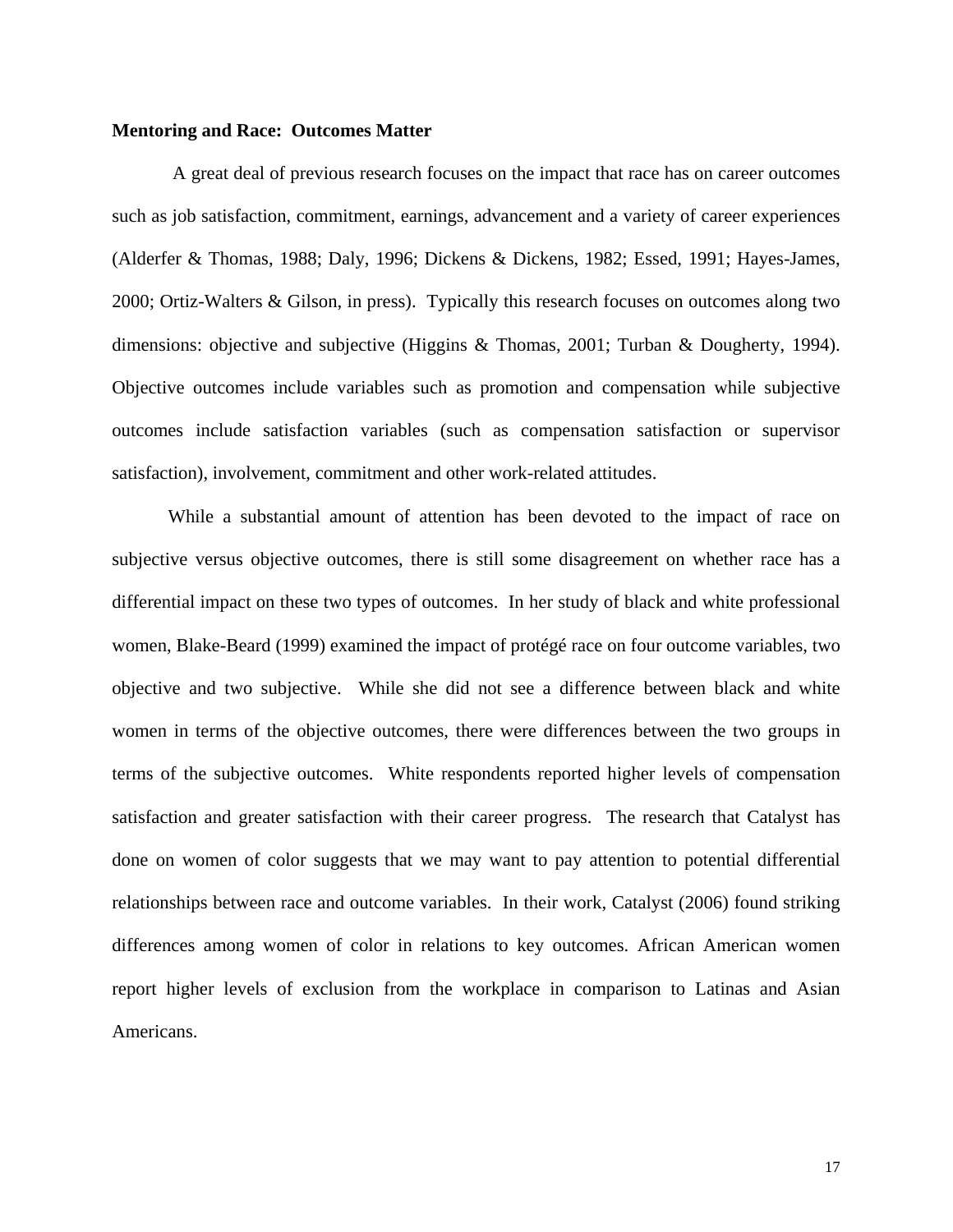Without question, some objective outcomes do vary by race, particularly the race of the mentor. For example, Dreher and Cox (1996), Dreher and Chargois (1998), and Blake-Beard (2003) found that material benefits accrue most to those in large work organizations who have white male mentors. Clearly in terms of objective outcomes, the race of the mentor has been shown to have a strong impact in terms of predicting career outcomes for protégés (Ragins, in press); however, the interactive effects of race of mentor versus protégé and the contribution of gender have yet to be fully teased apart (Gibscombe, et al., 2005). Based on the empirical work currently available, one can argue that there is an overlap between the dynamics of power, mentoring relationships and race relations that impact objective outcomes such as salary and career advancement (Ragins, 1997a).

 While some research shows that objective outcomes differ by race of the mentor, conclusions on how race affects subjective outcomes is less clear. Satisfaction with the relationship along with overall perceptions of mentoring functions appear to differ by race of the protégé (Thomas, 1990; Viator, 2001), but this seems to be more true for career than for psychological functions (see Blake-Beard, 1999). One of the key factors that may impact subjective outcomes is the level of perceived similarity between the mentor and protégé. Perceived attitudinal similarity has been shown to be a strong predictor of satisfaction with the mentoring relationship (Ensher & Murphy, 1997) and the similarity in race of the mentor-protégé relationship yields similar findings of high levels of satisfaction and attachment (Thomas, 1990). However, little research has examined similarity in same-race relationships that includes variables beyond traditional demographic group categorization. Perhaps the utilization of a more rigorous predictor of racial group membership (e.g., racial group identity) may help to explain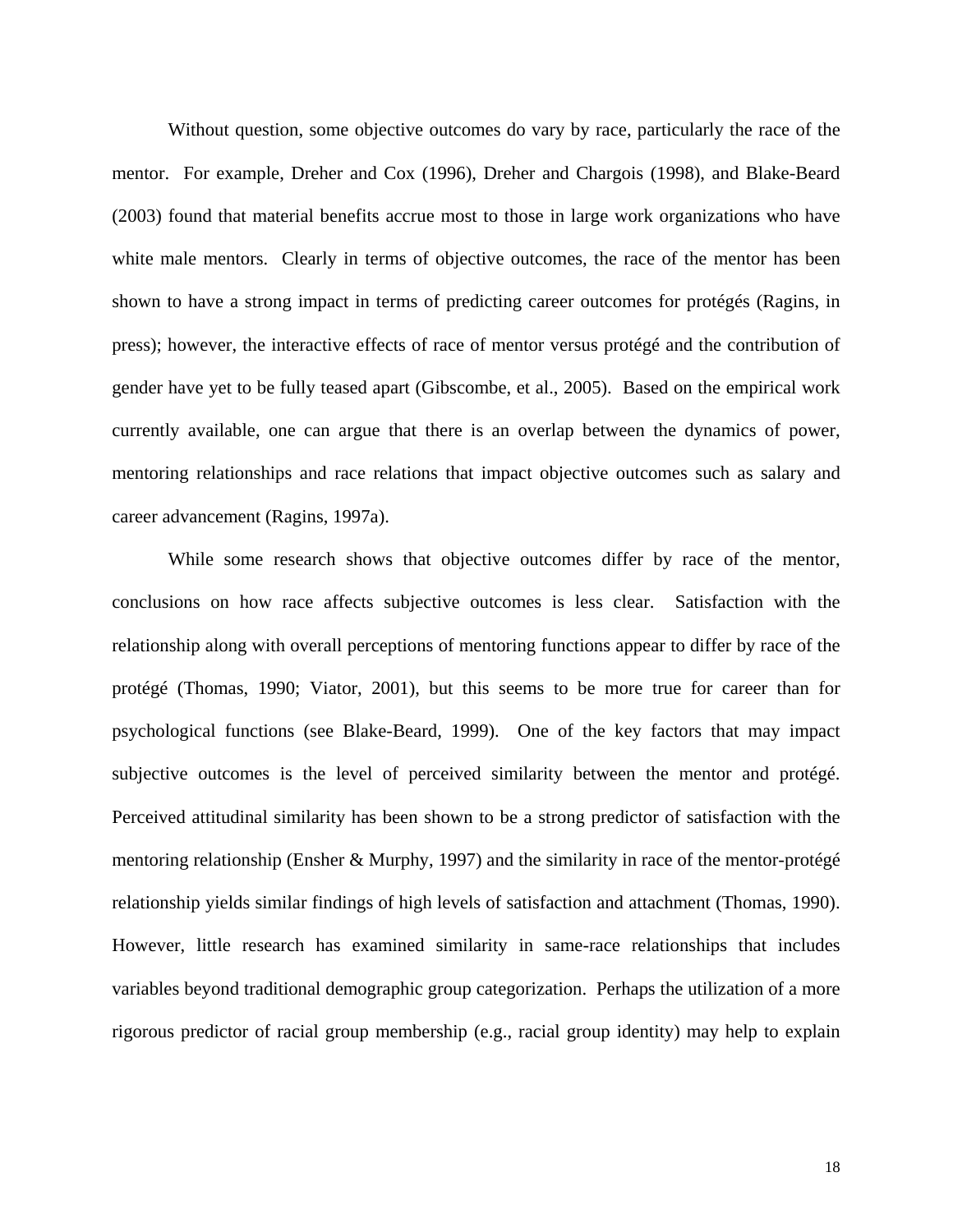why racial group similarity which is strong in the early stages of the developmental relationship appears to dissipate over time (Harrison, Price, & Bell, 1998).

 While the distinction of objective versus subjective outcomes may provide a useful distinction, is does not capture the nature of these outcomes in terms of their cost versus benefit for the mentor or the protégé. Thus, some research looks at the outcomes of mentoring in terms of positive versus negative consequences for those involved in the relationship (see reviews by Ragins, 1999; O'Neill, 2002; Wanberg, Welsh & Hezlett, 2003). What is clear from this research is that we have a great deal of evidence on the positive impact of mentoring as a function of race, but little work that examines the negative impact of the presence of mentoring relationships (versus lack of access to mentoring) (O'Neill & Sankowsky, 2001). The small and growing literature on negative mentoring (Eby & Allen, 2002; Eby, Butts, Lockwood & Simon, 2004; Eby, McManus, Simon & Russell, 2000; Scandura, 1998) is characterized by samples that are predominantly white. For example, Eby and her colleagues have published several studies on negative mentoring; but their samples are 95% to 97% Caucasian. While the work coming from this team of researchers is adding to our extant knowledge about the impact of negative mentoring, the racially homogeneous samples mean that we learn nothing about the experiences of people of color and negative mentoring experiences.

 Dickens and Dickens (1982) argue that people of color (specifically African Americans) are often not able to reap the benefits of mentoring relationships because the issue of race and the dynamics of race relationships act as critical obstacles. In this view, race somehow blocks the well-established "ROI" of mentoring relationships in organizations. Thomas and Kram (1988) examined the benefits and outcomes of developmental relationships. As they write, "While it is clear that race is a significant predictor of some career outcomes, we know little about the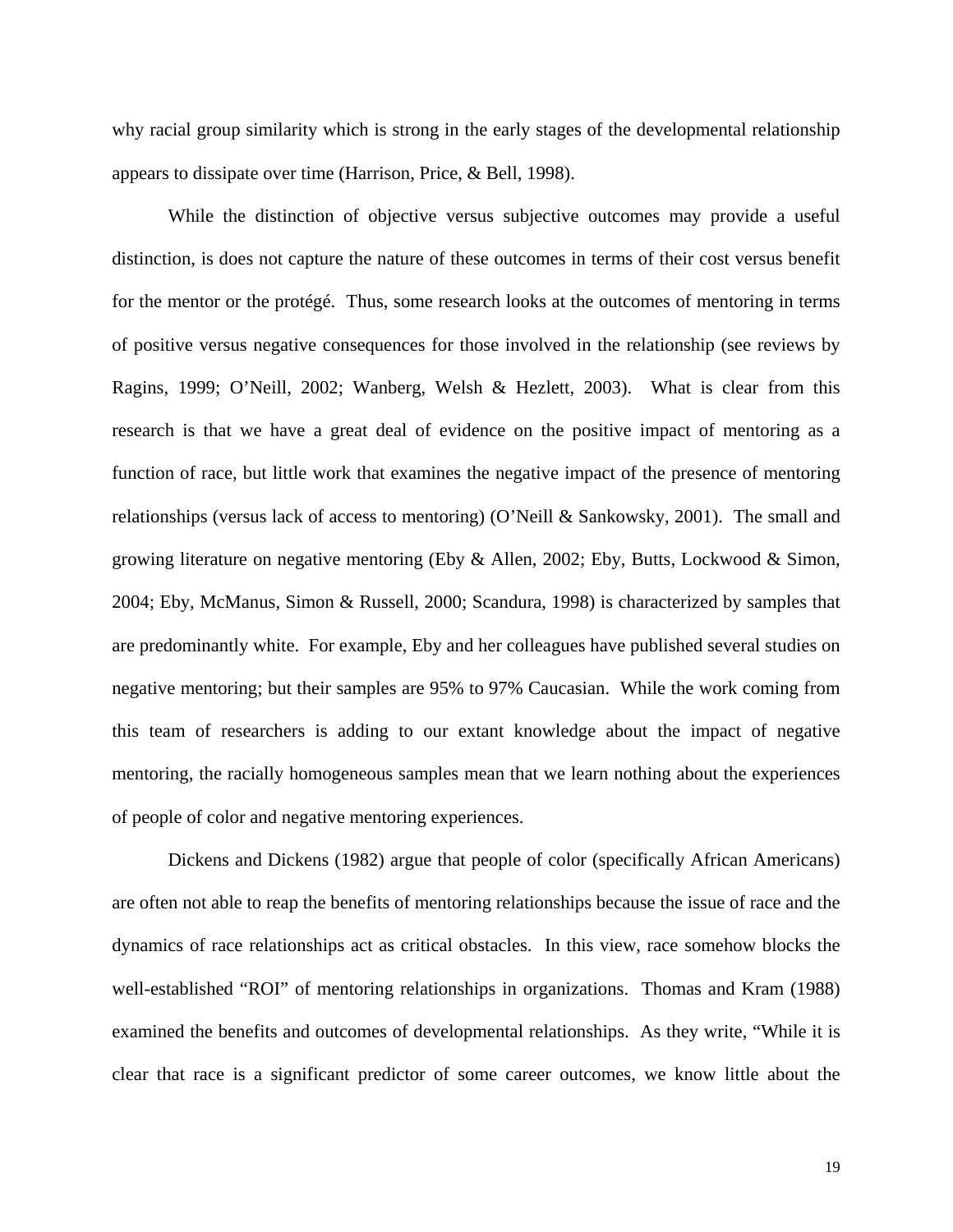specific mechanism that mediates observed differences" (p. 489). Thus, more attention is needed to understanding how and why the hypothesized positive outcomes of mentoring relationships become negative costs particularly within the context of race.

 Regardless of whether we focus on objective versus subjective or on positive versus negative outcomes of mentoring, the focal target of these outcomes as a function of race is another perspective that should be addressed within this area of work. Previous mentoring research focuses almost exclusively on the mentee or protégé as the target of outcomes of mentoring relationships (Ragins & Scandura, 1999). Perhaps this is because there are a limited number of mentors of color who are available within organizations. These small numbers notwithstanding, there is some limited evidence that the experiences of mentors of color are quite different from their white counterparts. For example, in a study examining the experiences of 1660 young women and their mentors, MentorNet found that mentors of color reported a number of outcomes at higher levels than their white counterparts (MentorNet, 2004). Mentors of color reported increased self-confidence, improved supervisory skills, improved skills for recruiting new talent, better networking skills and renewed commitment to their field. This is an exciting initial finding that should act as a catalyst for more work on this topic.

 Finally, an important distinction between outcomes for individuals versus outcomes for organizations is an emerging focus within the mentoring literature. Clearly within the work on diversity in organizations, the conceptual link between mentoring and benefits for the firm has been well established (Alleman & Clark, 2000; Blake-Beard & Murrell, 2006; Ragins, 1997a; 1997b; Perrone, 2003; Wilson & Elman, 1990). However, empirical evidence on the organizational benefits of diverse mentoring relationships is quite limited.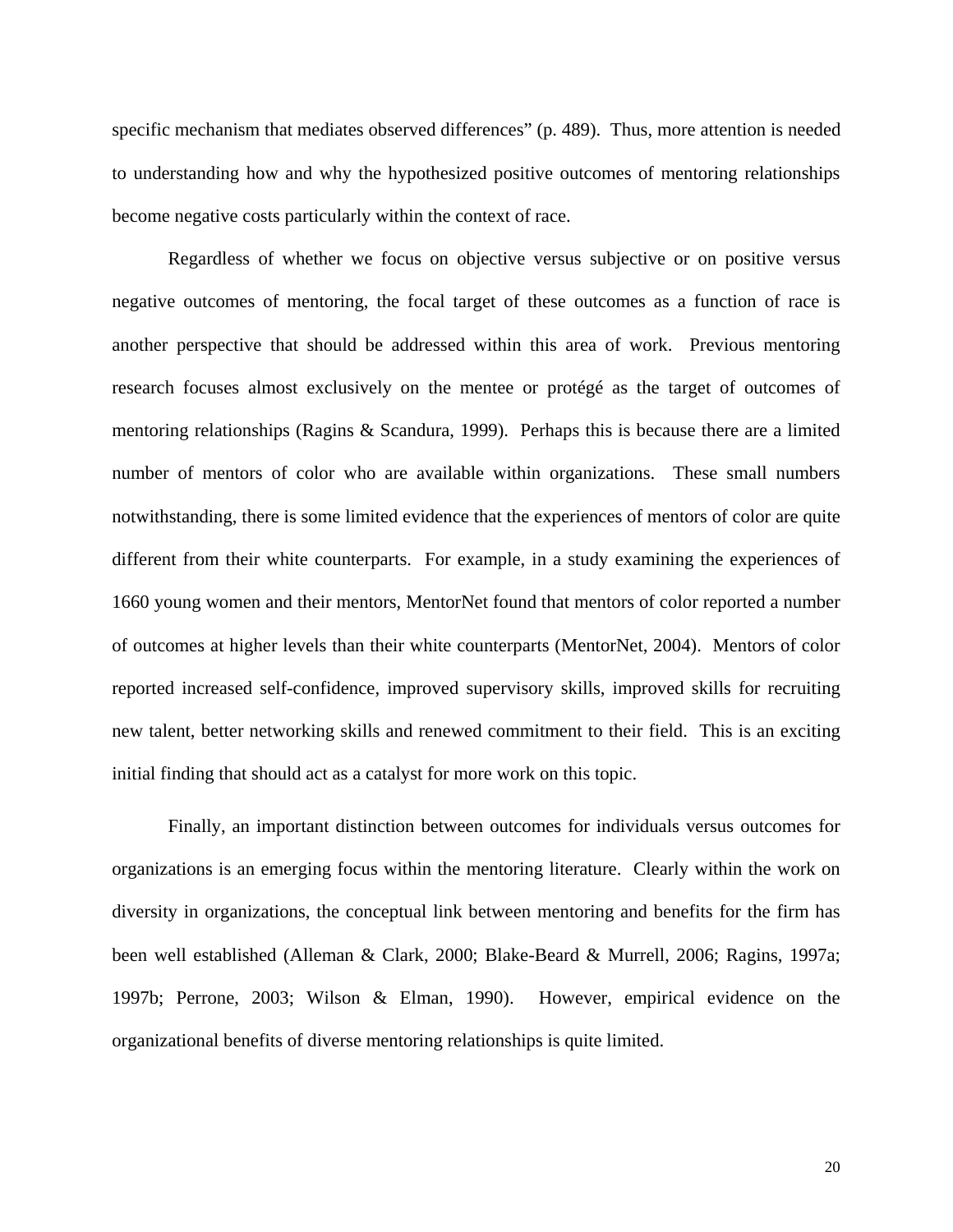Clearly the outcomes of mentoring and the impact of race vary as a function of the typology employed. While we know a great deal out objective versus subjective outcomes of mentoring and race, there is still much to be developed in areas such as negative outcomes of mentoring, the impact of race on outcomes for the mentor along with empirical evidence on the organizational outcomes of mentoring as a function of race. While there has been a great deal of work that has emerged over the past two decades on the impact of race on outcomes along with access and interactions of mentoring relationships, there are still a number of questions to be answered leaving a great deal of unfinished business within this area of research.

#### **Race and Mentoring: Some Unfinished Business**

 From our analysis of the extant research on race and mentoring, we identify a number of challenges and opportunities to help guide future work in this area. These challenges and opportunities are not only driven by unanswered questions in the existing research, but also by emerging issues raised by the changing nature of careers and organizations. Clearly factors such as the changing relationship between individuals and the firm, which Arthur and Rousseau (1996) label the "new employment contract" raise a number of questions for how we approach the study of race and mentoring in the future. Within this new employment contract, Thomas and Higgins (1996) argue that both people of color and majority individuals will be challenged by the "psychological instability that emanates from a work context that does not affirm salient and important aspects of one's personal identity, or provide sufficient information and guidance to sustain one's career growth and development" (p. 273). Clearly, we have a number of things to learn about and to learn from the intersection of race and mentoring in organizations.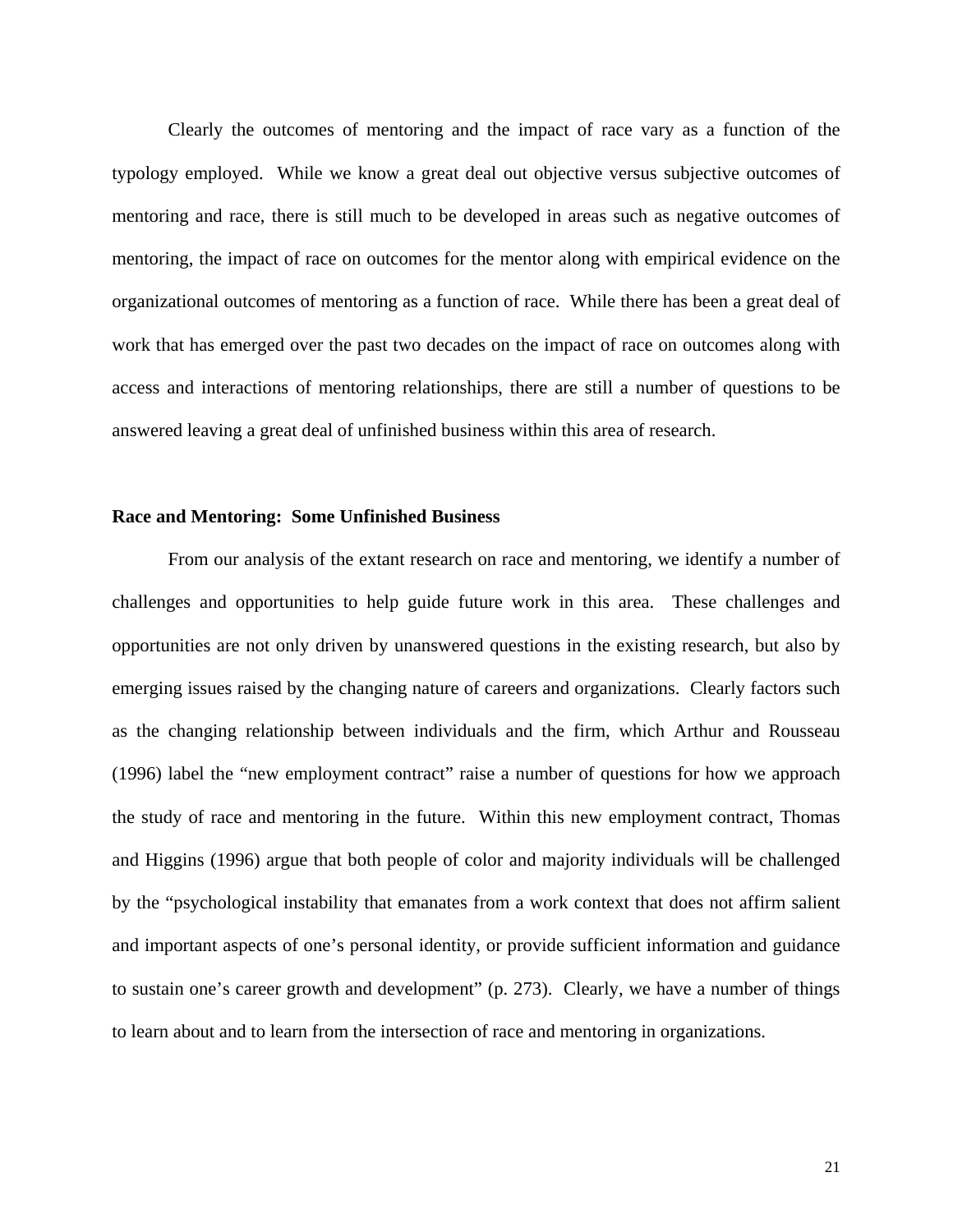One of the areas that provide both a primary opportunity for research and a significant challenge to the advancement of knowledge in this area concerns the fundamental issue of how we define mentoring within the context of race. As our review and reviews by others (see Fletcher & Ragins, this volume) of the empirical literature reveals, the mentoring literature is fraught with broad generalizations because of the ways in which race has been both excluded and mis-conceptualized in previous work (Nkomo, 1992; Minnich, 1991). Given the changing demographics of today's organizations, we must examine the assumptions and methodologies that help to generate existing definitions and typologies of mentoring to more directly test how they may or may not apply within the context of race.

While published research that includes a diverse representation of individuals within our samples has increased, the dominant racial group within organizational research has traditionally been white men. Because other racial groups are seen as "minority" groups, the experiences and perspectives of one racial group have become the dominant or default conceptual models within mentoring research. The original work conducted by Kram (1985) relied on rigorous in-depth qualitative interviews on the functions served by mentors across a number of different organizations. However, the functions served by mentors did not explicitly explore differences by race or gender in crafting this original conceptual model. Later research has examined differences in the frequency of or experience with these various functions (e.g., Kram & Clawson, 1984), but no empirical research to date has grappled with whether Kram's overall model of mentoring and its classification of developmental functions is fundamentally different for people of color. In fact, since the majority of research only examines differences between the experiences of African Americans versus whites, we know very little about whether the way mentoring is defined based on the experience of other racial groups outside of those interviewed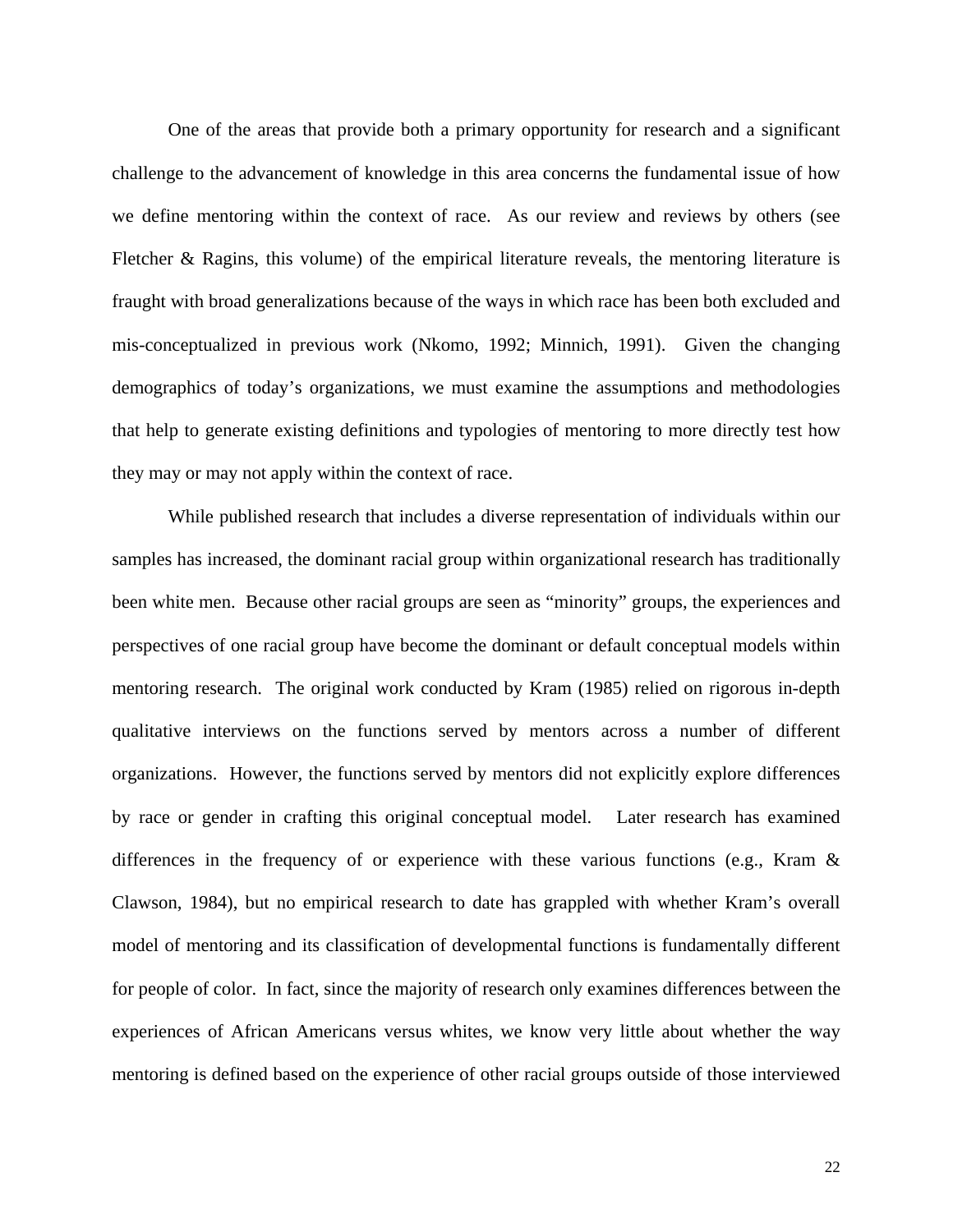within the original sample. This point of critique is quite similar to issues raised among early black psychologists who argued that we should not generalize existing models of human behavior to racial groups who were absent from the sample used to define and shape the dominant theories (see, Jones, 1991).

One of the clear implications of excluding race from this early conceptual framework concerns the way in which we now measure and operationalize the mentoring construct. Independent of the dimension of race, a number of scholars have raised concern with the wide variety of measurement tools and operationalizations used in the field (e.g., Allen, Eby, Poteet, Lentz & Lima, 2004). Some studies use an overall index of mentoring, others measure the broad categories of career and psychological functions, whereas a few attempt to differentiate between the specific mentoring functions identified in Kram's original interviews. In addition, current measures are not easily adapted to situations involving multiple mentoring relationships, group mentoring, inter-organizational mentoring and emerging forms of mentoring such as "ementoring" (see Ensher & Murphy, this volume).

Recent findings raise questions about whether the classic two-dimensional model of mentoring is, in fact, robust. Scandura and her colleagues (Scandura, 1992; Lankau & Scandura, 2002; Scandura & Viator, 1994) find evidence for three broad categories of mentoring functions (career, psychosocial and role modeling). Similarly, Gibson (2004) has focused on defining and measuring role models as a separate and distinct construct from mentoring (rather than a function of overall mentoring as Kram's model articulates). He distinguishes between close and distant role models such that distant role models are a "cognitive representation" of behaviors that drive goals and aspirations of the individuals that neither involve nor require direct contact with the individual (role model). Murrell and Zagenczyk (in press) offer a similar argument concerning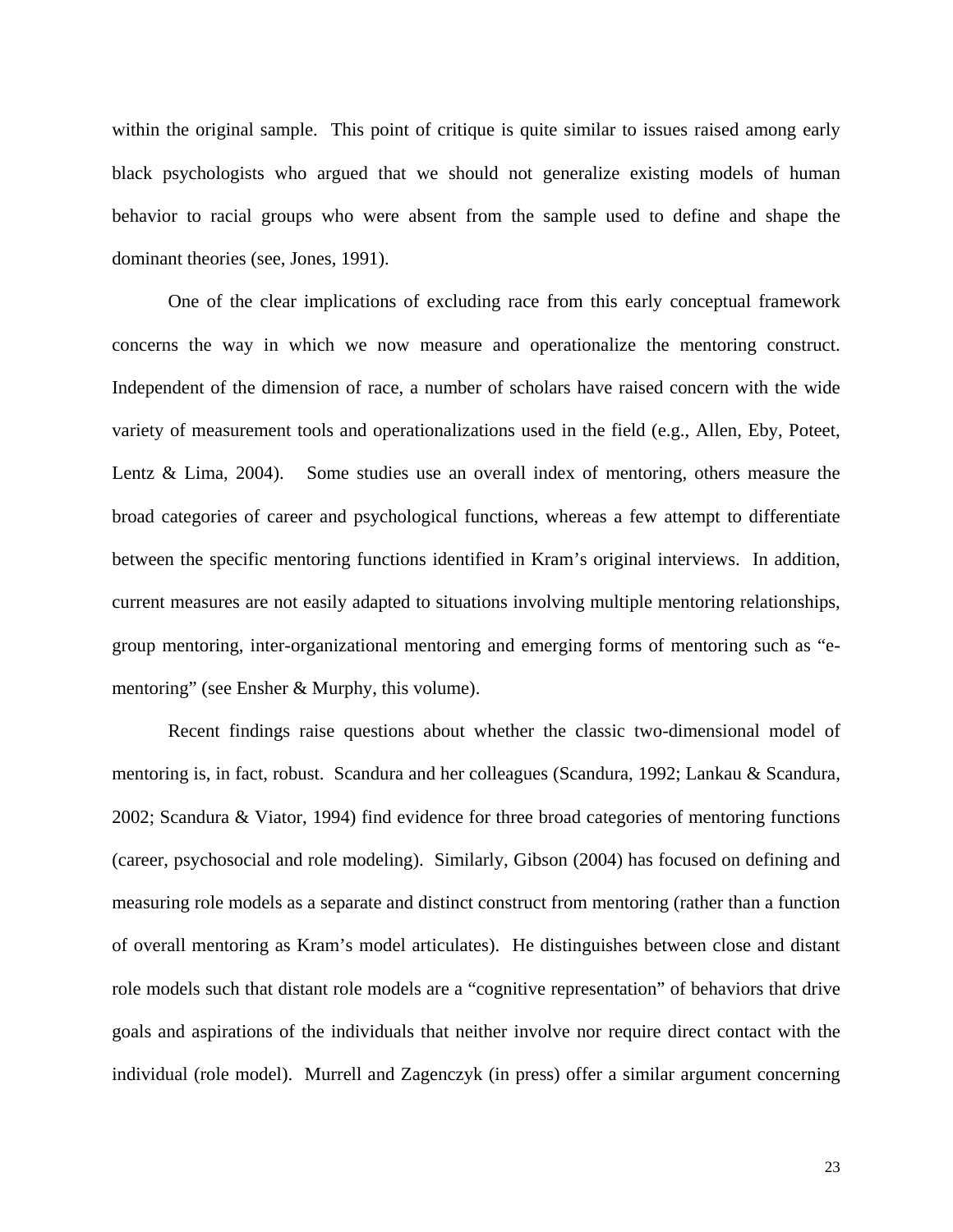gender, race and role model status. Despite the influence of Kram's model in shaping mentoring research, there is significant variability in both the measurement and operationalization of what we mean by the concept of 'mentoring'.

According to Allen et al. (2004), while the dominant literature thus far is consistent in the position that psychosocial and career functions are the "primary, distinct and reliable" dimensions of mentoring, it can be argued that additional research on this question is needed. Perhaps the mental models of mentors and protégés in Kram's original sample would, if this sample included people of color, reveal some different functions of mentoring, other categories and functions, or a different overall structure of mentoring experiences. For example, the labeling of what determines "career" versus "psychosocial" could vary depending on the experience and perspective of those being interviewed. As Kram (1985) articulates, career functions are those aspects of the relationship that enhance career advancement. This suggests that the labeling of these mentoring functions as career versus psychological is driven by expected outcomes already known to vary as a function of race.

We argue that any typology that attempts to capture the functions or activities of the mentor-protégé relationship must be understood within the context of race. This statement is based on the wide variety of empirical and theoretical work that shows race to be embedded within the organizational context (Alderfer & Thomas, 1989), a consistent driver of work attitudes and outcomes (Murrell & Hayes-James, 2000) and a moderator of the return on investment employees received from training and other developmental activities (Hayes-James, 2000). In addition, given that relational aspects of the work experience have been shown to be a critical driver of career outcomes and attitudes for minorities (Cox & Blake, 1991), perhaps what is typically labeled as 'psychosocial support' should really be seen as fundamental (and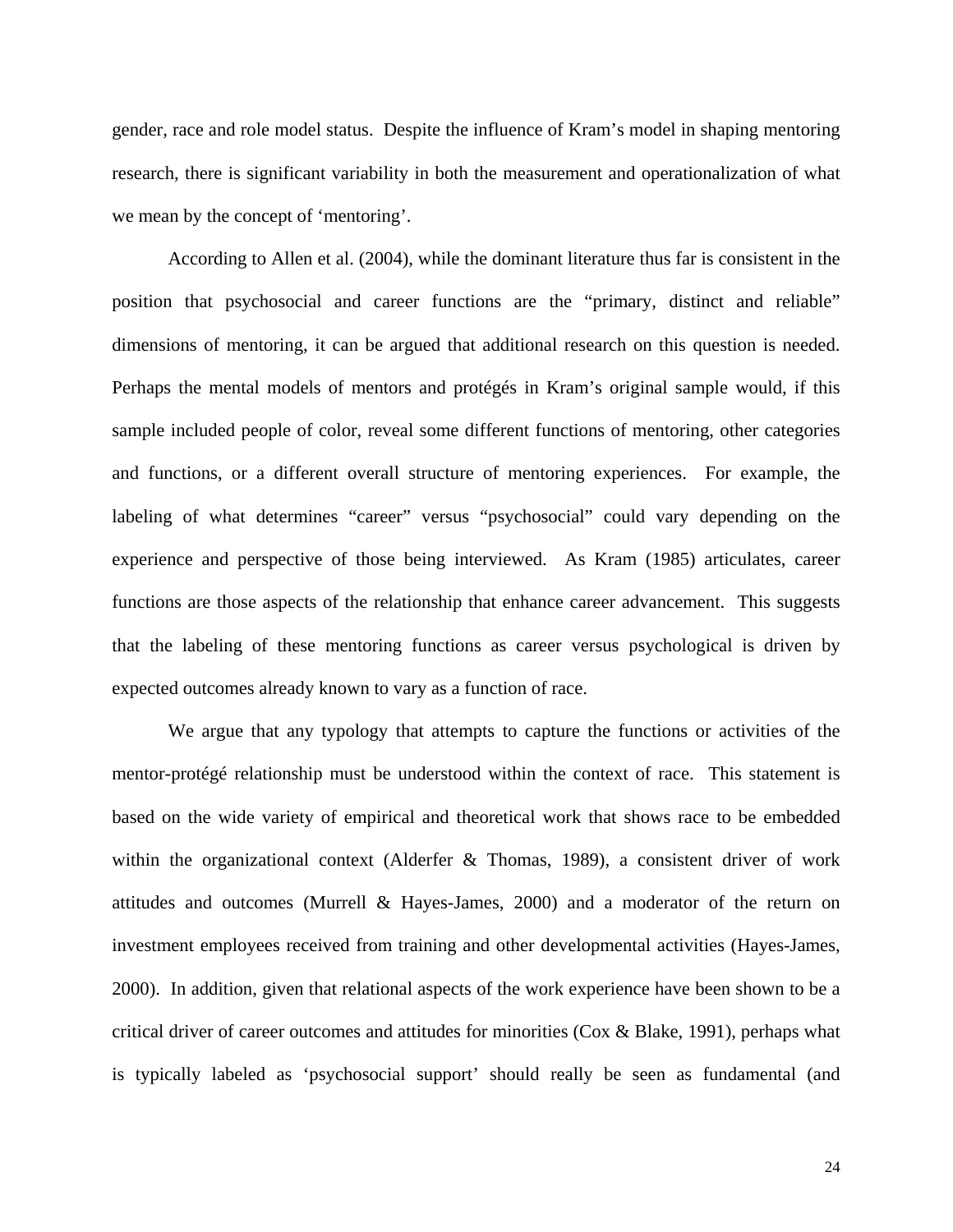essential) career support for people of color. It may be the case that the distinction between career versus psychosocial is itself socially constructed as part of the mentor-protégé relationship rather than an absolute or universal (and externally determined) classification scheme.

A key challenge for future research on mentoring is to move beyond the faulty assumption that the experience of race within organizations does not shape, alter or drive the mentoring relationship. In addition, scholars must acknowledge that within their own mentoring research, it is inappropriate to assume that the experiences of one group adequately and accurately capture the experiences of other groups. When we accept models that have been defined based on the experience of one dominant racial or ethnic group (unless this is explicitly stated as part of the research model), we silence our ability to articulate the authentic dynamics of mentoring relationships within a diverse organizational context. Instead of drawing conclusions that bring us closer to the truth about human behavior in organizations, we are drawing artificial distinctions that move us further away from this true understanding.

Our appeal for a greater inclusion of race within the context of mentoring research is quite consistent with Ragins' (1997a, 1997b) notion of "diversified mentoring relationships". She makes it clear from the perspective of power dynamics within organizations, that there is an inextricable link between mentoring and diversity. As Ragins (1997a:483) writes, "microtheories for each marginalized group ignore the implications of multiple group membership, and take a limited piecemeal perspective toward explaining diversity in mentoring relationships." In fact, one can argue that when people of color are excluded from the sample or when race effects are left as unexamined variance within our data, we are assuming that only people of color have "race"' and that examining the experiences of whites means that we are not conducting research on race in organizations.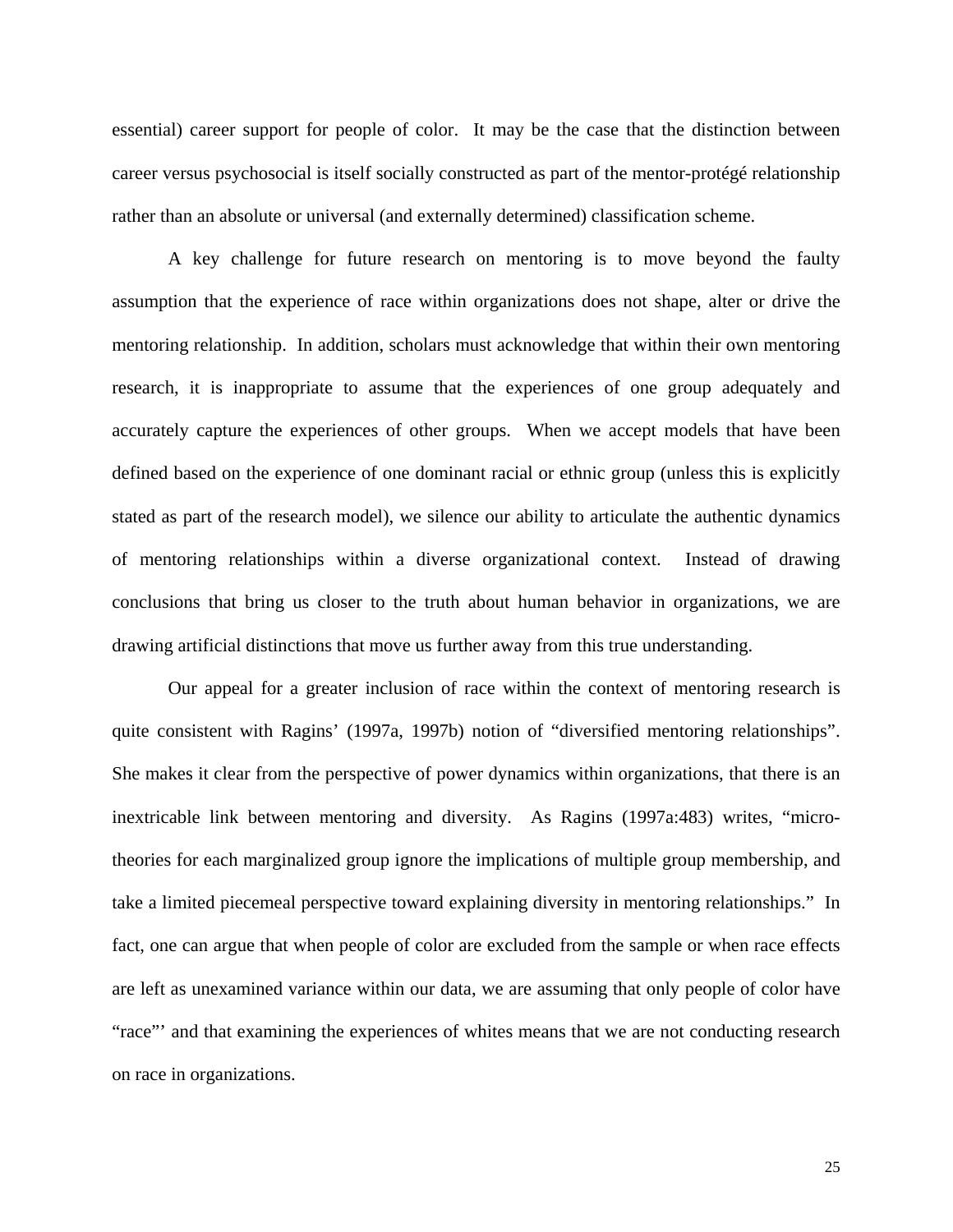Ragins' notion of diversified mentoring relationship raises another important point relevant to our review of work in this area. Her focus on the critical role that power dynamics plays in shaping mentoring relationships challenges the traditional interpersonal attraction paradigm that underlies most mentoring research. The classic view of mentoring based on the similarity-attraction paradigm (Berscheid, 1985) assumes that similarity at the individual level is the primary driver of mentoring relationships. However, issues of rank, power, organizational structure and social identity are crucial factors that shape the outcomes and experiences of people in organizations. In addition, as structural, organizational and social forces, they operate independently of (and sometimes in opposition to) attraction at the individual level. Lastly, viewing mentoring exclusively from an interpersonal attraction perspective ignores the idea that developmental relationships also involve group identity and the exchange of power, knowledge as well as social (versus human) capital.

Current models that define mentoring purely at the individual or interpersonal levels are limited in today's organization context. Power dynamics and the social construction of racial group identity are clearly embedded within organizations and within society (Alderfer, 1987). In fact, social identity theory is based on a fundamental assumption that one can not extrapolate from the interpersonal level to the inter-group level of analysis in order to understand how identity shapes behaviors and attitudes (Tajfel & Turner, 1986). For example, Erkut and Mokros (1984) found that both male and female students avoided selecting female faculty as mentors because they were viewed as less powerful within the organization and profession. Similarly, Clawson and Kram (1984) noted external reputation and public-image as key drivers of crossgender mentoring. Murrell and Tangri (1999) discuss a similar dynamics concerning race and mentoring within an academic environment. Clearly this work suggests that something other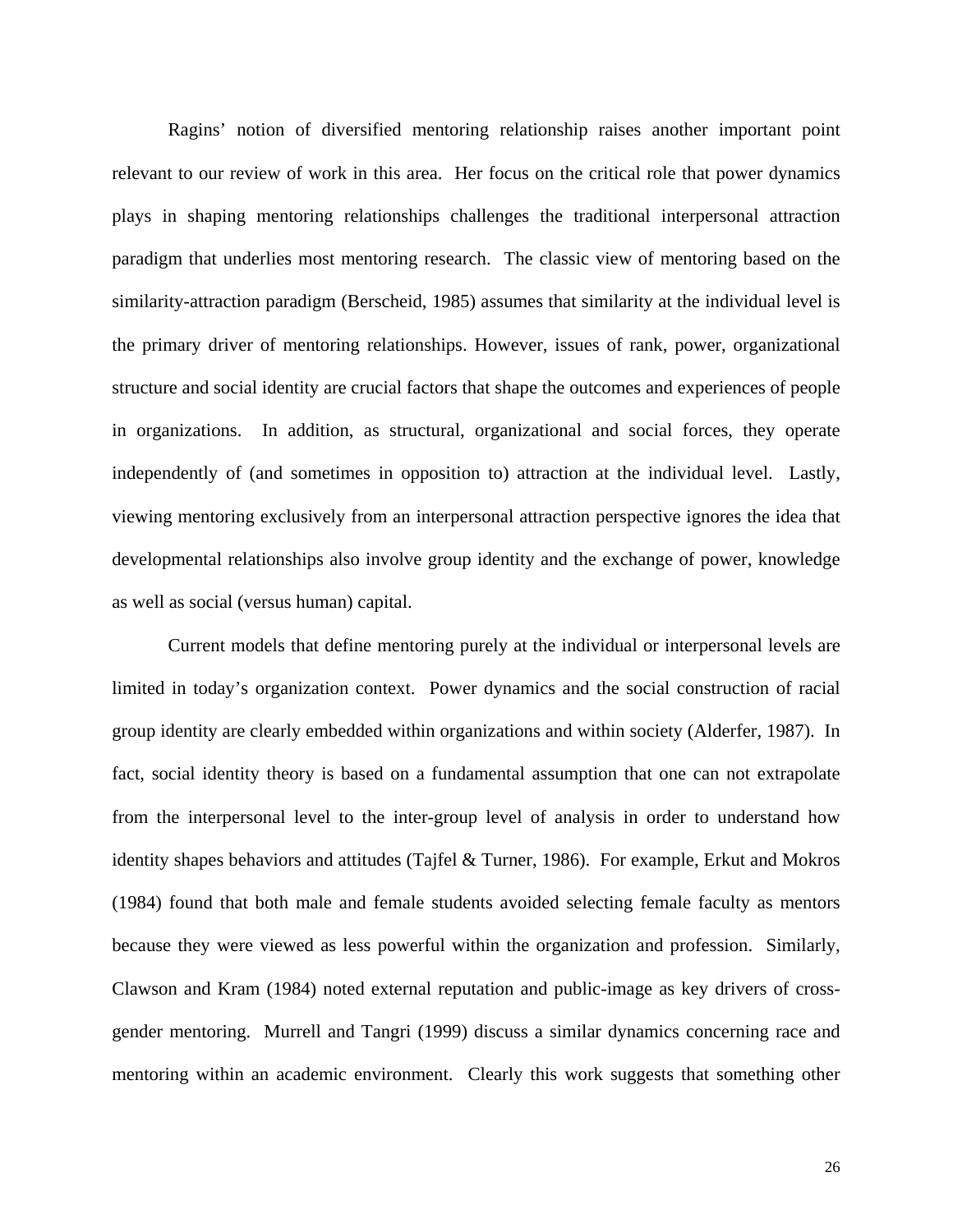than interpersonal similarity or attraction is an important driver within the context of formal and informal mentoring relationships (Viator & Pasewark, 2004).

We echo Ragins' challenge that work on mentoring must include an understanding of diversified mentoring relationships. However, we extend her original notion that diversified relationships only occur when a mentor and protégé differ in group memberships that are associated with power as defined by their common organization. Her argument highlights the importance of seeing diversity as a continuous rather than a categorical variable; and the importance of understanding both the strength of identification and the context of power within the organization. However, viewing diversified mentoring relationships only within the context of a single organization ignores the significance of race in our broader society<sup>1</sup>. We include what Thomas and Higgins (1996) call a "cosmopolitan orientation" toward mentoring that takes into account dynamics that cut across interpersonal and inter-group boundaries as well as factors internal and external to the organization. This allows us to produce robust models of mentoring relationships that cut across both racial identity groups as well as firm-defined work groups. Given the nature of the emerging and boundary-less organization, the distinction between power dynamics that are bound by a single context is less normative and provides a somewhat limited scope.

We see a challenge to opportunity for future research is how to examine the dual effects of diversity and embeddedness of mentoring relationships. This clearly poses a challenge for current measures and methodologies that dominate how mentoring research was conducted in the past. Future research must move past simple between group comparisons of central tendencies to understand the unique dynamics that exist within different racial groups and how that drives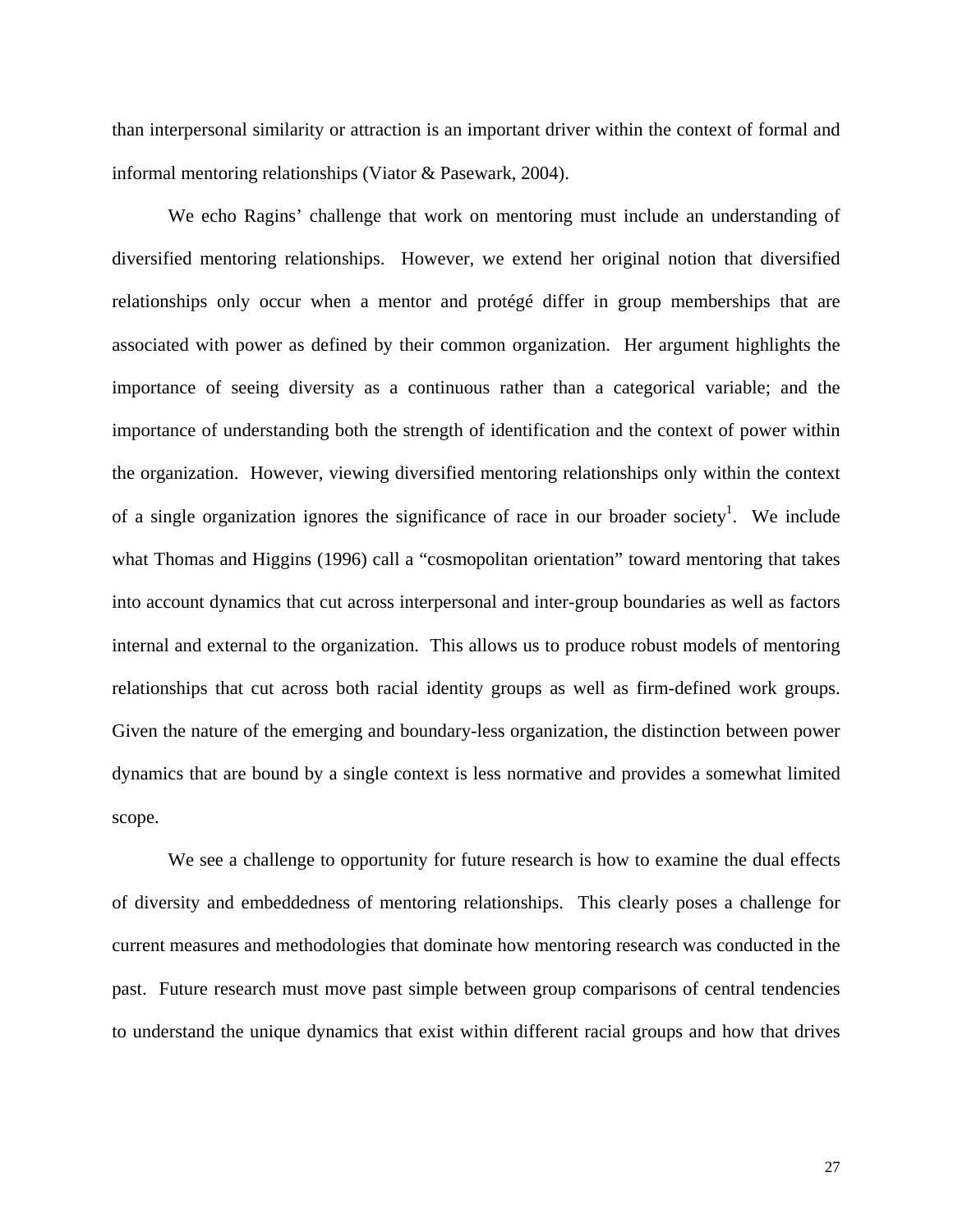interactions over time. While it is important to validate the unique experience of people of color in terms of access to and benefits from mentoring (e.g., Thomas, 1993), future research models should challenge our thinking and measurement tools to include the interaction of multiple group identities (e.g, race, gender, work group), both formal and information relationships across multiple (e.g, internal, external) organizational contexts. We must also acknowledge that regardless of whether it is explicitly measured within our specific data, race is both constant and embedded within the social and organizational contexts (see Eddleston, Baldridge & Veiga, 2004) that shape mentoring relationships (Alderfer & Thomas, 1988). Thus, we must build models of race and mentoring that are dynamic, interactive and multi-level.

We acknowledge some recent steps in this direction foreshadowed by Kram (1985) and her call for a constellation of support. Building on Kram's work, Higgins and her colleagues (Higgins & Kram, 2001; Higgins & Thomas, 2001) expanded mentoring theory to encompass their notion of "mentoring constellations." Regardless of whether one considers mentoring relationships that are primary or secondary, single or multiple, hierarchical or peer, the importance of these constellations or networks provides an opportunity for future research to capture the richness and the complexity of mentoring. In addition, the recent integration of mentoring research within a social networks framework opens up a range of opportunities in terms of conceptual models, measurements tools and methodological techniques. For example, some recent work on race and social networks finds that centrality, as a traditional network measure, is an important index that helps to explain differences in the experience of people of color (and women) in organizations (e.g, Ibarra, 1993; 1995). In addition, Friedman's work on affinity or social network groups and race examines the strength of ties among African

<sup>&</sup>lt;sup>1</sup> For the current discussion, we focus on race within a U.S. context because of the unique historical, social and economic factors that uniquely define racial interactions within this country. Other discussions of mentoring within a global context can be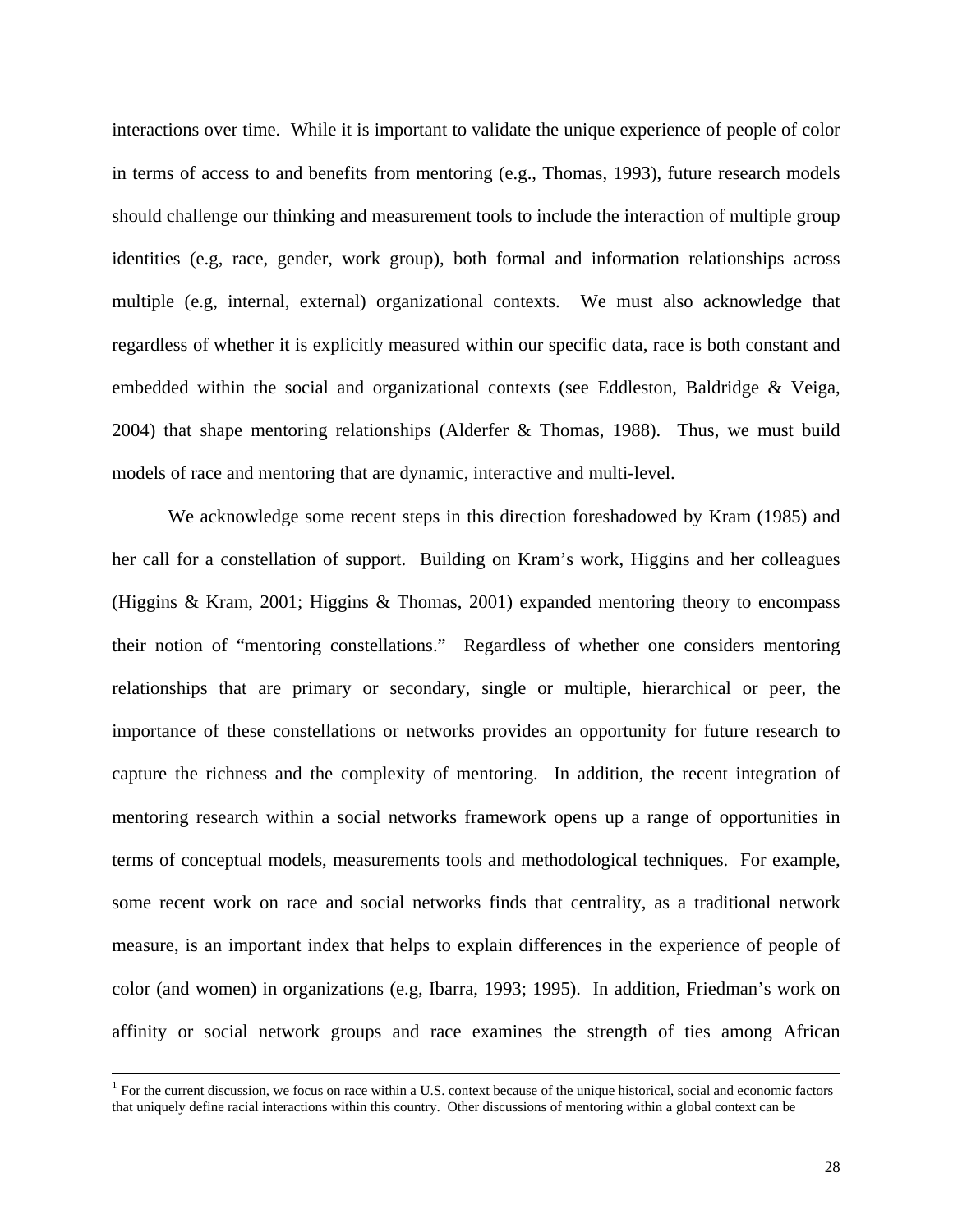Americans that extend outside of their current organization yet impact on careers and work attitudes inside of their current organization (Friedman, 1996; Friedman, Kane & Cornfield, 1998).

Unfortunately, there have only been a limited number of empirical studies that explore not only the differences between developmental networks of different racial groups but also study the unique features of social networks within racial groups. We see this as an opportunity to develop race-specific or what we will call, *race-inclusive,* research of mentoring and career outcomes. For example, Ibarra (1993) finds that minorities have a very different "opportunity context" for the cultivation of developmental relationships. Similarly Hayes-James (2000) concludes that there may be a yet undiscovered race-specific model of workplace attainment that involves different drivers for blacks compared to whites. What is unclear at this point is to what extent the drivers of these different opportunity contexts or work attainment models are a function of individual preferences (i.e., similarity-attraction), structural barriers (i.e., discrimination) or inter-group power dynamics (i.e., social identity maintenance).

In addition, within the current research on social networks, there is some debate on the types of relationships that are the most effective in driving career outcomes versus social relationships within the firm. Raider and Burt (1996) position this question within the context of social capital that they argue is "generally important, but more important for people at the social frontier – people at the interface of different social worlds" (p. 189). This suggests that people of color may rely on the benefits of social capital to a greater extent than their white counterparts. However, little current research helps to examine the types of social networks that are the most productive as a function of the dynamics of race in organizations. Burt and his colleagues would argue that differences in social networks account for performance differences among individuals

 $\overline{\phantom{a}}$ 

explored by Clutterbuck & Ragins (2002).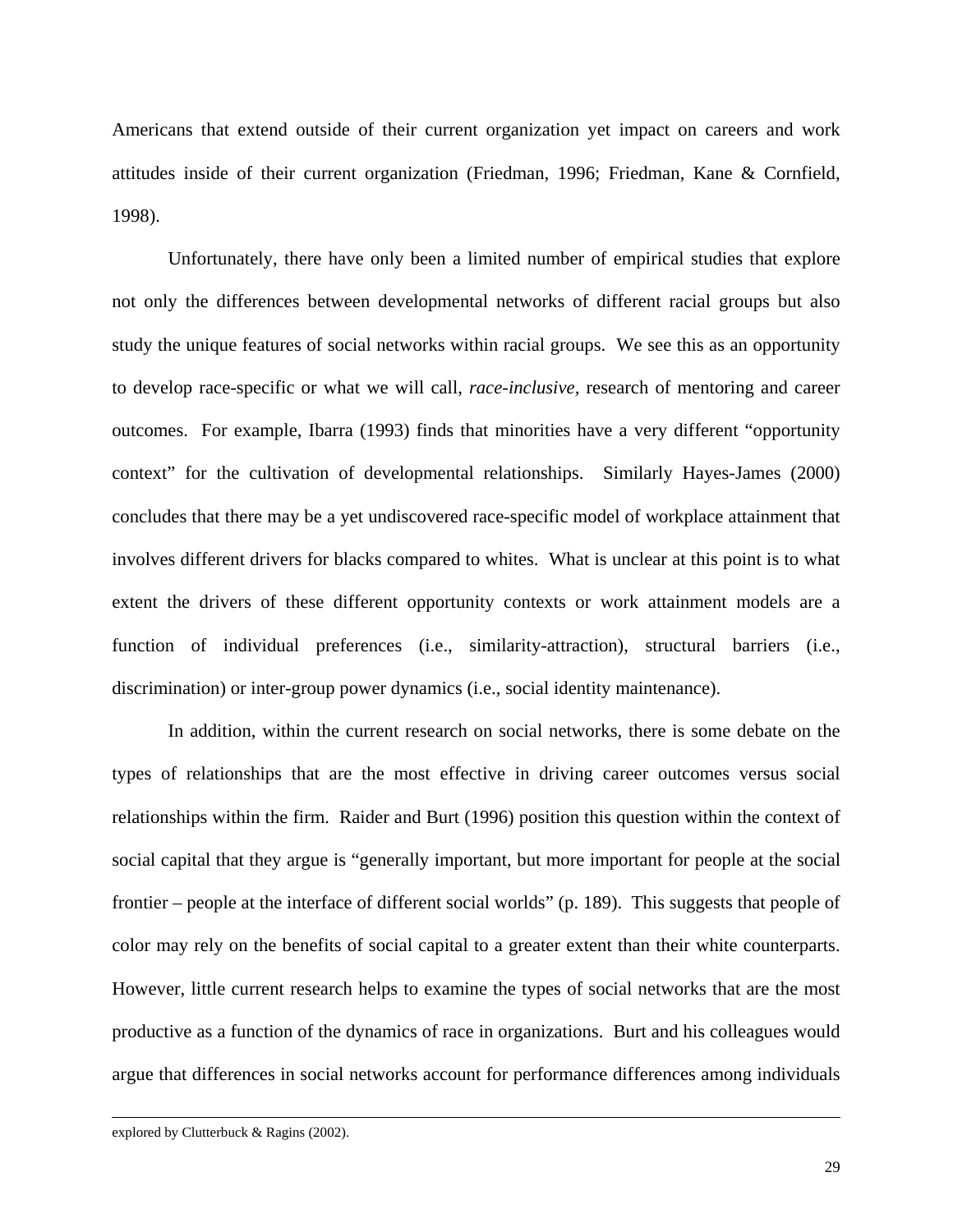who are equivalent in terms of experience, education and ability (Burt, 1992; Raider & Burt, 1996). This suggests that strong social capital helps some individuals to experience a better return on their human capital than others. Consistent with Burt, mentoring relationships can be viewed as a competitive advantage for individuals as well as a primary source of social capital for the individual and for the firm.

However, little research to date has teased apart the specific network structure and social capital pattern necessary for people of color to succeed. One notion is that network structures that are large and comprised of disconnected contacts are the best for producing social capital. This idea of "structural holes" has been shown to drive career outcomes for majority individuals within organizations (see Burt, 1992); however, we know little about the impact of networks comprise of disconnected individuals on the experiences of people of color. There is also much to be debated about the impact of strong versus weak ties for career and organizational outcomes. From a social network perspective, ties may vary in strength along a continuum from weak to strong (Granovetter, 1973). Tie strength is defined as "the amount of time, the emotional intensity, the intimacy (mutual confiding) and reciprocal services that characterize the tie" (Granovetter, 1973, p. 1361). Individuals who maintain strong ties are likely to have similar attitudes, background, experiences, and access to resources (Burt, 1992). In contrast to strong ties, exchanges that occur through weak ties are less frequent and less intimate. Weak ties are based on infrequent interaction, usually with individuals who reside outside of the focal individual's network. Weak ties are significant because they have access to different sources of information or resources that an individual does not receive through strong ties (Burt, 1992; Granovetter, 1973).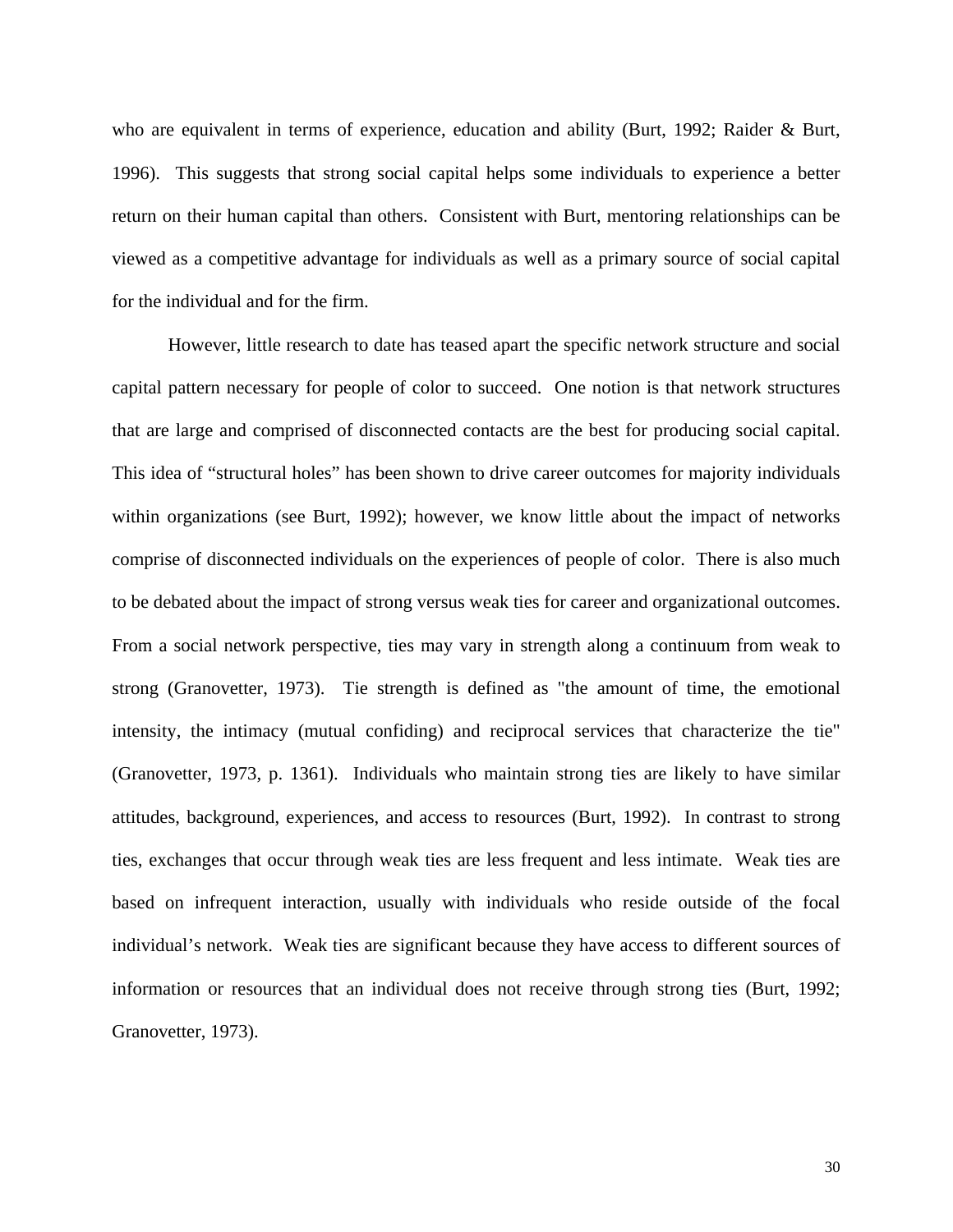However, we can not assume that one a single type of developmental tie which produces social capital for majority individuals will have the same impact and operate by the same processes for people of color. In fact, based on recent challenges to Burt's notion of structural holes (see Leana & VanBuren, 2000), one might caution people of color against building networks of weak ties and disconnected parties as a strategy for career advancement and success. We clearly see opportunities for interesting empirical questions based on the integration of mentoring, diversity, and embedded intergroup relations that utilize the emerging methodologies and tools within social network analysis as a fruitful direction for future research.

#### **Race and Mentoring: A Revised Model**

 In order to advance our thinking and research on the intersection between race and mentoring, we re-examine and revise Thomas' (1993) model on racial dynamics in cross-race development relationships. This revised model tries to draw a link between strategies for managing racial differences and the type of relationships that emerge. Clearly, this early model was based on the assumption that interracial interactions within the mentoring relationship were a function of racial dynamics embedded within the organizational environment. The major contribution of this early model was in identifying a variety of different strategies that emerge from differences in the perspective of whites and African Americans involved in cross-race mentoring relationships. Thomas (1993) argued that cross-race perspectives, and their subsequent impact on relationship management, may be either complementary or noncomplementary. By complementary relationships, Thomas is referring to interactions where both parties' racial perspectives are mutually supportive and they prefer the same strategy for managing racial difference. In contrast, non-complementary relationships are characterized by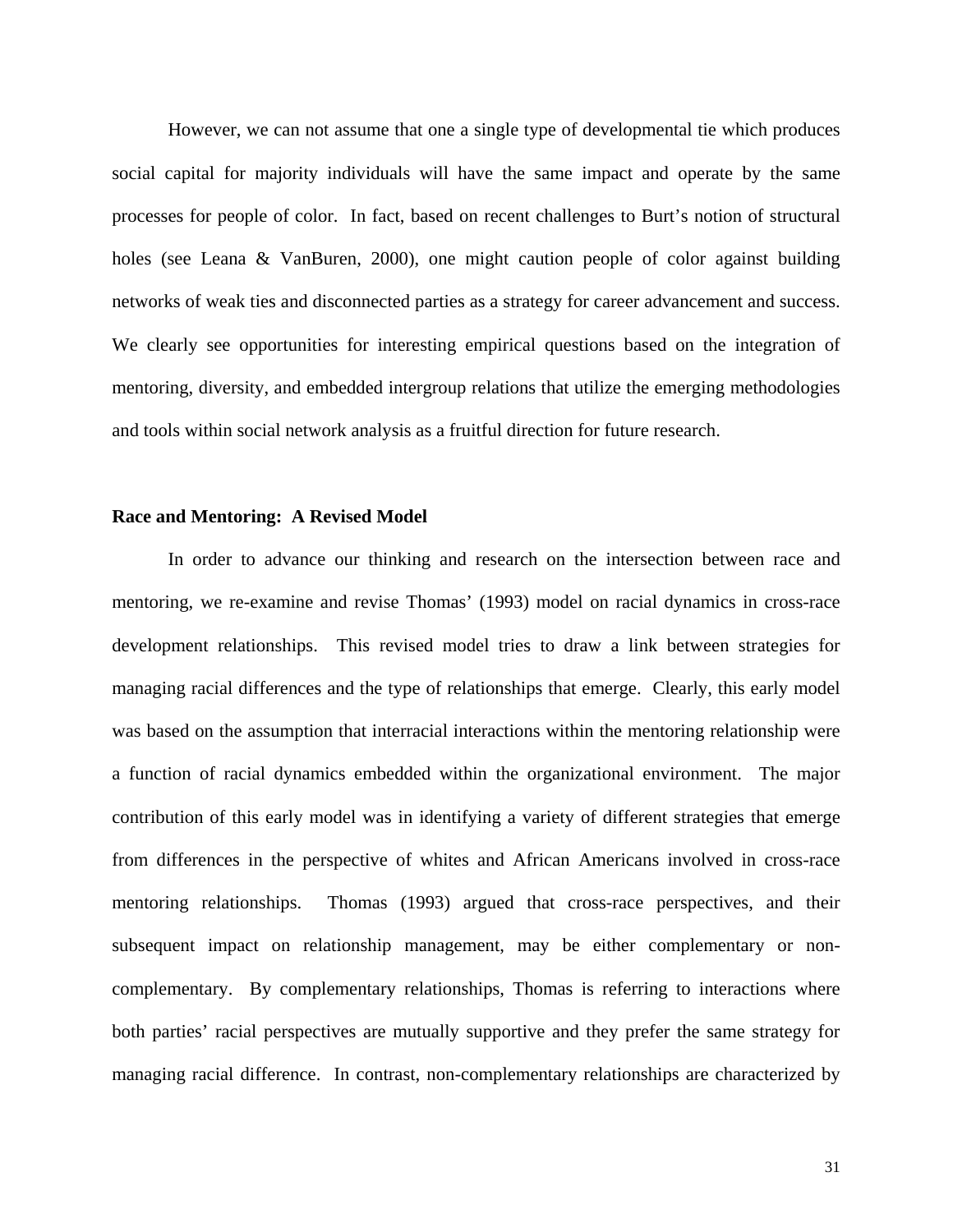different strategy preferences for managing racial difference being held by each party. We retain the notion of complementary versus non-complementary as an intervening process for these strategies; clearly having similarity in the preferred strategy between the mentor and protégé is as important as the need to match stakeholder influence strategy to the specific target audience (see Frooman & Murrell, 2005).

 In addition, we extend the model developed by Thomas (1993) based on current knowledge and research on race and mentoring as discussed herein. Our revised model (see Figure 1) includes the interaction strategy preferences originally developed by Thomas with two changes. First, given the work that has emerged on the connection between mentoring and diversity, we include *advocacy* as a possible strategy that moves beyond direct engagement within the relationship, toward engagement in the process of change throughout the organization. The experience of cross-mentoring relationships can create a desire for change surrounding diversity either because of positive experiences or equally because of negative ones (Thomas & Ely, 1996). Second, based on Murrell and Frooman's (2005) work on stakeholder influence strategies, our revised model separates the concepts of denial and suppression as two distinct interaction responses. In fact, Thomas (1993) acknowledges previously that these two options may not be interchangeable and writes, "these protégés reticence and/or discomfort about race seems to contribute to a tendency to suppress and perhaps even deny the salience of race in their cross-race development relationships" (p. 179). Our revised model includes four distinct interactions strategies that can occur as a result of various developmental relationship characteristics: denial, suppression, direct engagement or advocacy.

 Second, we extend Thomas' model by expanding the drivers of these strategy preferences (see Figure 1). Work by Helms (1990), Cross (1991) and Murrell (1997) shows the importance

32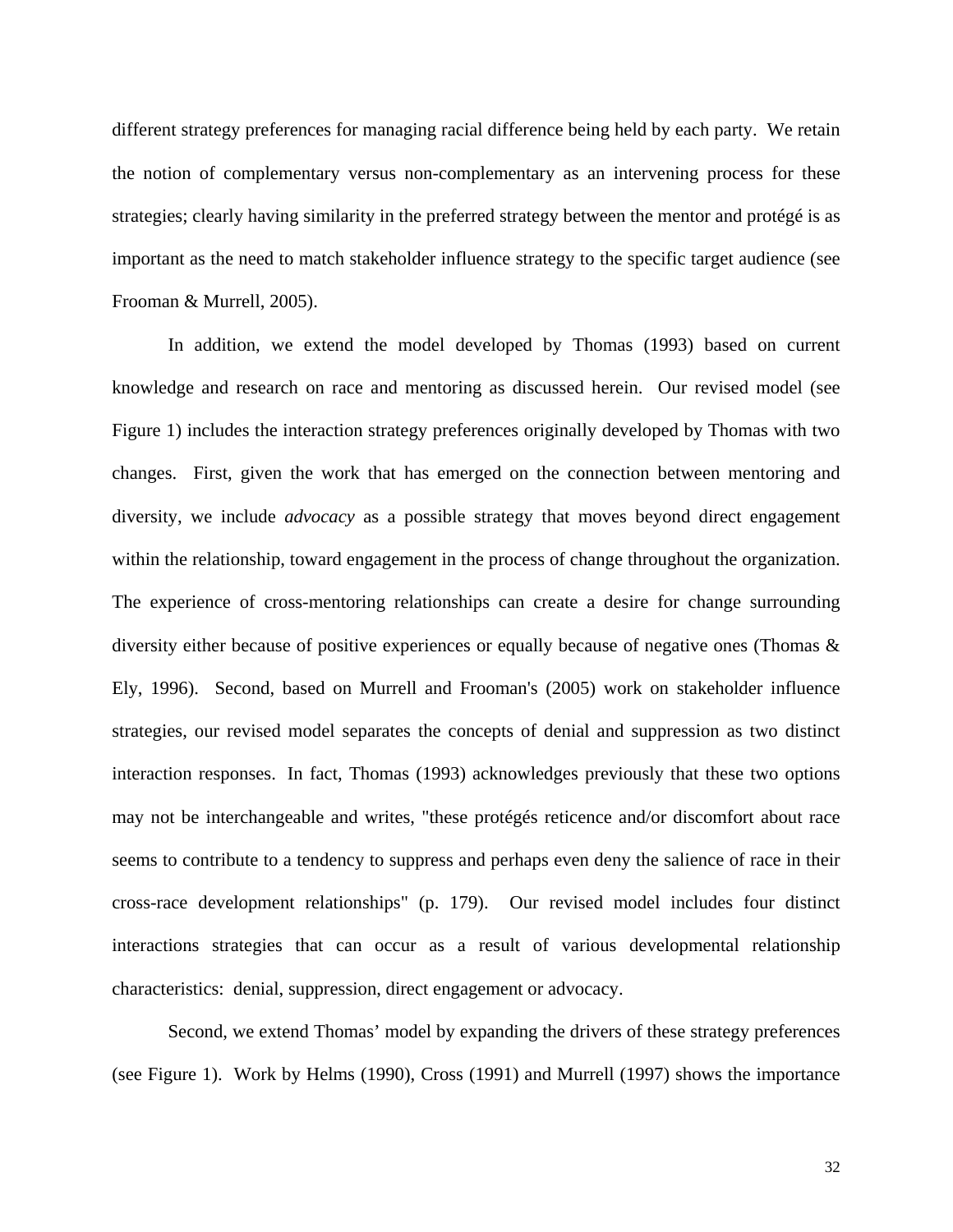of racial group identity in understanding its impact on interracial dynamics. Recent work has moved well beyond the assumption that the mere presence of a racial categorization results in identification with and actions based on a particular racial group membership. Building on the work of social identity theory (Tajfel & Turner, 1986), it is important to not simply place individuals into a racial category, but to understand the strength of their individual level of racial group identity and how it drives race-relevant relationships and behaviors. For example, Thomas (1986) found that the dynamics of cross-race interactions are influenced by what he labeled as the "racial awareness" of both parties involved in the relationship. Thus, our revised model places individual racial group identity as a precursor to the preferred interaction strategies that may drive the type of relationships formed as well at the outcomes. In addition, individuals tend to identify with people who are like them on important or salient identity group characteristics (Miller & Dreger, 1973; Murrell, 1997). Thus, individual racial group identity is included as an important antecedent to relationship characteristics and preferred interaction strategies (see Figure 1).

 Our revised model also includes two important contextual variables: workgroup relational demography and organizational culture surrounding power and race relations. Work by Tsui and her colleagues (Tsui & O'Reilly, 1989; Tsui, Egan & O'Reilly, 1992) and by Jackson and Ruderman (1995) clearly shows the importance of relational demography and work group composition on key outcomes. We argue that both of these variables provide the embedded social context for interracial mentoring relationship in line with the original conceptual model developed by Thomas (1993). As key contextual variables, they both shape and drive the types of relationships that can and do occur both within and between different racial groups. In addition, as Thomas and Ely (1996) argue, the different models or perspectives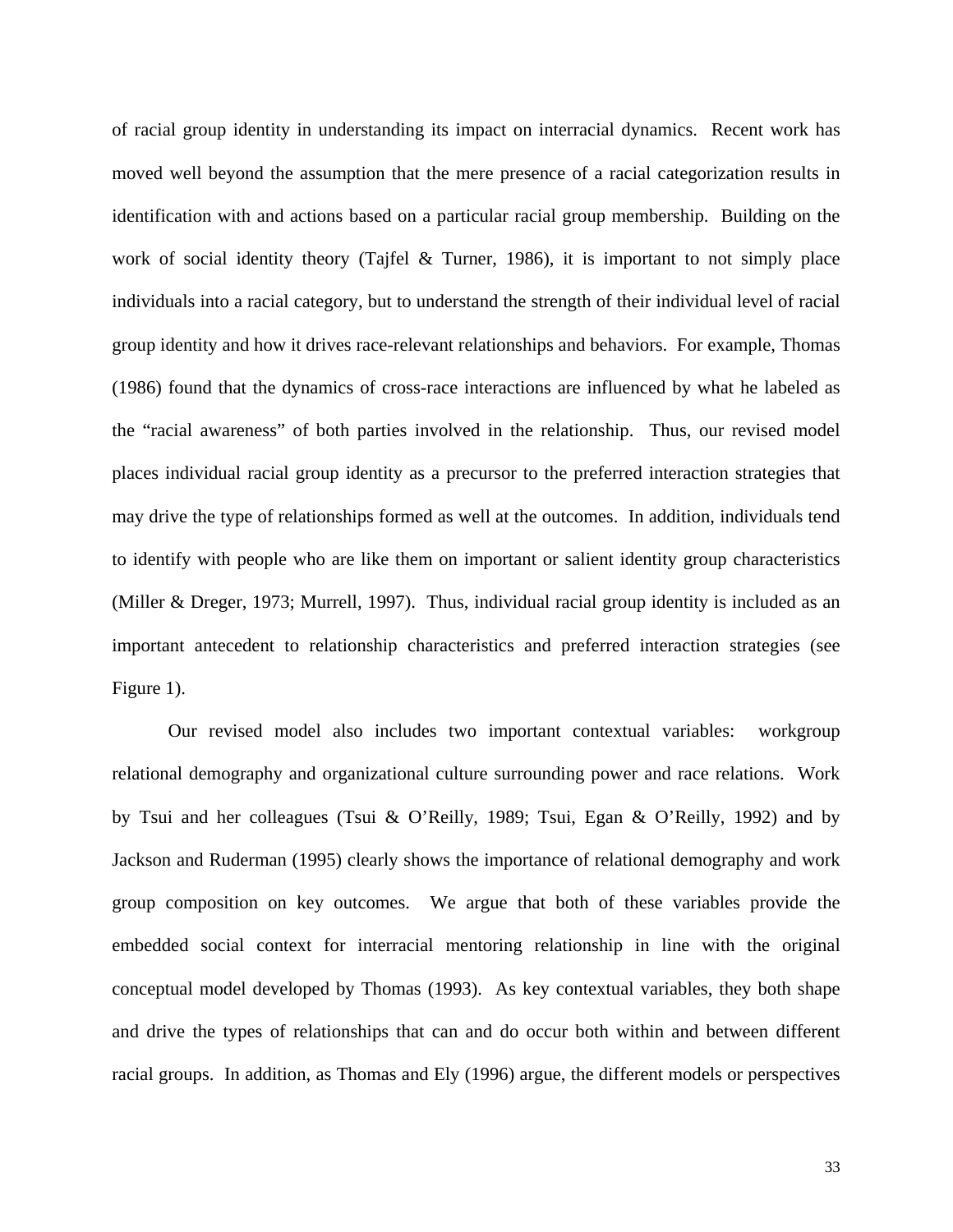on power and diversity shape the overall context for cross-race relationships within any given organization. We include these two variables as additional antecedents within our revised model of racial dynamics within mentoring relationships.

 The original model proposed by Thomas (1993) predicted a direct relationship between racial perspective on strategy interaction preferences. However, our revised model reflects the substantial work that type of social network influences the nature and outcomes of mentoring relationships and that these networks are impacted by race (Ibarra 1993; 1995). Social networks are important in terms of whether these ties are based on formal or informal mentoring relationships, the strength of ties (Granovetter, 1973), the content of social ties (e.g., advice, friendship, adversarial), and the complexity of these ties (reciprocal, multiplex). Reciprocal ties are defined as relationships in which there is mutuality within the social tie (e.g., we both give and receive advice from one another). Multiplex ties are those in which relationships cut across or have more than one content (e.g., friendship ties that are also advice ties). All of these dimensions have been shown to impact the nature of social networks as well as important workplace outcomes.

 Lastly, we include trust as an important dimension of these relationship characteristics. Although some social network models includes trust-related variables as a dimension of strength (Marsden, 1988; Marsden & Campbell, 1984), previous work on mentoring relationships suggests that trust deserves a focal point as a dimension of relationship characteristics (see Wanberg, et al., 2003). Thomas (1990) work clearly showed that mutuality and trust were important in distinguishing between what he labeled as the "mentor-protégé" versus the "sponsor-protégé" relationship.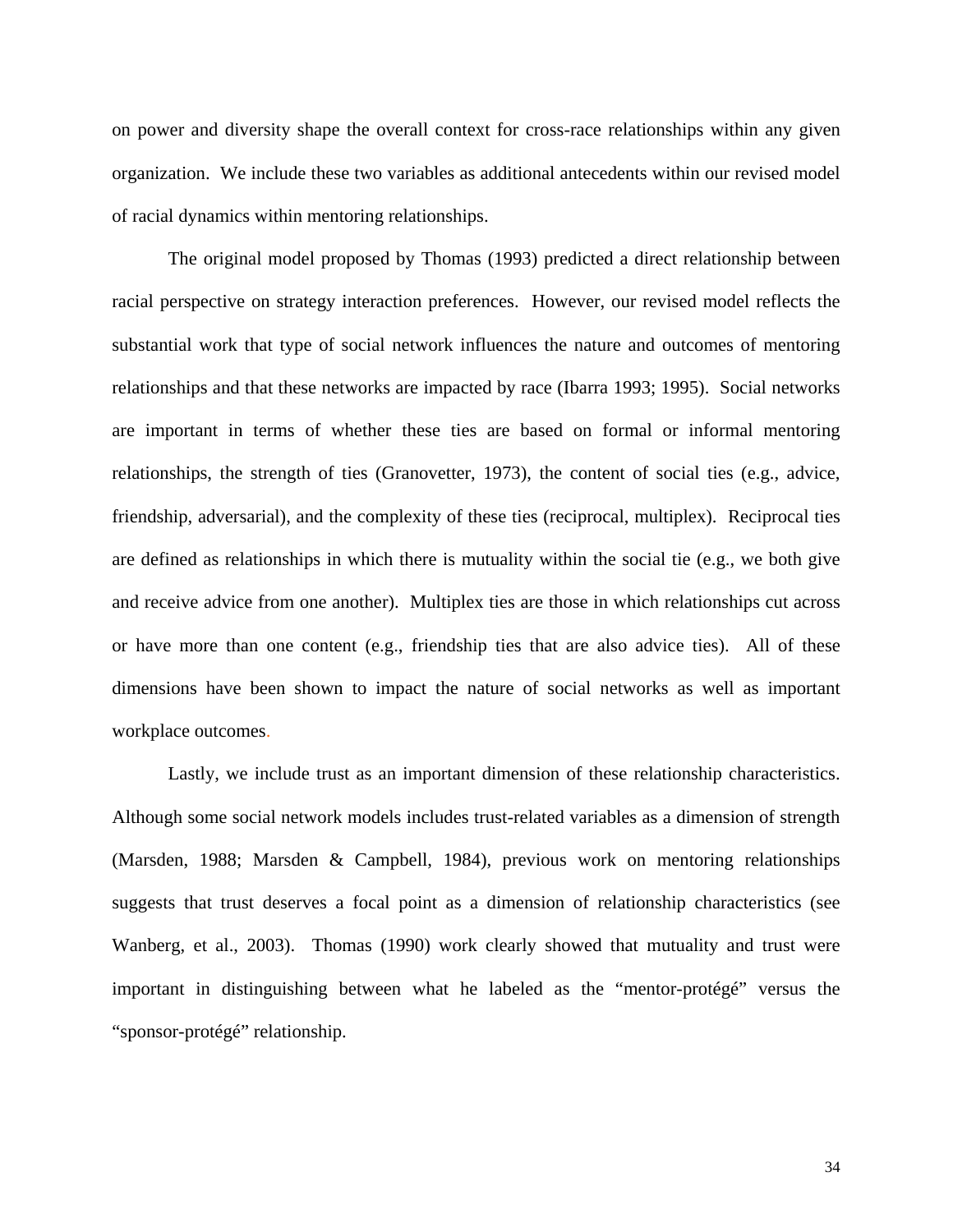Thus, our revised model includes the nature of racial identity perspectives, work group composition and organizational culture as antecedents to the specific characteristics of social ties involving developmental relationships. The strength of social ties, formality, content, complexity and trust are proposed as important dimensions of these relationships. Similar to the original model proposed by Thomas (1993), these relationship characteristics drive a preferred interaction strategy between the mentor and protégé. Denial and suppression are avoidance strategies that can emerge because of negative relationship characteristics driven by individual racial identity, or contextual factors (group composition, organizational culture). On the other hand direct engagement and advocacy are proactive strategies that maybe related to positive relationships characteristics. These preferred interaction strategies produce a range of different outcomes including mentoring functions (psychosocial, career), attitudinal (satisfaction, commitment), career (advancement, salary) and behavioral (intent to stay, relationship cultivation, relationship separation). However, the impact of these preferred interaction strategies on various outcomes is moderated by the degree to which these strategies are complementary (mentors and protégés share the same strategy) versus non-complementary (the parties have different strategy preferences). Thus, the consequences of preferred interaction strategy is believed to interact with whether it is shared by both parties involved in terms of the impacts a range of different outcomes typically studies within mentoring research (see Figure 1).

#### **Race and Mentoring: Some Final Thoughts**

The study of race and mentoring represents unfinished business for organizational scholars, managers and practitioners. As Nkomo (1992) suggests, the way that research on race has been conceptualized "provides little insight into the complexity of the psychological,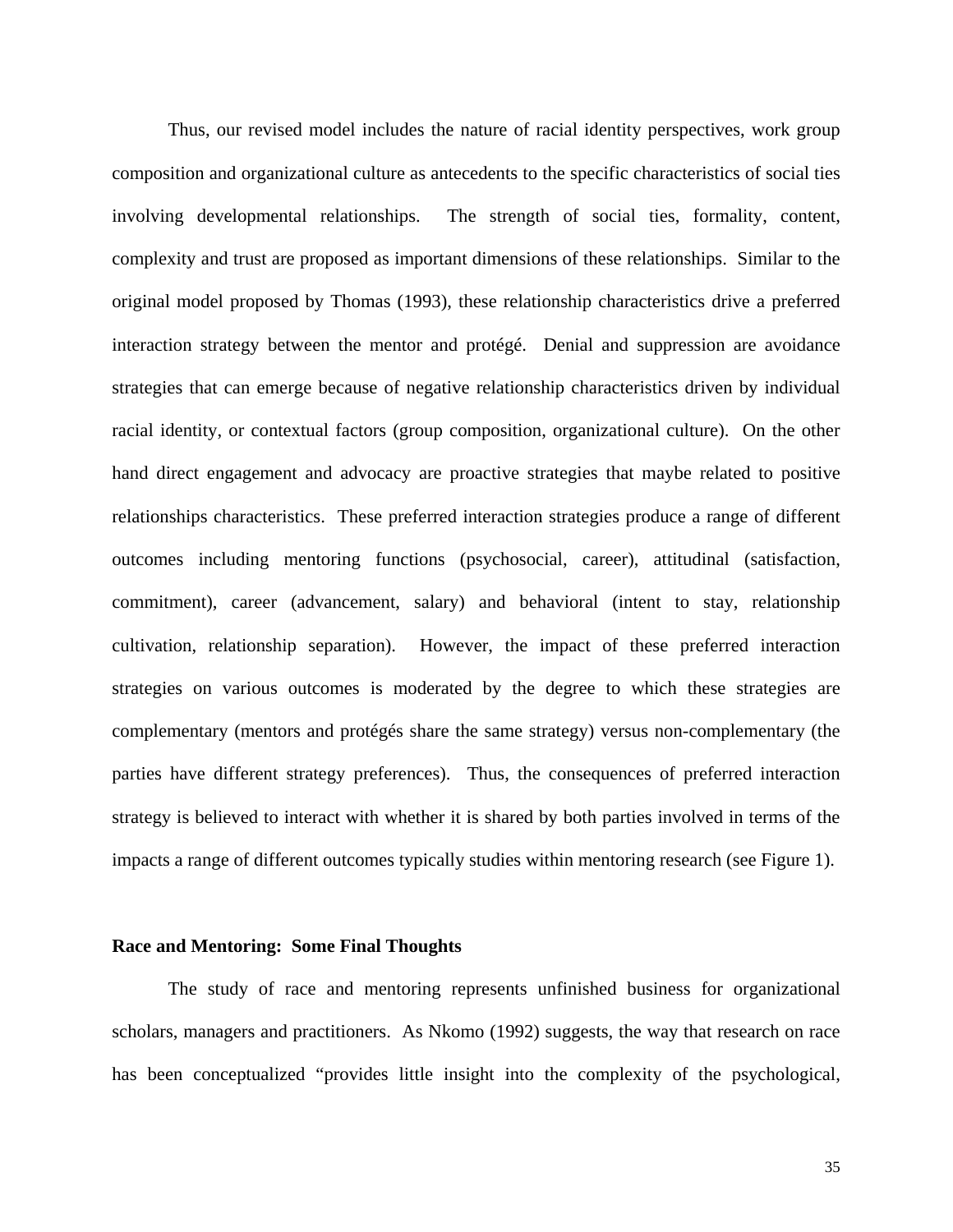organizational and societal variables that may account for such findings" (p. 498) of differences between the experiences of whites and other racial groups. We see research on race and mentoring as providing an extraordinary opportunity to help us answer some of the persistent and vital questions concerning the dynamics of race in organizations. Similarity to the classic work on school desegregation and the contact hypothesis (see Hewstone, Rubin & Willis, 2002 for an excellent review of this work), we see mentoring as providing a comparable opportunity to understand the dynamics of interpersonal contact, learning, and social mobility across racial boundaries in work settings. Clearly, we have a number of things to learn about and to learn from the intersection of race and mentoring in organizations. Our revised model provides an initial attempt to help structure some critical questions for future research. Regardless of the theoretical model employed, we must acknowledge and act based upon the common understand that regardless of whether it is explicitly measured within our specific data proposed in our conceptual models, race is embedded within both the social and organizational contexts that shape mentoring relationships (Thomas & Alderfer, 1989). While Dubois stated that the problem of the  $20<sup>th</sup>$  century is the color line, we see the opportunity in the  $21<sup>st</sup>$  century is to show how mentoring helps to create access and inclusion that goes beyond the color line.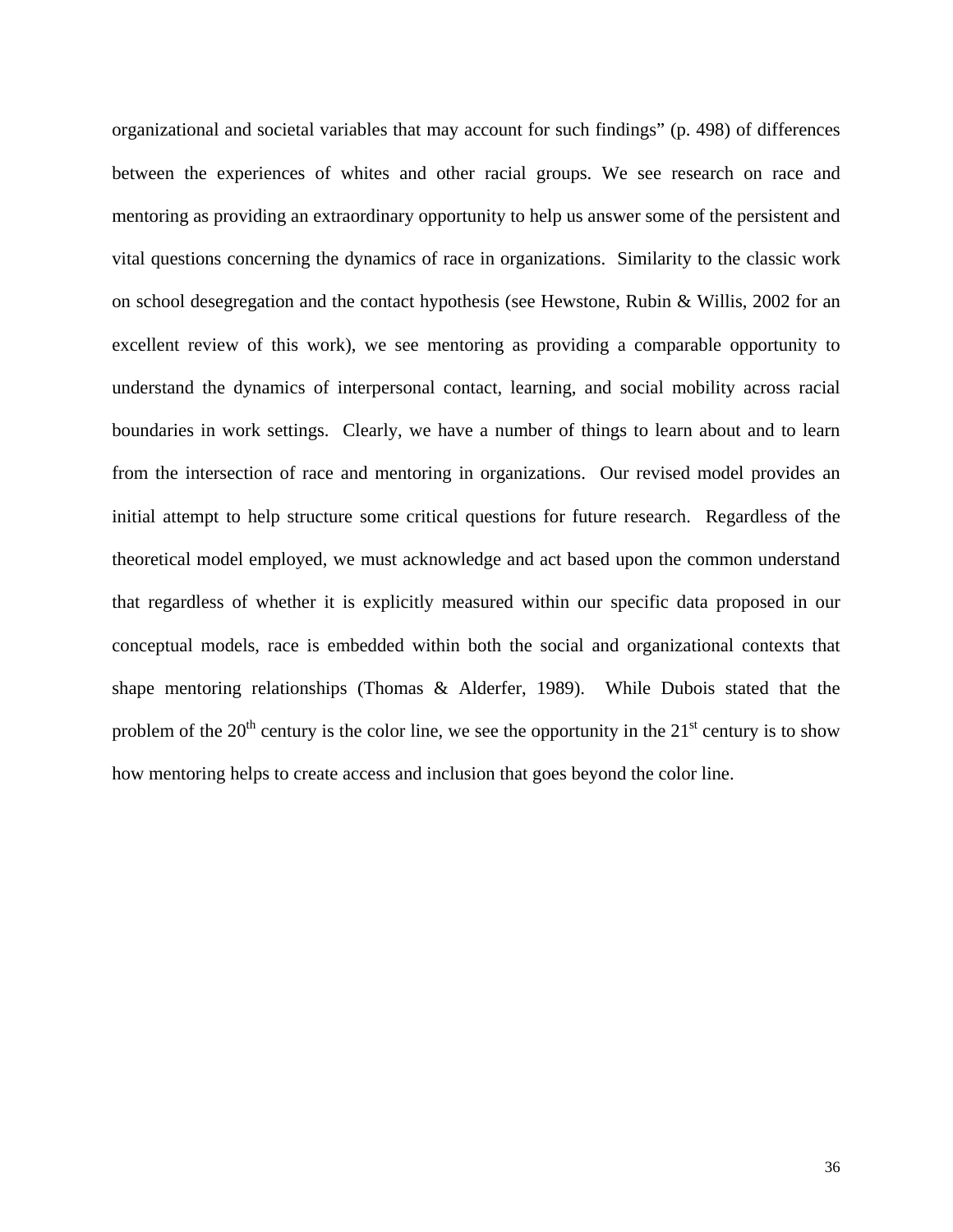### **References**

Alderfer, C. P. (1987). An inter-group perspective on group dynamics. In J. W. Lorsch (Ed.), Handbook of organizational behavior (pp 190-222). Englewood Cliffs, NJ: Prentice Hall.

Alderfer, C. P. & Thomas, D. A. (1988). The significance of race and ethnicity for understanding organizational behavior. In C.L. Cooper & I.T. Robertson (Eds.), International Review of Industrial and Organizational Psychology (pp. 1-42). London: Wiley.

Alleman, E. & Clark, D. L. (2000). Accountability: Measuring mentoring and its bottom line impact. Review of Business, 21(1/2), 62-67.

Allen, T. D., Aby, L. T., Poteet, M. L., Lentz, E., & Lima, L. (2004). Career benefits associated with mentoring for protégés: A meta-analysis. Journal of Applied Psychology, 89(1), 127-136.

Arthur, M. B. & Rousseau, D. M. (1996). The boundaryless career: A new employment principle for a new organizational era. New York: Oxford University Press.

Bell, E.L. (1990). The bicultural life experience of career-orientated black women. Journal of Organizational Behavior, 11, 459-477.

Bell, M.P. (2006). Diversity in organizations. Mason, OH: Thomson South-Western.

Berscheid, E. (1985). Interpersonal attraction. In G. Lindzey & E. Aronson (Eds.), The handbook of social psychology. New York, NY: Random House.

Blake-Beard, S. (1999). The costs of living as an outside within: An analysis of the mentoring relationships an career success of black and white women in the corporate section. Journal of Career Development, 26(2), 21-36.

Blake-Beard, S. D. (2003). Critical trends and shifts in the mentoring experiences of professional women. *CGO Insights, No. 15*. Boston, MA: CGO, Simmons School of Management.

Blake-Beard, S. & Murrell, A.J. (2006). The Executive Leadership Council's guide to effective mentoring relationships. Washington, D.C.: Executive Leadership Council.

Brief, A. P. & Hayes, E. L. (1997). The continuing "American Dilemma": Studying racism in organizations. In C. L. Cooper & D. M. Rousseau (Eds.), Trends in organizational behavior. New York, NY: John Wiley & Sons.

Burt, R. S. (1992). Structural holes. Cambridge: Harvard University Press.

Caproni, P. J. (2005). Managing cultural diversity. Management skills for everyday life: The practical coach (2nd Edition). Upper Saddle River, NJ: Pearson Prentice Hall.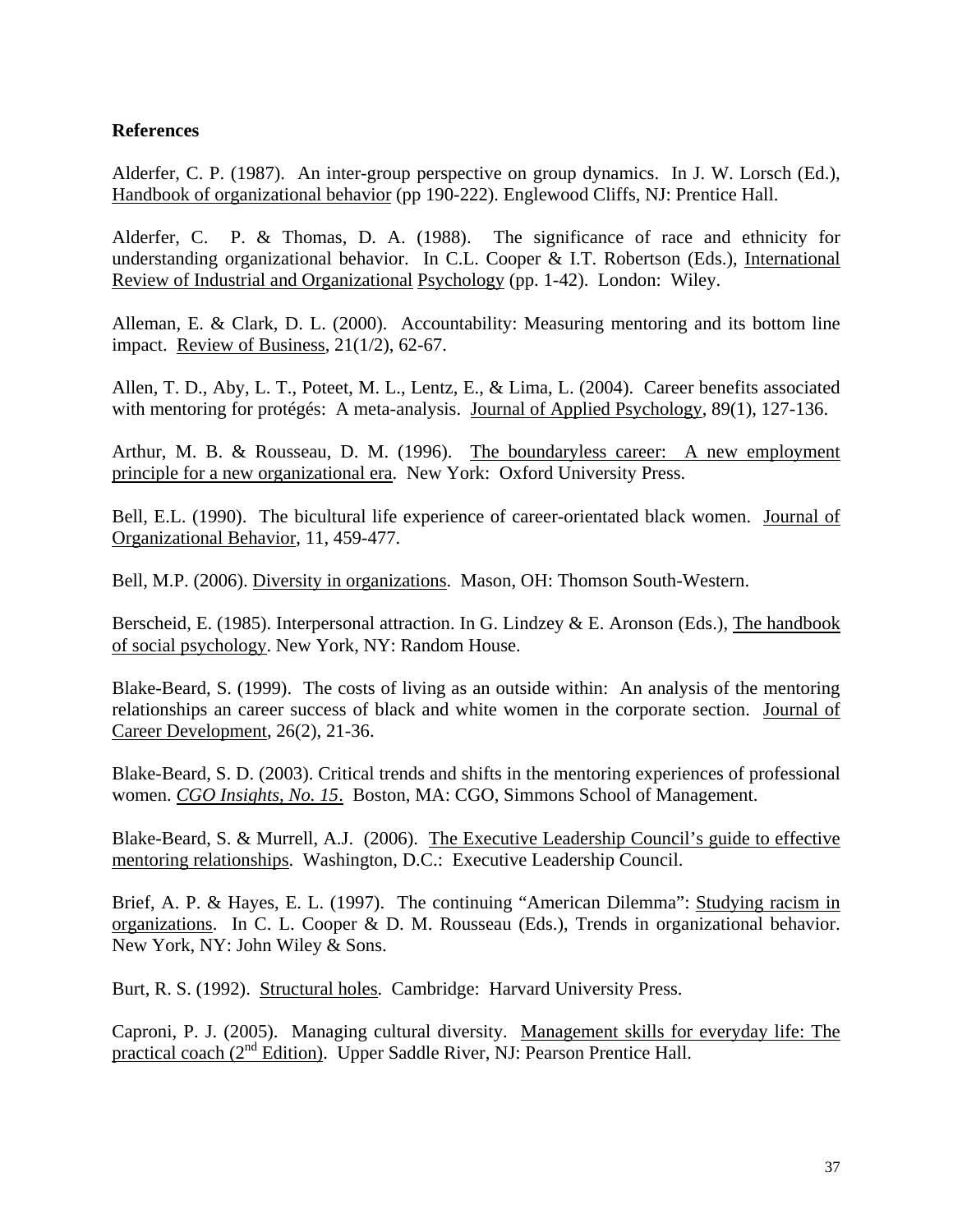Catalyst. (2006). Connections that count: The informal networks of women of color in the United States. New York, NY: Catalyst.

Catalyst. (1999). Women of color in corporate management: Opportunities and barriers. New York, NY: Catalyst.

Catalyst. (2001). Women of color executives: Their voices, their journeys. New York, NY: Catalyst.

Clawson, J. G. & Kram, K. E. (1984). Managing cross-gender mentoring. Business Horizons, May/June, 22-32.

Clutterbuck, D. & Ragins, B. R. (2002). Mentoring and diversity: An international perspective. Oxford: Butterworth-Heinemann.

Cox, T. H. & Blake, S. (1991). Managing cultural diversity: Implications for organizational competitiveness. Academy of Management Executive, 5(3), 45-56.

Cox, T. & Nkomo, S. (1986). Differential performance appraisal criteria: A field study of black and white managers. Group and Organization Studies, 11, 101-119.

Cox, T. & Nkomo, S. M. (1990). Invisible men and women: A status report on race as a variable in organization behavior research. Journal of Organizational Behavior, 11(6), 419-431.

Crosby, F. J. (1999). The developing literature on developmental relationships. In A. J. Murrell, F. J. Crosby & R. J. Ely (Eds.), Mentoring dilemmas: Developmental relationships within multicultural organizations. New York, NY: Lawrence Erlbaum Associates.

Cross, W. (1991). Shades of Black: Diversity in African-American identity. Philadelphia: Temple University Press.

Curtis, J. W. (2004). Balancing work and family for faculty: Why its important. Academe, 90(6), 21-24.

Daley, D. M. (1996). Paths of glory and the glass ceiling: Differing patterns of advancement among women and minority federal employees. Public Administration Quarterly, 20(2), 143- 162.

Dickens, F. & Dickens, L. (1982). The black manager. Amacom Publishing

Dreher, G. F. & Ash, R. A. (1990). A comparative study of mentoring among men and women in managerial, professional and technical positions. Journal of Applied Psychology, 75, 539-546.

Dreher, G. F. & Chargois, J. A. (1998). Gender, mentoring experiences, and salary attainment among graduate of historically black university. Journal of Vocational Behavior, 53, 401-416.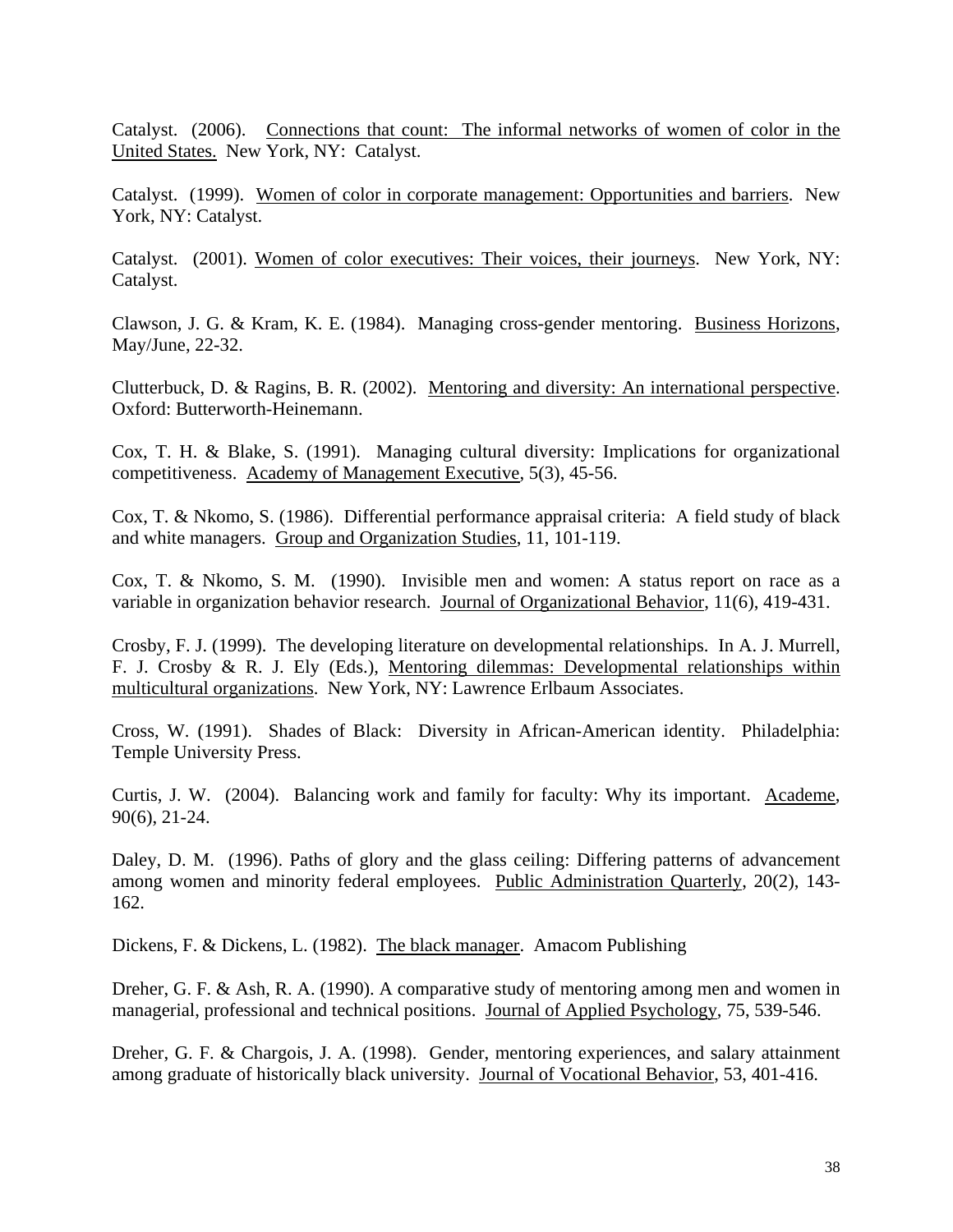Dreher, G. F. & Cox, T. H. (1996). Race, gender and opportunity: A study of compensation attainment and the establishment of mentoring relationships. Journal of Applied Psychology, 81, 297-308.

Eby, L. T. & Allen, T. D. (2002). Further investigation of protégés' negative mentoring experiences: Patterns and outcomes. Group & Organization Management, 27(4), 456-479.

Eby, L. T., Butts, M., Lockwood, A. & Simon, S. A. (2004). Proteges' negative mentoring experiences: Construct development and nomological validation. Personnel Psychology, 57, 411-447.

Eby, L. T., McManus, S., Simon, S. A. & Russell, J. E. A. (2000). An examination of mentoring from the protégé's perspective. Journal of Vocational Behavior, 57, 42-61.

Eddleston, K. A., Baldridge, D. C. & Veiga, J. F. (2004). Towards modeling the predictors of career success: Does gender matter? Journal of Managerial Psychology, 19(4), 360-385.

Enser, E. A. & Murphy, S. E. (1997). Effects of race, gender, perceived similarity and contact on mentor relationships. Journal of Vocational Behavior, 50, 460-481.

Ensher, E. A. & Murphy, S. E. (this volume). E-mentoring: Next generation research, strategies and suggestions. In B. R. Ragins & K. E. Kram (Eds.), Handbook of mentoring: Theory, research and practice. Thousand Oaks, CA: Sage.

Erkut, S. & Mokros, J. R. (1984). Professors as models and mentors for college students. American Educational Research Journal, 21(2), 399-417.

Essed, P. (1991). Understanding everyday racism: An interdisciplinary theory. Newbury Park, CA: Sage

Feagin, J. R. (1987). Changing black Americans to fit a racist system? Journal of Social Issues, 41(1), 85-89.

Fletcher, J. & Ragins, B. R. (this volume). Stone center relational theory: A window on relational mentoring. In B. R. Ragins & K. E. Kram (Eds.), Handbook of mentoring: Theory, research and practice. Thousand Oaks, CA: Sage.

Ford, D. L. & Wells, L. (1985). Upward mobility factors among black public administrators: The role of mentors. Centerboard: Journal of the Center for Human Relations, 3(1), 33-48.

Foreman, C. H. (2000). Facing up to racial disparity. The Brookings Review, 8(2), 29-30.

Friedman, R. (1996). Defining the scope and logic of minority and female network groups: Does separation enhance integration? In G. Ferris (Ed.), Research in personnel and human resource management, (pp. 307-349). Greenwich, CT: JAI Press.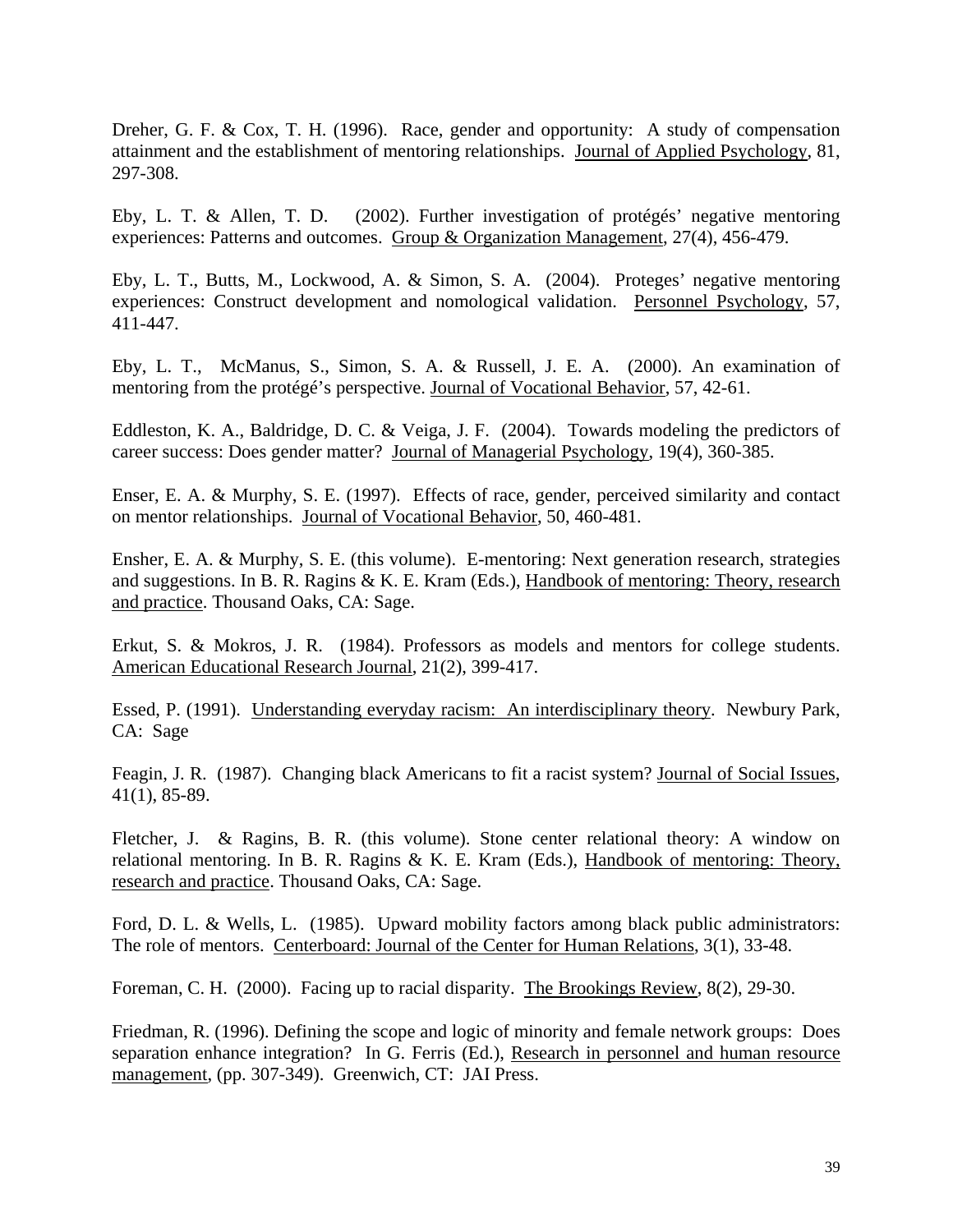Friedman, R. Kane, M., & Cornfield, D. B. (1998). Social support and career optimism: Examining the effectiveness of network groups among black managers. Human Relations, 51(9), 1155-1177.

Frooman, J. & Murrell, A. J. (2005). Stakeholder influence strategies: The roles of structural and demographic determinants. Business and Society , 44(1): 3-31.

Gibson, D. E. (2004). Role models in career development: New directions for theory and research. Journal of Vocational Behavior, 65: 134-156.

Guinier, L. & Torres, G. (2002). The miner's canary: Enlisting race, resisting power and transforming democracy. Cambridge, MA: Harvard University Press.

Granovetter, M. (1973). The strength of weak ties. American Journal of Sociology, *78*, 1360- 1380.

Harrison, D.A., Price, K.H., & Bell, M.P. (1998). Beyond relationship demography: Time and the effects of surface- and deep-level diversity on work group cohesion. Academy of Management Journal, 41(7), 96-107.

Hayes-James, E. (2000). Race-related differences in promotions and support: Underlying effects of human and social capital. Organizational Science, 11(5), 493-508.

Helms, J. E. (1990). Black and white racial identity. New York: Greenwood.

Herbert, J. (1989). Black entrepreneurs and adult development. New York, NY: Praeger Press.

Hewstone, M., Rubin, M., & Willis, H. (2002). Intergroup bias. Annual Review of Psychology, 53, 575 – 586.

Higgins, M. C., & Kram, K. E. (2001). Reconceptualizing mentoring at work: A developmental network perspective. Academy of Management Review, 26*,* 264-298.

Higgins, M. C. & Thomas, D.A. (2001). Constellations and careers: Toward understanding the effects of multiple developmental relationships. Journal of Organizational Behavior, 22, 223- 247.

Hyun, J. (2005). Breaking the bamboo ceiling: Career strategies for Asians. New York, NY: HarperCollins.

Ibarra, H. (1993). Personal networks of women and minorities in management: A conceptual framework. Academy of Management Review, 18(1), 56-87.

Ibarra, H. (1995). Race, opportunity and diversity of social circles in managerial networks. Academy of Management Journal, 38(3), 673-703.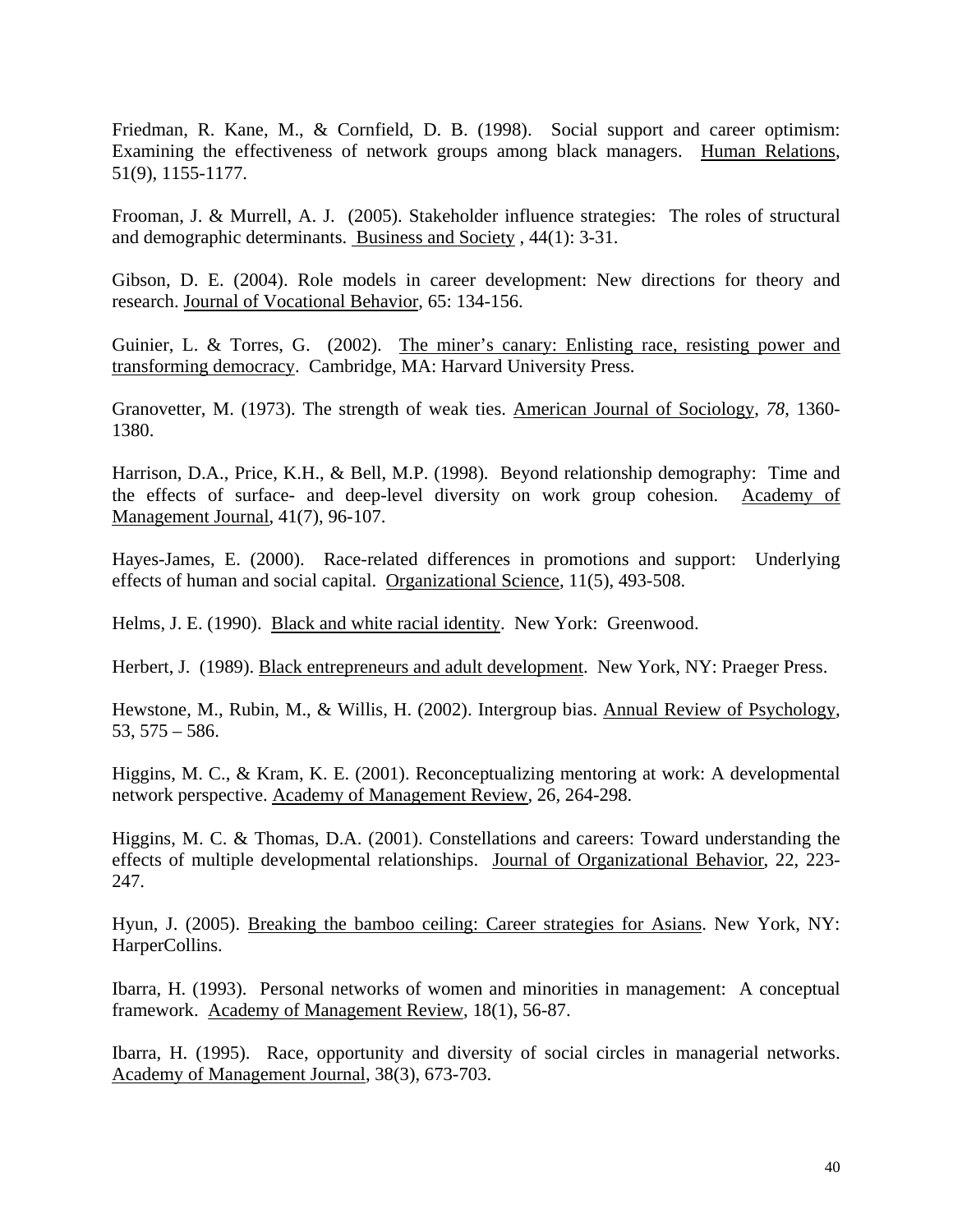Jackson, S.E. & Ruderman, M.N. (1995). Diversity in work teams: Research paradigms for a changing workplace. Washington, D.C.: American Psychological Association.

Jones, R. E. (1991). Black psychology ( $3<sup>rd</sup>$  Ed.), Hampton, VA: Cobb & Henry.

Kaplan, S. E., Keinath, A. K. & Walo, J. C. (2001). An examination of perceived carriers to mentoring in public accounting. Behavior Research in Accounting, 13, 195-220.

Kram, K. E. (1983). Phases of the mentor relationship. Academy of Management Journal, 26, 608-625.

Kram, K. E. (1985). Mentoring at work. Glenview, Ill.: Scott, Foresman & Co.

Kram, K. E. (1988). Mentoring at work: Developmental relationships in organizational life. Lanham, MD: University Press of America, Inc.

Lancaster, H. (1997). Managing your career: How women can find mentors in a world with few role models. Wall Street Journal, April 1, B1.

Lankau, M. J. & Scandura, T.A. (2002). An investigation of personal learning in mentoring relationships: Content, antecedents and consequences. Academy of Management Journal, 45(4), 779-790.

Leana, C., & Van Buren, H. 1999. Organizational social capital and employment practices. Academy of Management Review, 24: 538-555.

Marsden, P.V. (1988). Homogeneity in confiding relations. Journal of Social Networks, 10, 57- 76.

Marsden, P.V. & Campbell, K.E. (1984). Measuring tie strength. Social Forces, *63*, 482-501.

MentorNet. (2004). E-mentoring for women of color in engineering and science: Final report to the engineering information toundation. http://www.mentornet.net/documents/files/WomenofColorFinalReportMay2004.pdf

Miller, K. S. & Dreger, R. M. (1973). Comparative studies of blacks and whites in the United States. New York, NY: Seminar Press Inc.

Minnich, E. K. (1991). Discussing diversity. Liberal Education, 77(1), 2-7.

Murrell, A. J. (1997). To identify or not to identity: Preserving, ignoring and sometimes destroying social identity. In S. Fiske & J. Eberhardt (Eds.), Racism: The problem and the response, (pp. 18-201). Thousand Oaks, CA: Sage Publications.

Murrell, A. J. (1999). Black women, careers and family. In N.J. Burgess, E. Brown, & S. Turner (Eds.), African american women: An ecological perspective. Ann Arbor, MI: Garland Press.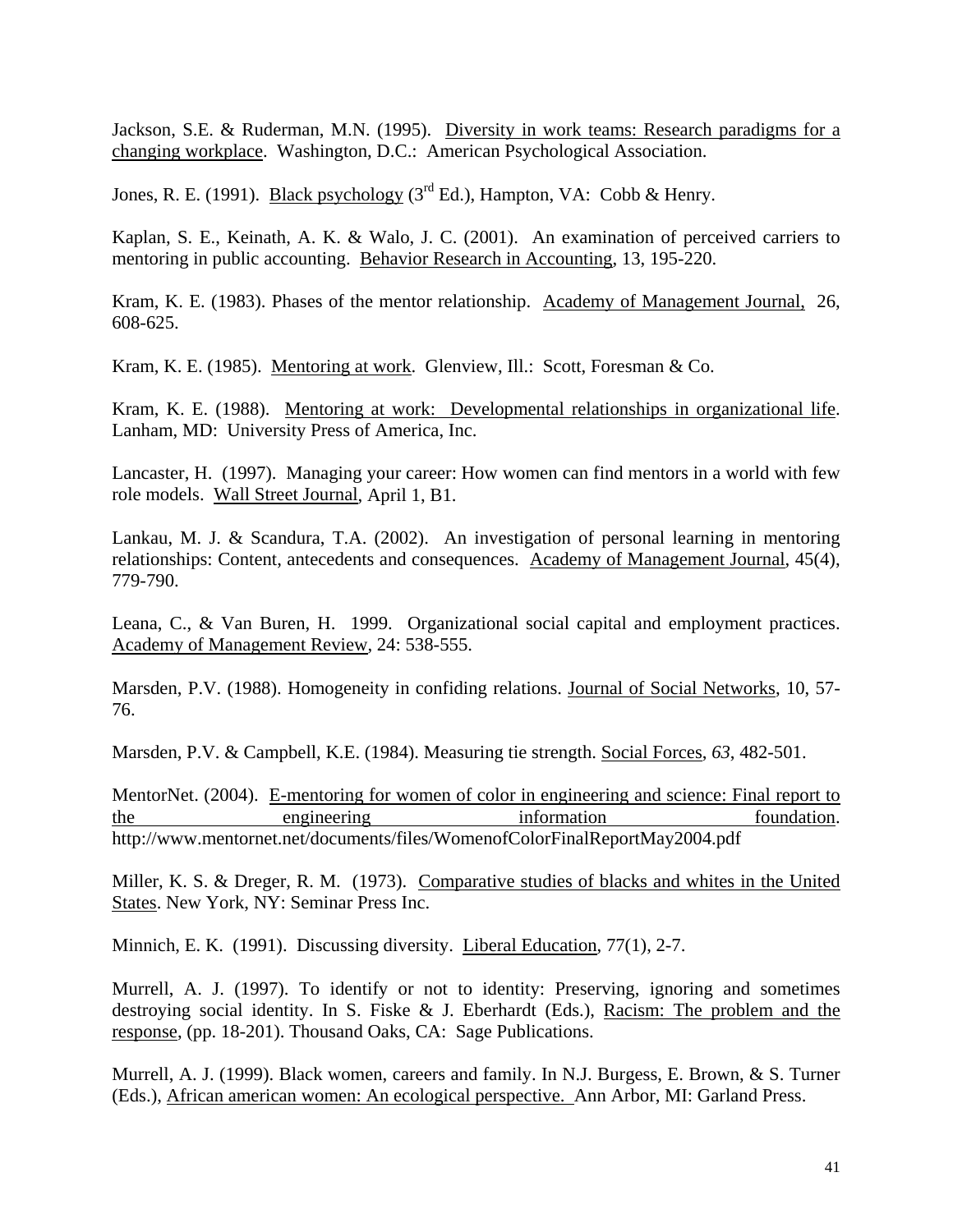Murrell, A. J. & Hayes-James, E. (2001). Gender and diversity within organizations. Sex Roles, 45 (5/6), 243-257.

Murrell, A. J., Blake-Beard, S. D., Porter, D. M. & Williamson, A. (under review). Interorganizational formal mentoring: An innovative approach for cultivating diverse organizations.

Murrell, A.J., Crosby, F. J. & Ely, R. J. (1999). Mentoring dilemmas: Developmental relationships within multicultural organizations. New York, NY: Lawrence Erlbaum Associates.

Murrell, A. J. & Tangri, S. S. (1999). Mentoring at the margin. In A.J. Murrell, F.J. Crosby  $\&$ R. J. Ely (Eds.), Mentoring dilemmas: Developmental relationships within multicultural organizations. New York, NY: Lawrence Erlbaum Associates.

Murrell, A. J. & Zagenczyk, T. (in press). Gender, race and role model status: Exploring the impact of informal developmental relationships on management careers. In M. Karsten (Ed.), Gender, ethnicity and race in the workplace. Westwood, CT: Greenwood/Praeger Publishers.

Nkomo, S. M. (1992). The emperor has no clothes: Rewriting "race in organizations." Academy of Management Review, 17(3), 487-513.

Nkomo, S. M. & Cox, T. (1990). Factors affecting the upward mobility of black managers in private sector organizations. Review of Black Political Psychology, 18(3), 39-43.

Ortiz-Walters, R. & Gilson, L. L. (in press). Mentoring in academia: An examination of the experiences of protégés of color. Journal of Vocational Behavior.

O'Neill, R. M. (2002). Gender and race in mentoring relationships: A review of the literature. In D. Clutterbuck & B.R. Ragins (Eds.), Mentoring and diversity: An international perspective (pp. 1-22). Thousand Oaks, CA: Sage.

O,Neil, R. M. & Blake-Beard, S. D. (2002). Gender barriers to the femal mentor-male protégé relationship. Journal of Business Ethics, 37, 51-63.

O'Neill, R. M. & Sankowsky, D. (2001). The Caligula phenomenon: Mentoring relationships and theoretical abuse. Journal of Management Inquiry, 10(3), 206-216.

Perrone, J. (2003). Creating a mentoring culture. Healthcare Executive, 18(3), 84-85.

Raider, H. J. & Burt, R. S. (1996). Mentoring and the boundaryless career: Lessons from the minority experience. In M.B. Arthur & D.M. Rousseau, D.M. (Eds.), The boundaryless career: A new employment principle for a new organizational era. (pp. 2187-200). New York: Oxford University Press.

Ragins, B. R. (1997a). Diversified mentoring relationships: A power perspective. Academy of Management Review, 229(2, 482-521.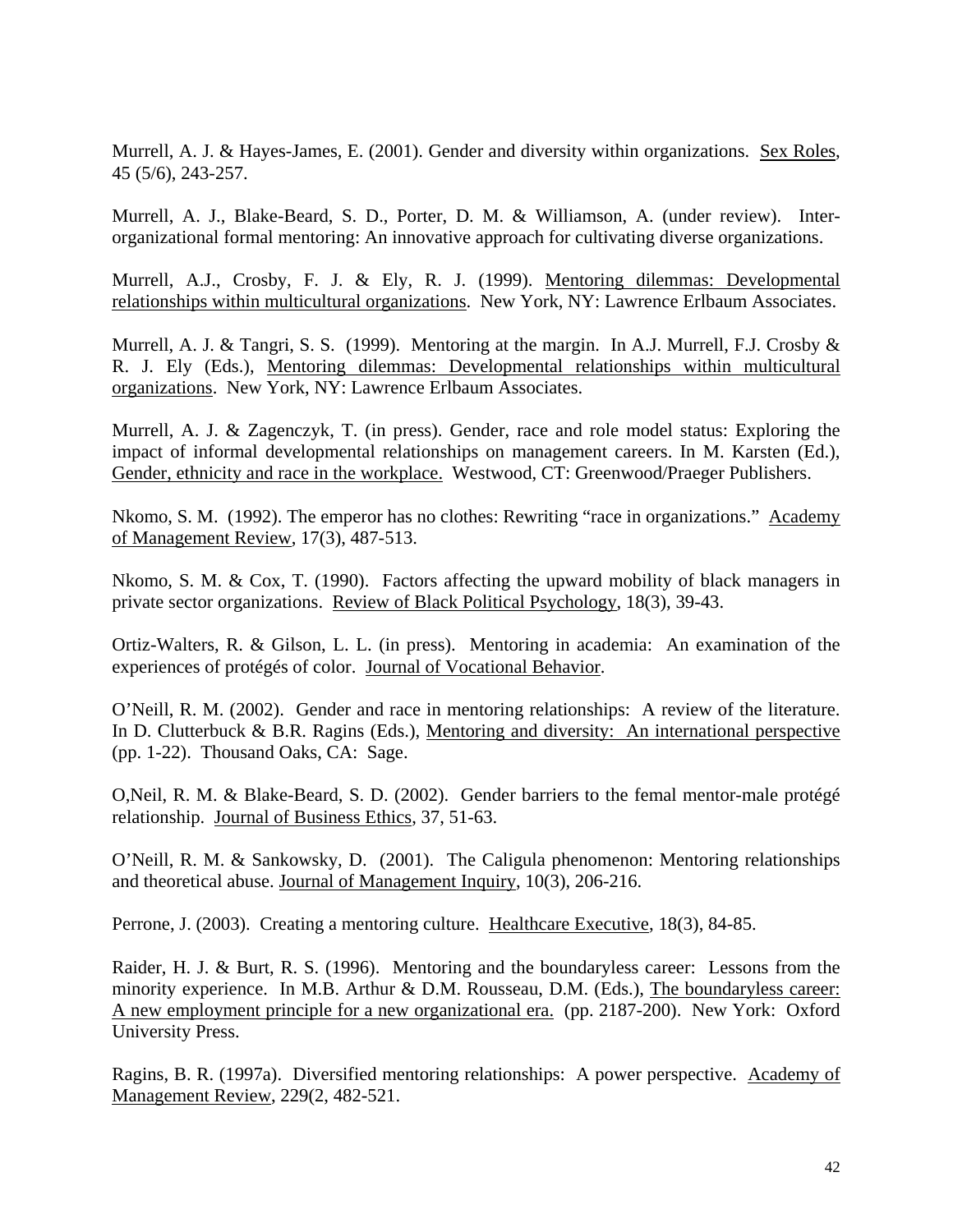Ragins, B. R. (1997b). Antecedents of diversified mentoring relationships. Journal of Vocational Behavior, 51(1), 90-109.

Ragins, B. R. (1999). Gender and mentoring relationships: A review and research agenda for the next decade. In G. Powell, (Ed.), Handbook of gender and work (pp. 347-370). Thousand Oaks, CA: Sage.

Ragins, B. R. & Scandura, T. A. (1999). Burden or blessing? Expected costs and benefits of being a mentor. Journal of Organizational Behavior, 20, 493-509.

Scandura, T. A. (1992). Mentorship and career mobility: An empirical investigation. Journal of Organizational Behavior, 169-174.

Scandura, T. A. (1998). Dysfunctional mentoring relationships and outcomes. Journal of Management, 24, 449-467.

Scandura, T. A. & Viator, R. E. (1994). Mentoring in public accounting firms: An analysis of mentor-protégé relationships, mentoring functions, and protégé turnover intentions. Accounting, Organizations and Society, 19(8), 717-734.

Sims, A. D. (2002). An inter-group examination of African-American executives' mentoring relationships: Traversing the invisible hurdles of corporate America. Unpublished doctoral dissertation, Rutgers, The State University of New Jersey.

Steinberg, A. G. & Foley, D. M. (1999). Mentoring in the army: From buzzword to practice. Military Psychology, 11(4), 365-379.

Tajfel, H. & Turner, J. (1986). The social identity of intergroup. In S. Worchel, & W.G. Austin (Eds.), Psychology of intergroup relations (9. 7-24). Chicago, Il: Nelson.

Thomas, D. A. (1989). Mentoring and irrationality: the role of racial taboos. Human Resource Management, 28, 279-290.

Thomas, D. A. (1990). The impact of race on managers' experiences of developmental relationships. Journal of Organizational Behavior, 11, 479-492.

Thomas, D. A. (1993). Racial dynamics in cross-race developmental relationships. Administrative Science Quarterly, 38, 1690194.

Thomas, D. A. (1999). Beyond simple demography—power hypothesis: How blacks in power influence white-mentor—black-protégé developmental relationships. In A.J. Murrell, F.J. Crosby & R. J. Ely (Eds.), Mentoring dilemmas: Developmental relationships within multicultural organizations. New York, NY: Lawrence Erlbaum Associates.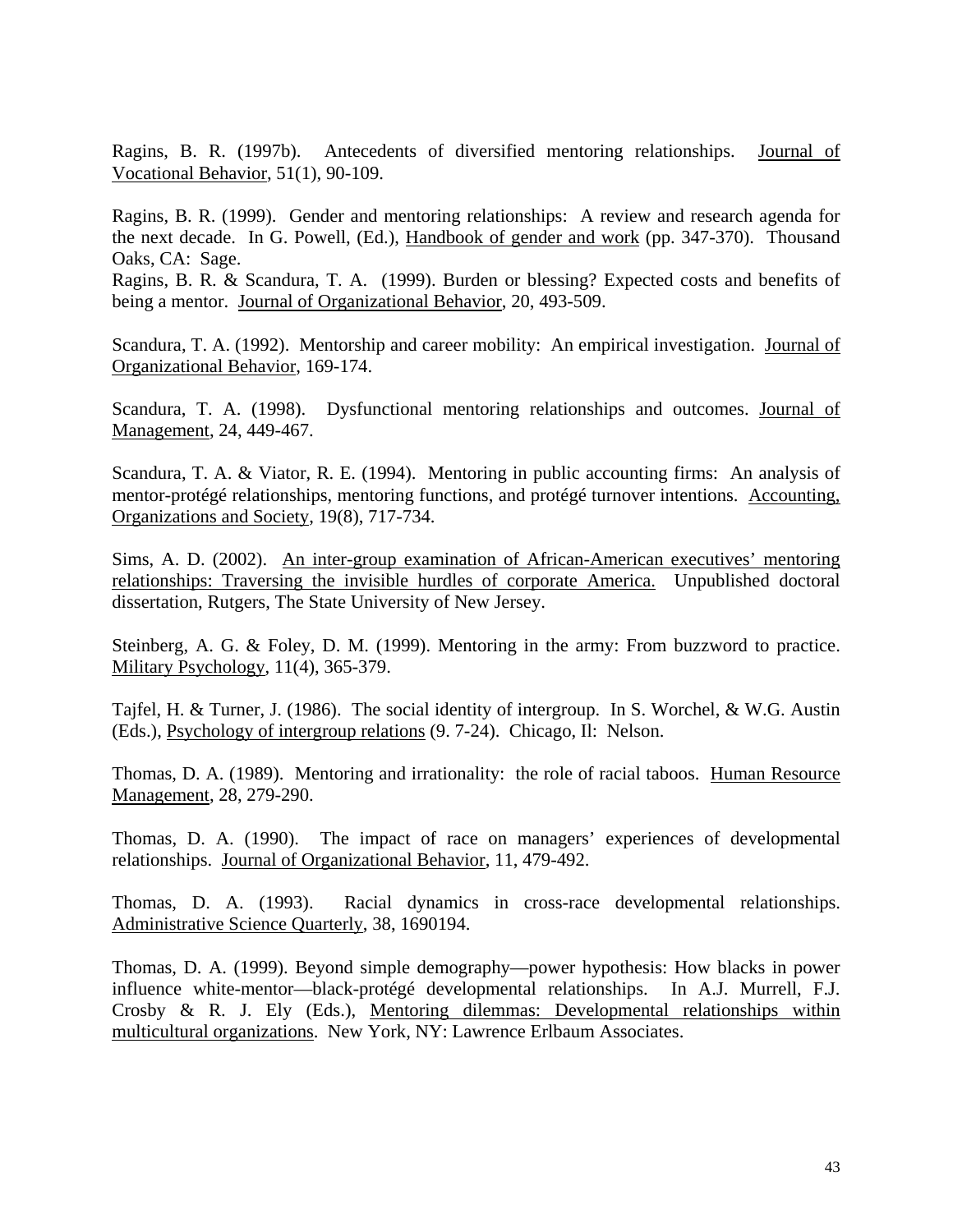Thomas, D. A. & Alderfer, C. (1989). The influence of race on career dynamics theory and research on minority career experiences. In M. B. Arthur, D. T. Hall, & B. S. Lawrence (Eds.), Handbook of career theory (pp. 133-158). New York: Cambridge University Press.

Thomas, D. A. & Ely, R. J. (1996). Making differences matter: A new paradigm for managing diversity. Harvard Business Review, September-October, 79-90.

Thomas, D. A. & Gabarro, J. J. (1999) <u>Breaking through: The making of minority executives in</u> corporate America. Boston: Harvard Business School Press.

Thomas, D. A. & Higgins, M. (1996). Mentoring and the boundaryless career: Lessons from the minority experience. In M.B. Arthur & D.M. Rousseau, D.M. (Eds.), The boundaryless career: A new employment principle for a new organizational era. (pp. 268-281). New York: Oxford University Press.

Thomas, D. A. & Kram, K. E. (1988). Promoting career enhancing relationships: The role of the human resource professional. In M. London & E. More (Eds.), Employee career development and the human resource professional (pp. 49-66). Wesport, CT: Greenwood.

Tomlinson, A. (2001). Concrete ceiling harder than glass to break for women of color. Canadian HR Reporter, Dec. 17, pp 7 & 13.

Tsui, A. S. & O'Reilly, C. A. (1989). Beyond simple demographic effects: The importance of relational demography in superior-subordinate dyads. Academy of Management Journal, 32, 402-423.

Tsui, A. S., Egan, T. D. & O'Reilly, C. A. (1992). Being different: Relational demography and organizational attachment. Administrative Science Quarterly, 37, 549-579.

Turban, D. B. & Dougherty, T. W. (1994). Role of protégé personality in the receipt of mentoring and career success. Academy of Management Journal, 37, 688-702.

U.S. Census Bureau (2005), Fact sheet for race, ethnic, ancestry group. http://factfinder.census.gov

U.S. Equal Opportunity Commission. (2003). Table 1: Occupational employment in private industry by race/ethnic group/sex and by industry, United States. http://www.eeoc.gov/stats/jobpat/2003/national.html.

Viator, R. E. (1999). An analysis of formal mentoring programs and perceived barriers to obtaining a mentor at large public accounting firms. Accounting Horizons, 12, 37-53.

Viator, R. E. (2001). An examantion of African Americans' access to public accounting mentors: Perceived barriers and intentions to leave. Accounting, Organizations and Society, 26, 541-561.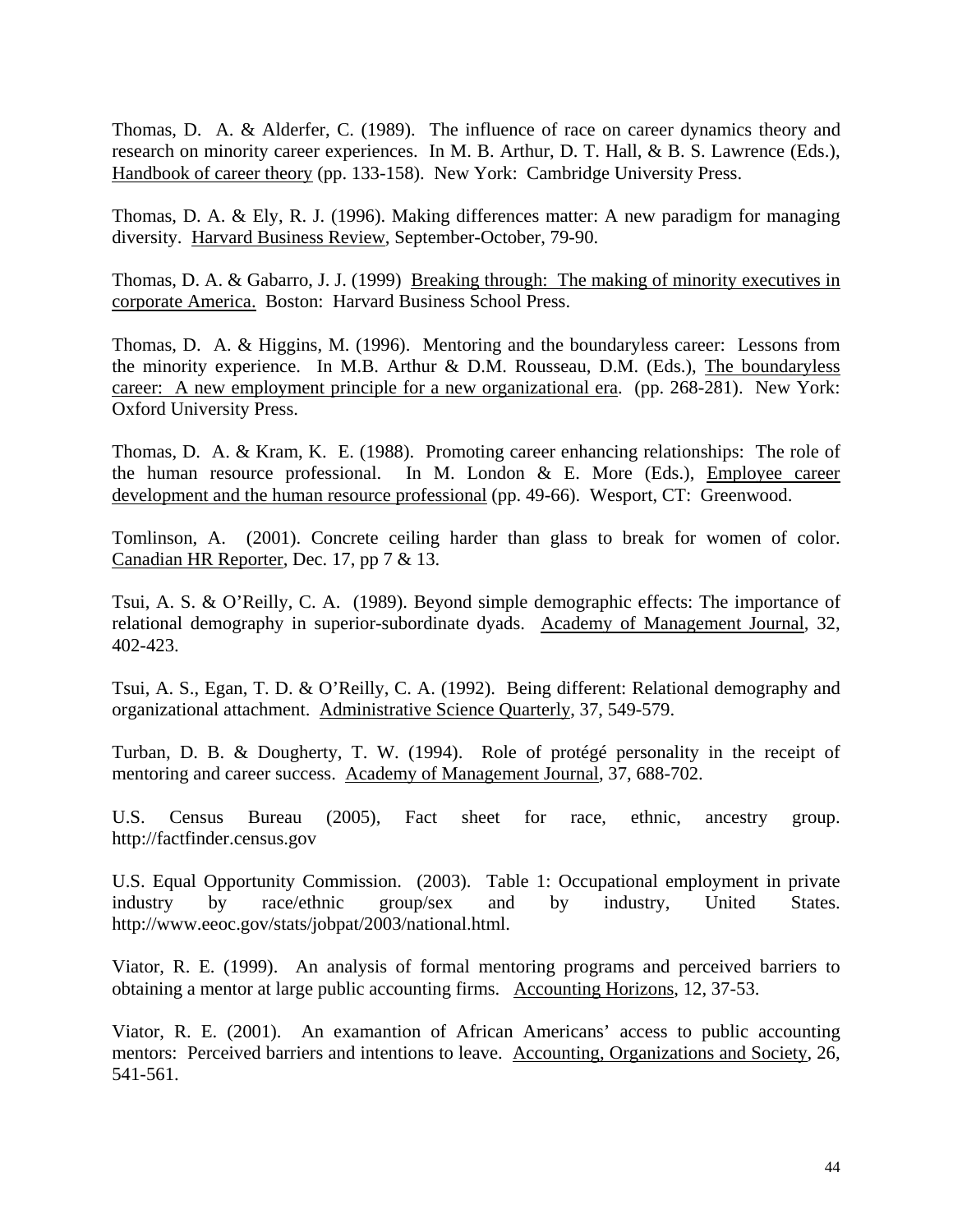Viator, R. E. & Pasewark, W. R. (2004). Mentoring separation tension in the accounting profession: The consequences of delayed structural separation. Accounting, Organizations and Society, 20, 371-387.

Wanberg, C. R., Welsh, E. T. & Hezlett, S. A. (2003). Mentoring research: A review and dynamic process model. Research in Personnel and Human Resource Management, 22, 39-124.

Wilson, J. A. & Elman, N. S. (1990). Organizational benefits of mentoring. Academy of Management Executive, 4(4), 88-94.